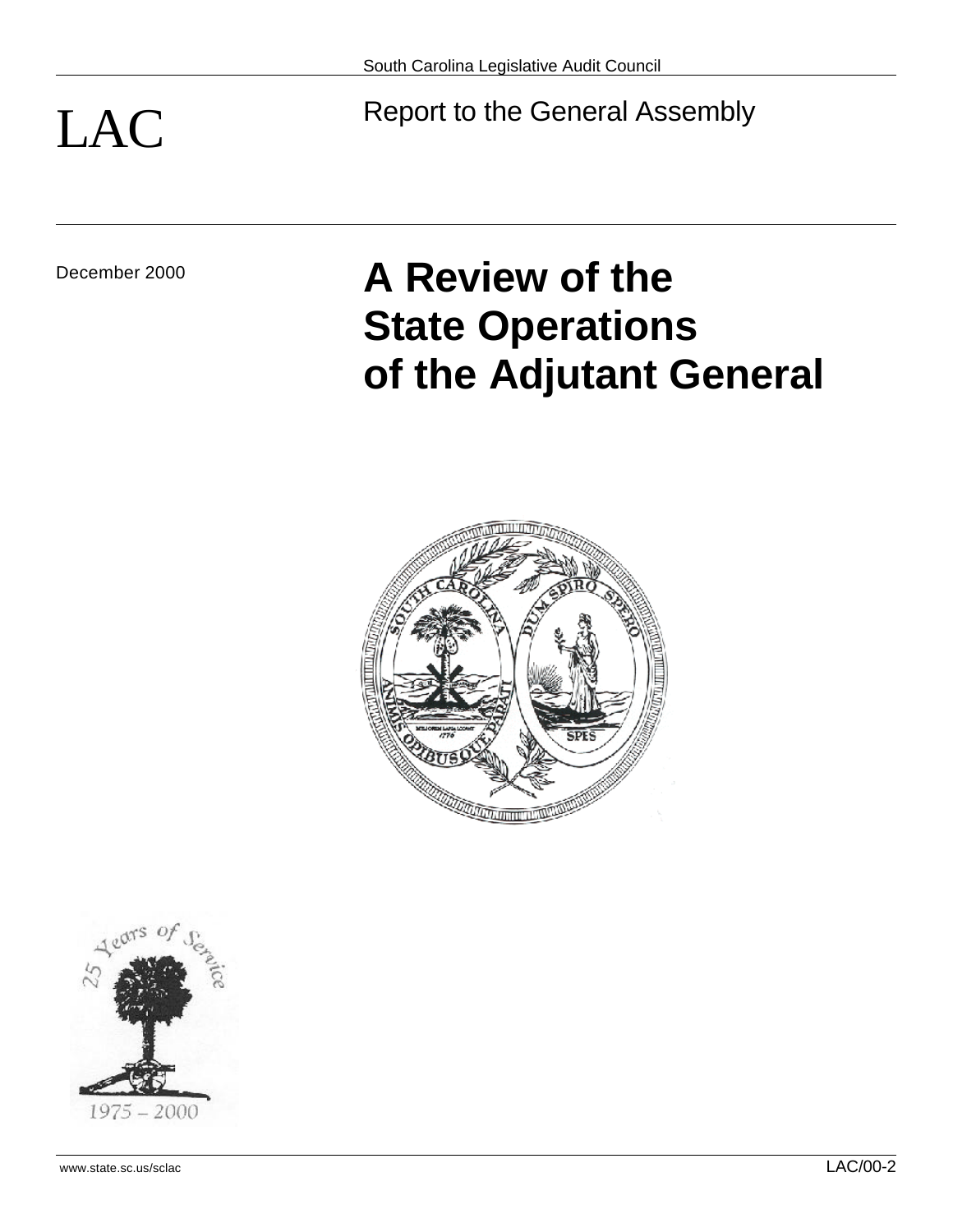# LEGISLATIVE AUDIT COUNCIL

1331 Elmwood Ave., Suite 315 Columbia, SC 29201 (803) 253-7612 VOICE (803) 253-7639 FAX

#### **Public Members**

Dill B. Blackwell, Chairman Nancy D. Hawk, Esq., Vice Chairman J. Bennette Cornwell, III Philip F. Laughridge, CPA Harry C. Wilson, Jr., Esq.

#### **Members Who Serve Ex Officio**

Darrell Jackson *Senate Judiciary Committee* Ernie Passailaigue *Senate Finance Committee* Rex F. Rice *House Ways & Means Committee* James H. Harrison *House Judiciary Committee*

**Director** George L. Schroeder

Authorized by §2-15-10 *et seq.* of the South Carolina Code of Laws, the Legislative Audit Council, created in 1975, reviews the operations of state agencies, investigates fiscal matters as required, and provides information to assist the General Assembly. Some audits are conducted at the request of groups of legislators who have questions about potential problems in state agencies or programs; other audits are performed as a result of statutory mandate.

The Legislative Audit Council is composed of five public members, one of whom must be a practicing certified or licensed public accountant and one of whom must be an attorney. In addition, four members of the General Assembly serve ex officio.

Audits by the Legislative Audit Council conform to generally accepted government auditing standards as set forth by the Comptroller General of the United States.

Copies of all LAC audits are available to the public at no charge.

*A Review of the State Operations of the Adjutant General* was conducted by the following audit team.

#### **Audit Team**

**Typography**<br>Candice **H** Pou

 *Assistant Director Senior Auditors* Jane I. Thesing Walter C. Kannaday, III Marcia Ashford Lindsay

**Senior Legal Counsel** Maribeth Rollings Werts Andrea Derrick Truitt

www.state.sc.us/sclac LAC/00-2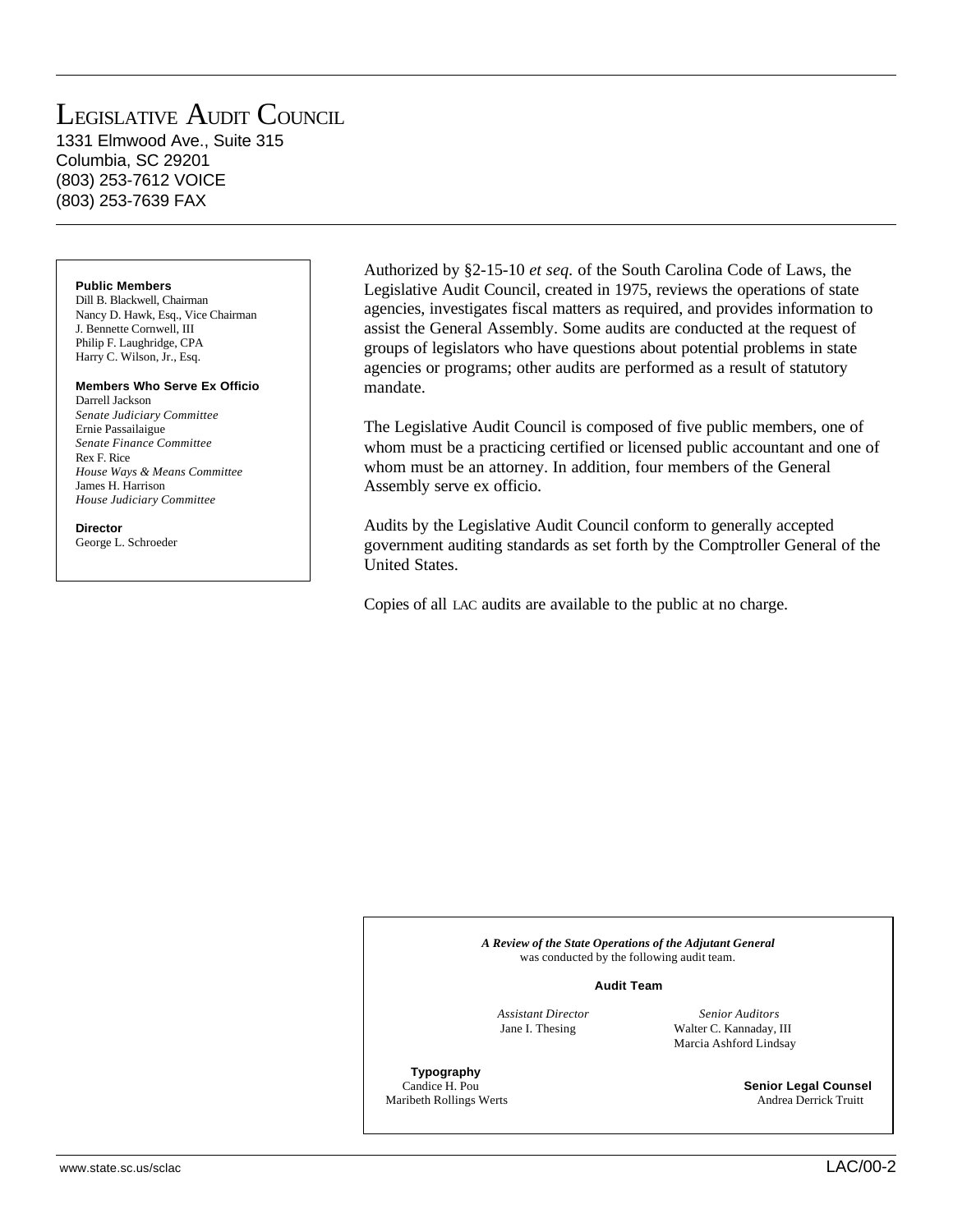LAC Report to the General Assembly

# A Review of the State Operations of the Adjutant General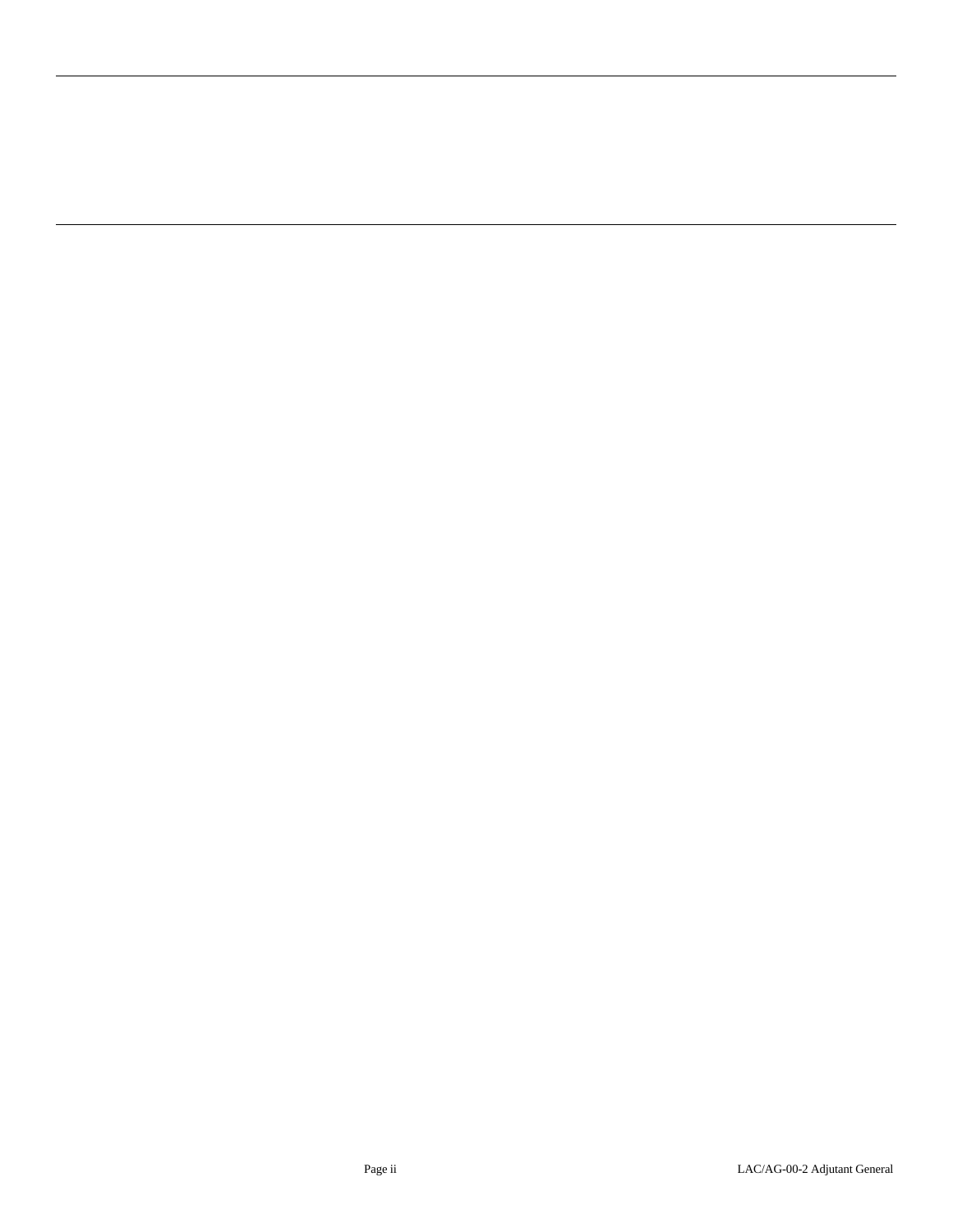# **Contents**

| <b>Synopsis</b>                                                    |                                                                                                           |
|--------------------------------------------------------------------|-----------------------------------------------------------------------------------------------------------|
| <b>Chapter 1</b><br><b>Introduction</b>                            |                                                                                                           |
| <b>Chapter 2</b><br><b>Facilities</b><br><b>Management</b>         | Controls Over Capital Improvement Expenditures  12<br>Placement of the Emergency Preparedness Division 14 |
| <b>Chapter 3</b><br><b>Personnel and</b><br><b>Benefits Issues</b> |                                                                                                           |
| <b>Appendices</b>                                                  | B                                                                                                         |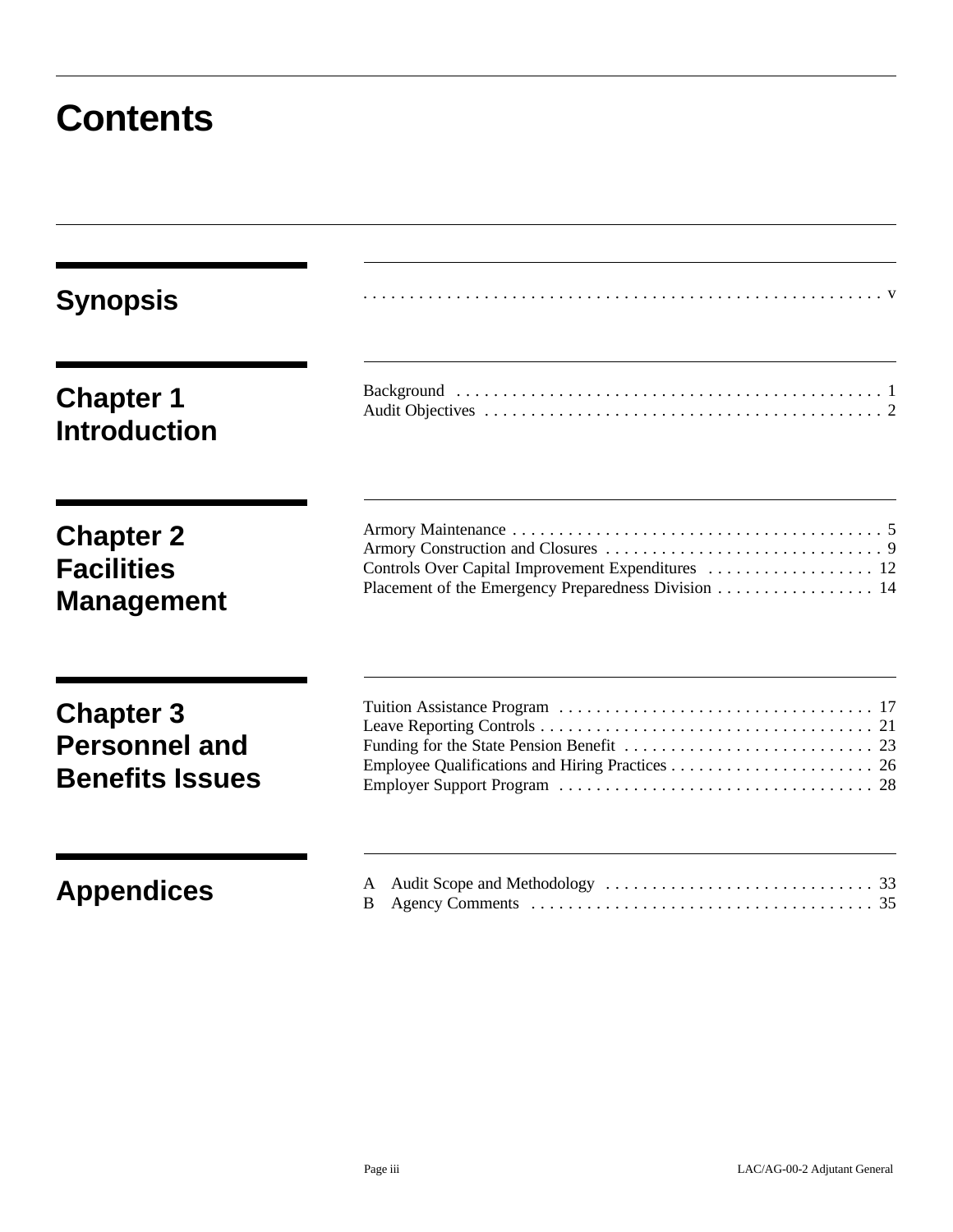**Contents**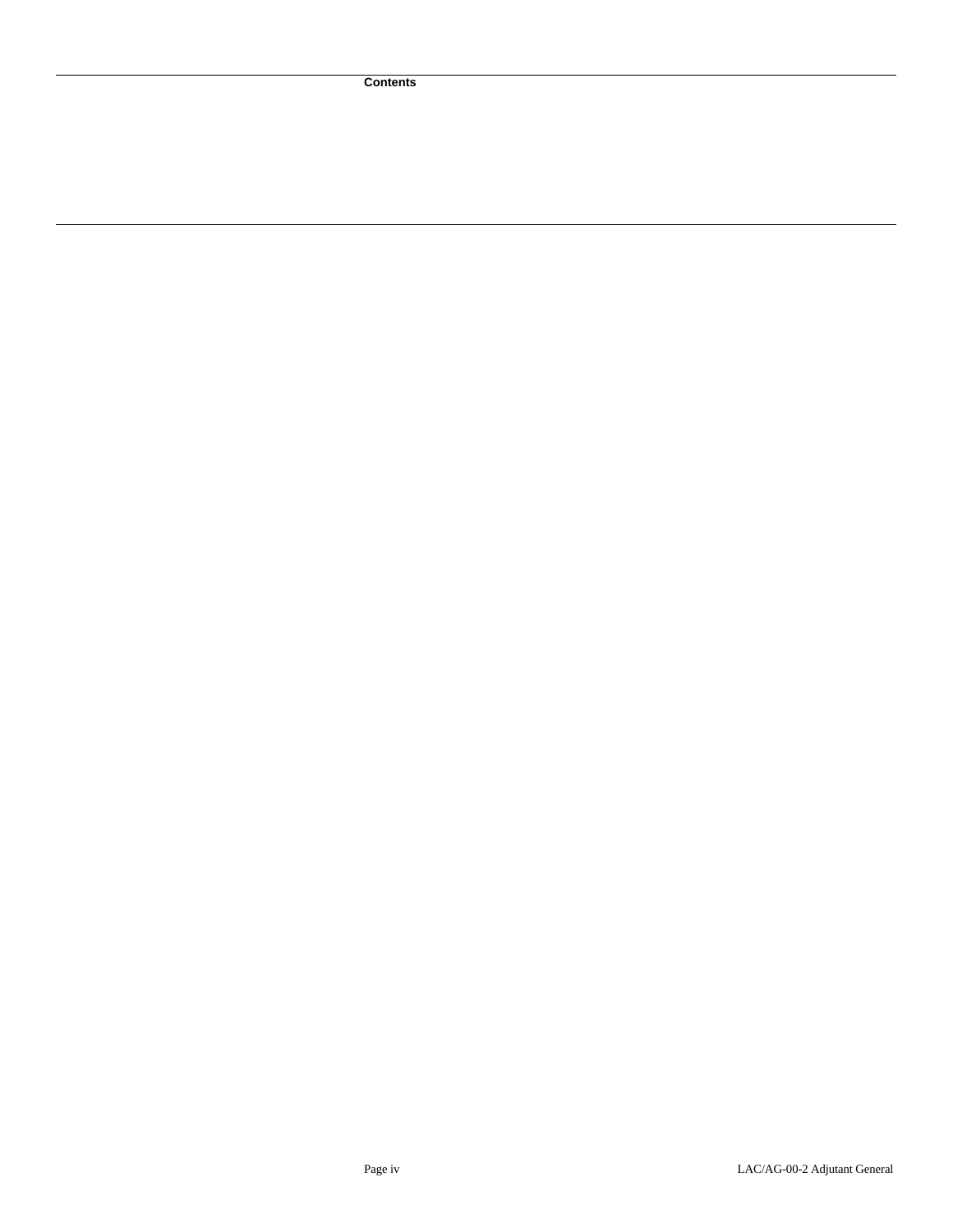# **Synopsis**

Members of the General Assembly requested that we review the state operations of the Adjutant General (AG), with a focus on program management and compliance. Our review found several areas where program management and controls could be improved and other areas where we did not identify significant problems.

- $\Box$  The agency needs to improve its method for determining maintenance priorities and its documentation of completed and deferred maintenance projects. Also, the AG is not effectively using information about maintenance needs obtained during annual armory inspections. The state is primarily responsible for maintaining the 84 armories. Since state funding has been insufficient to meet all needs, the agency should maximize the use of federal funds available for maintenance projects.
- $\Box$  We did not identify problems with the Adjutant General's criteria for closing or constructing armories. Since 1990 the AG has closed nine armories and constructed seven. Decisions are based on demographics, condition of existing facilities, federal military directives, funding, and community factors.
- $\Box$  The Adjutant General's use of capital improvement bonds has been authorized in compliance with state laws and regulations. However, the AG has not always had appropriate controls to ensure that construction projects are adequately monitored.
- $\Box$  Although there is no consensus on the placement of emergency management functions, we found that all states' emergency management agencies, except in South Carolina, are in a direct chain of command to the Governor. However, we found no substantial evidence that the structure of the emergency management division in South Carolina has caused serious problems.
- $\Box$  The Adjutant General's office does not have adequate controls over funds disbursed through the National Guard tuition assistance program. Some participants who did not meet program requirements received tuition assistance funds, and others were overpaid for courses completed. Only \$4,192 (3%) of \$152,287 in debts owed to the program has been collected.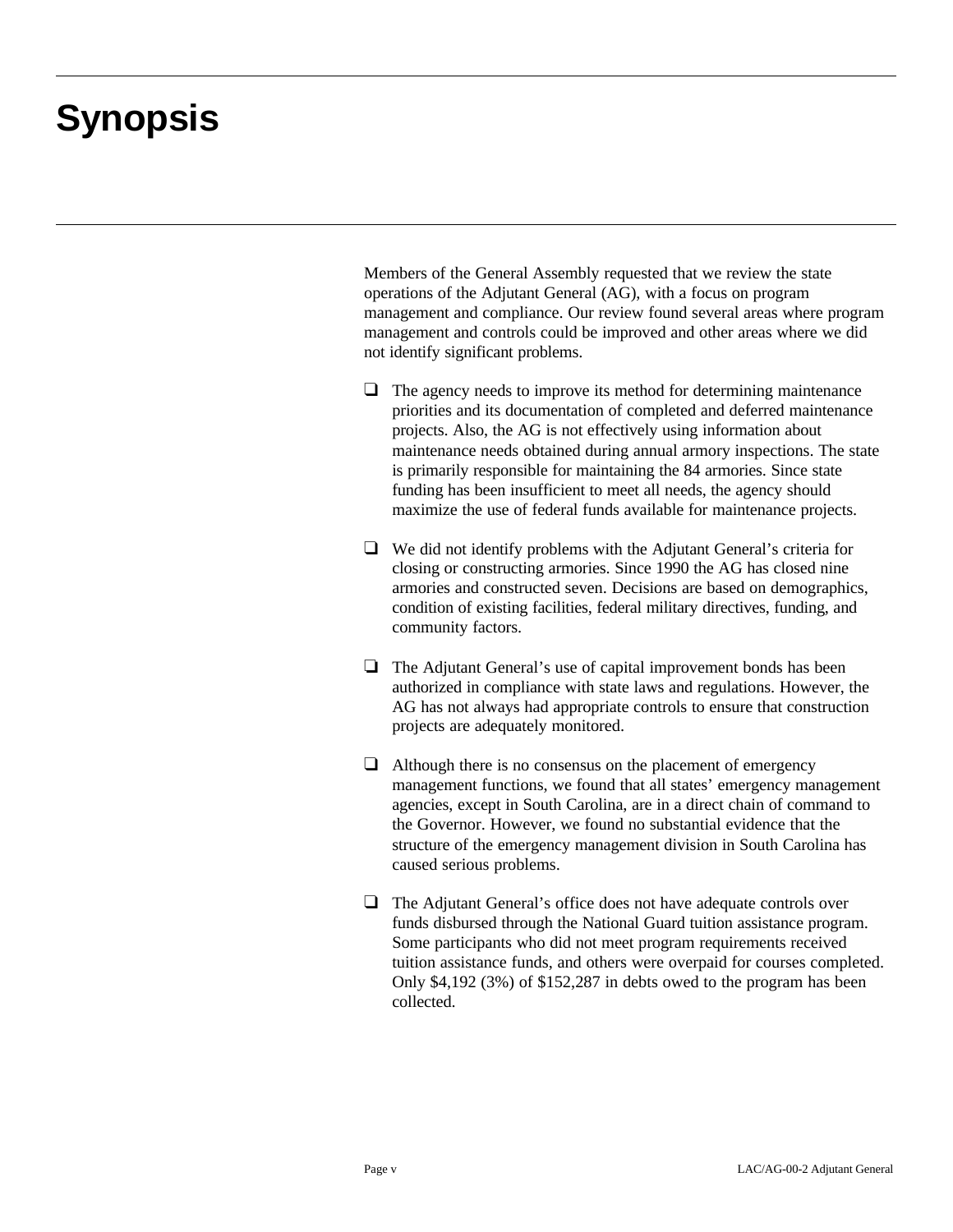- $\Box$  The AG has not implemented adequate controls to ensure accurate leave reporting by state employees who are also members of the National Guard. A review of records indicated that some employees have received unauthorized dual compensation; that is, they have been paid by both the state and federal governments for the same days of service in excess of allowed military leave.
- $\Box$  The state pension benefits for members of the National Guard has not been adequately funded. Deficiencies in funding may violate the South Carolina Constitution.
- $\Box$  We found that the AG generally has controls to ensure that employees are qualified for their positions. However, the agency should obtain appropriate equivalency approvals, require documentation for educational attainments, and revise its interview and selection policy.
- $\Box$  Participation in the Employer Support for the Guard and Reserve (ESGR) program offers substantive benefits to the National Guard at a minimal cost to the state.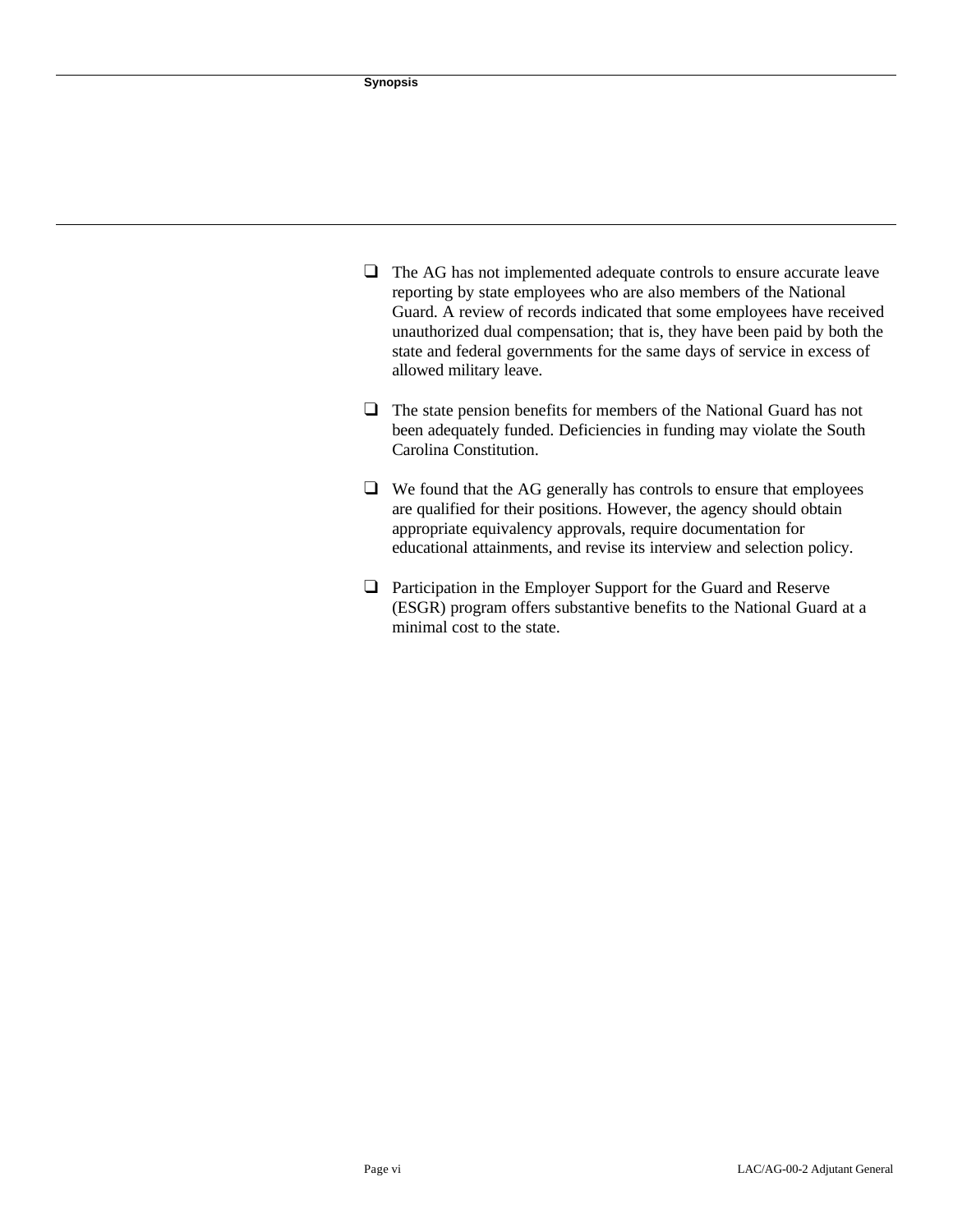# **Introduction**

**Graph 1.1: Office of the Adjutant**

**General Expenditures**

**FY 99-00**

| <b>Background</b> | The Adjutant General's office (AG) administers the South Carolina Army<br>National Guard and the South Carolina Air National Guard. The agency's<br>state operations include the emergency preparedness division and the South<br>Carolina State Guard, a volunteer force. The AG has both a federal mission<br>and a state mission.                                         |
|-------------------|------------------------------------------------------------------------------------------------------------------------------------------------------------------------------------------------------------------------------------------------------------------------------------------------------------------------------------------------------------------------------|
|                   | The federal mission is to provide trained military personnel and<br>operational military equipment to support the President in defending the<br>U.S. Constitution.                                                                                                                                                                                                           |
|                   | The state mission is to support the citizens of South Carolina and local<br>authorities before, during, and after a natural disaster as well as to<br>support the military mission through the maintenance of facilities and<br>other direct support functions.                                                                                                              |
|                   | State funding provides a small portion of the National Guard's resources. As<br>a state agency, the AG had expenditures of \$59,114,530 in FY 99-00. Of this<br>amount \$13,824,445 (23%) was state appropriations (see Graph 1.1). As of<br>March 2000, the agency had 182 full-time positions for state employees;<br>more than half of these (103) were federally funded. |

\* Other includes restricted and earmarked funds.

Other\* 9%

Source: Comptroller General.

**State** 23%

Federal 68%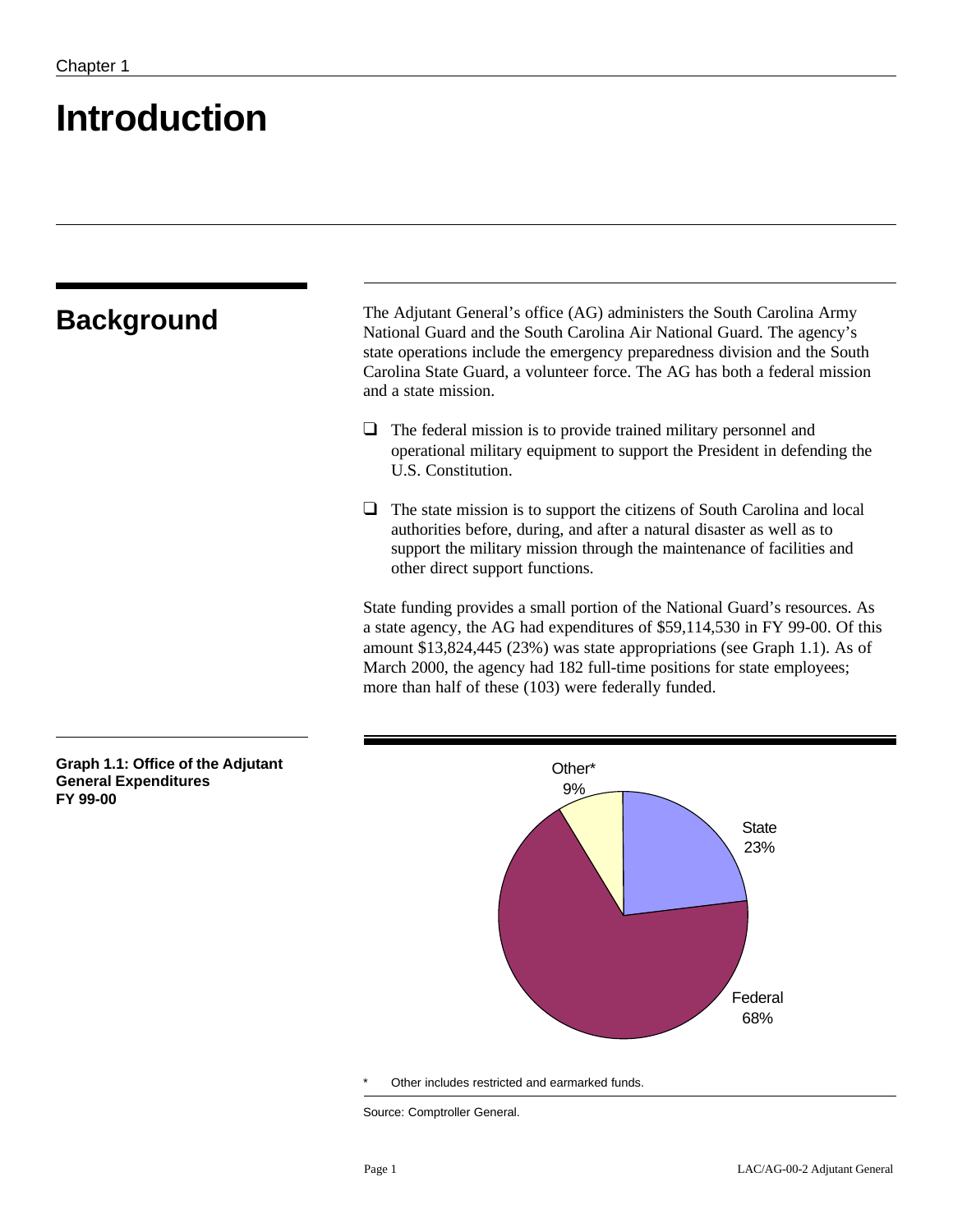In addition to funds expended through the state budget, much of the National Guard's operation is funded directly by the federal government. This funding includes salaries and pensions of the members of the National Guard and full-time federal employees who support guard operations throughout the state. According to the AG, total federal and state support of the agency was more than \$200 million for federal FY 99-00.

State resources are primarily used for the overall administration of the agency, armory operations and maintenance, and the emergency preparedness division. State tuition assistance and the state pension benefit for guard members are other programs funded by the state.

As of June 30, 2000, there were 9,853 members of the Army National Guard, 1,162 members of the Air National Guard, and 903 members of the State Guard. South Carolina has experienced some of the problems with recruiting that are being faced throughout the nation. As of June 30, the Army Guard was at 87% of its authorized strength of 11,270, and the Air Guard was at 92% of its authorized strength of 1,257.

**Audit Objectives** Members of the General Assembly requested that we conduct an audit of the Adjustant General's office. The requesters were concerned shout critical Adjutant General's office. The requesters were concerned about critical findings in recent state auditor's reports which raised questions about program and financial management. We completed survey work at the AG and consulted with the state auditor to avoid duplication. Our audit objectives are listed below.

- $\Box$  Review armory maintenance expenditures to determine whether priorities are appropriate.
- $\Box$  Determine whether the criteria used to construct and/or close armories are appropriate.
- $\Box$  Determine whether the Adjutant General's office has adequate controls over funds used for permanent improvements and whether it has spent capital improvement bonds in accordance with state laws and regulations.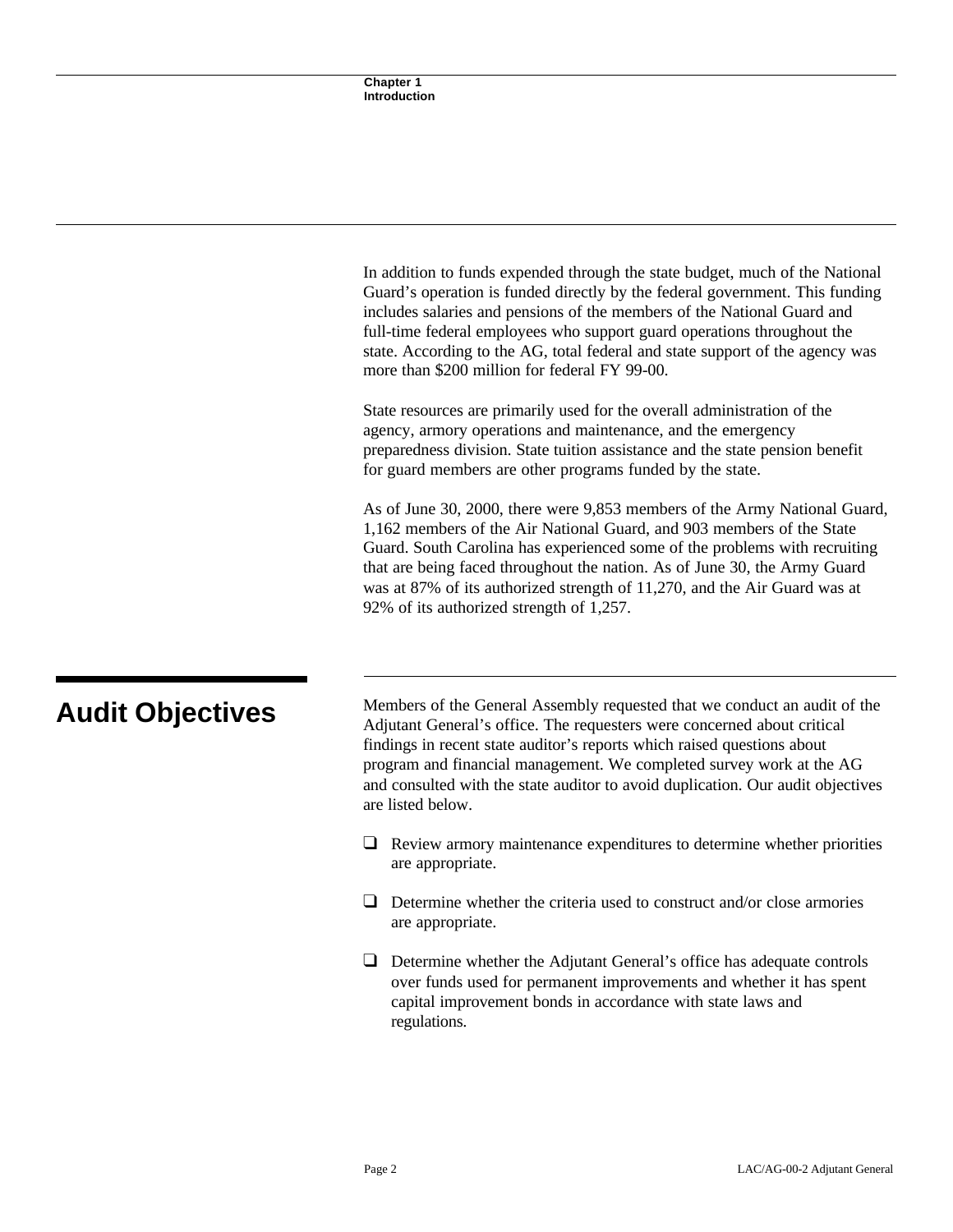| $\Box$ Review the administrative structure of the emergency preparedness |
|--------------------------------------------------------------------------|
| division and determine where the emergency preparedness function is      |
| placed in other states.                                                  |

- $\Box$  Review the state tuition assistance program to determine whether there are appropriate management controls to ensure compliance with laws and regulations.
- $\Box$  Determine whether there are adequate controls to ensure that state employees comply with laws and regulations regarding leave.
- $\Box$  Review the funding and administration of the state pension program for the National Guard.
- $\Box$  Determine whether state employees at the Adjutant General's office are qualified for their positions.
- $\Box$  Review the employer support program to determine its costs and benefits.
- See Appendix A for discussion of the audit scope and methodology.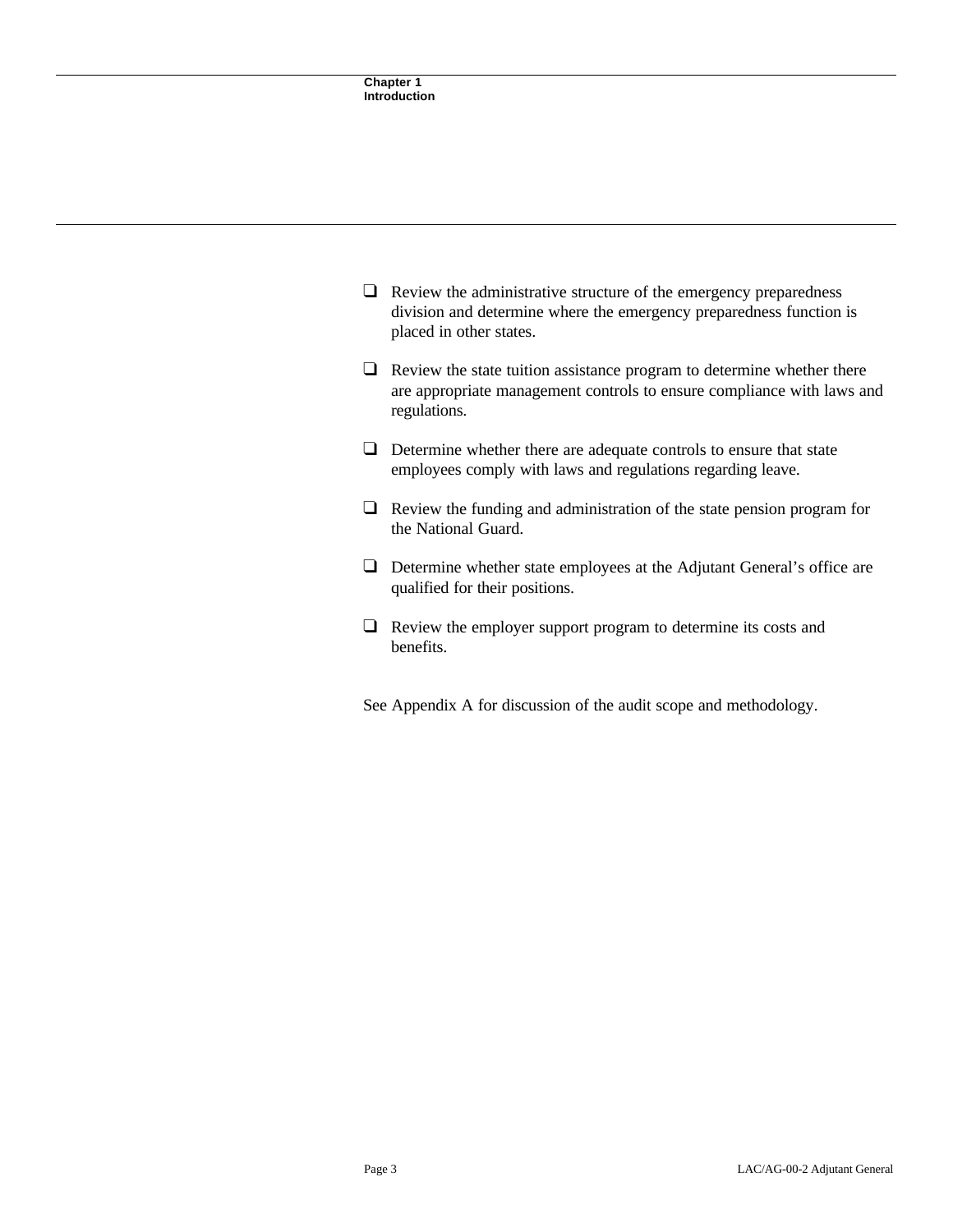**Chapter 1 Introduction**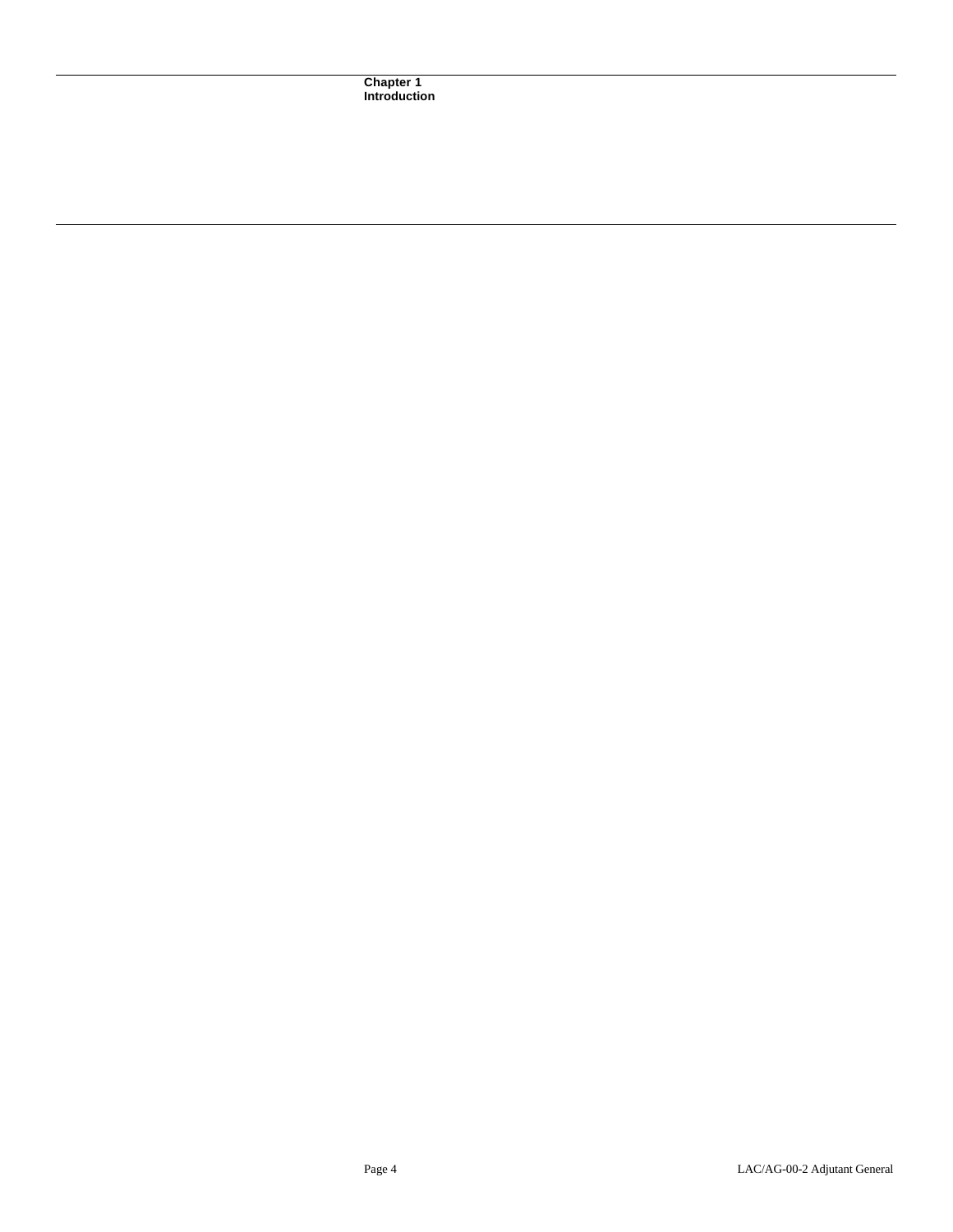# **Facilities Management**

# **Armory Maintenance**

The state is responsible for maintaining the 84 National Guard armories. However, state funding has not been sufficient to meet all maintenance needs. Almost half of the armories were rated "red" for bad condition during the AG's annual facility inspections. The AG does not have an adequate method of determining maintenance priorities. Also, the agency has not maintained a current list of deferred maintenance projects, and the buildings and grounds section has not adequately documented its work.

The main sources of funding for armory maintenance and operations are state appropriations, rental monies from armories, and various fees and fines. Table 2.1 shows the revenues and expenses for armory operations and maintenance for FY 99-00. This table does not include the salaries of the approximately 11 full-time employees in the buildings and grounds division. Salary expenditures for those employees and temporary positions for FY 99-00 were \$312,042. From our review, it is apparent that the majority of funding is used for armory operations, leaving limited amounts for maintenance projects.

**Table 2.1: Revenues and Expenditures for Armory Operations and Maintenance FY 99-00**

| <b>REVENUES</b>                   |             |  |
|-----------------------------------|-------------|--|
| <b>State Appropriations</b>       | \$1,582,847 |  |
| <b>Federal Grant</b>              | 436,567     |  |
| Rents                             | 390,994     |  |
| Other                             | 239,444     |  |
| <b>TOTAL</b>                      | \$2,649,852 |  |
| <b>EXPENDITURES</b>               |             |  |
| <b>Utilities</b>                  | \$1,079,872 |  |
| <b>Fixed Charges</b>              | 827,332*    |  |
| <b>Other Contractual Services</b> | 381,147**   |  |
| Supplies                          | 291,492     |  |
| Equipment                         | 115,525     |  |
| <b>Personal Services</b>          | 102,821     |  |
| Other                             | 40,354      |  |
| <b>TOTAL</b>                      | \$2,838,543 |  |

Contains \$741,985 for rent on the AG building.

Includes water, sewer, and garbage pick-up.

Source: Adjutant General's office.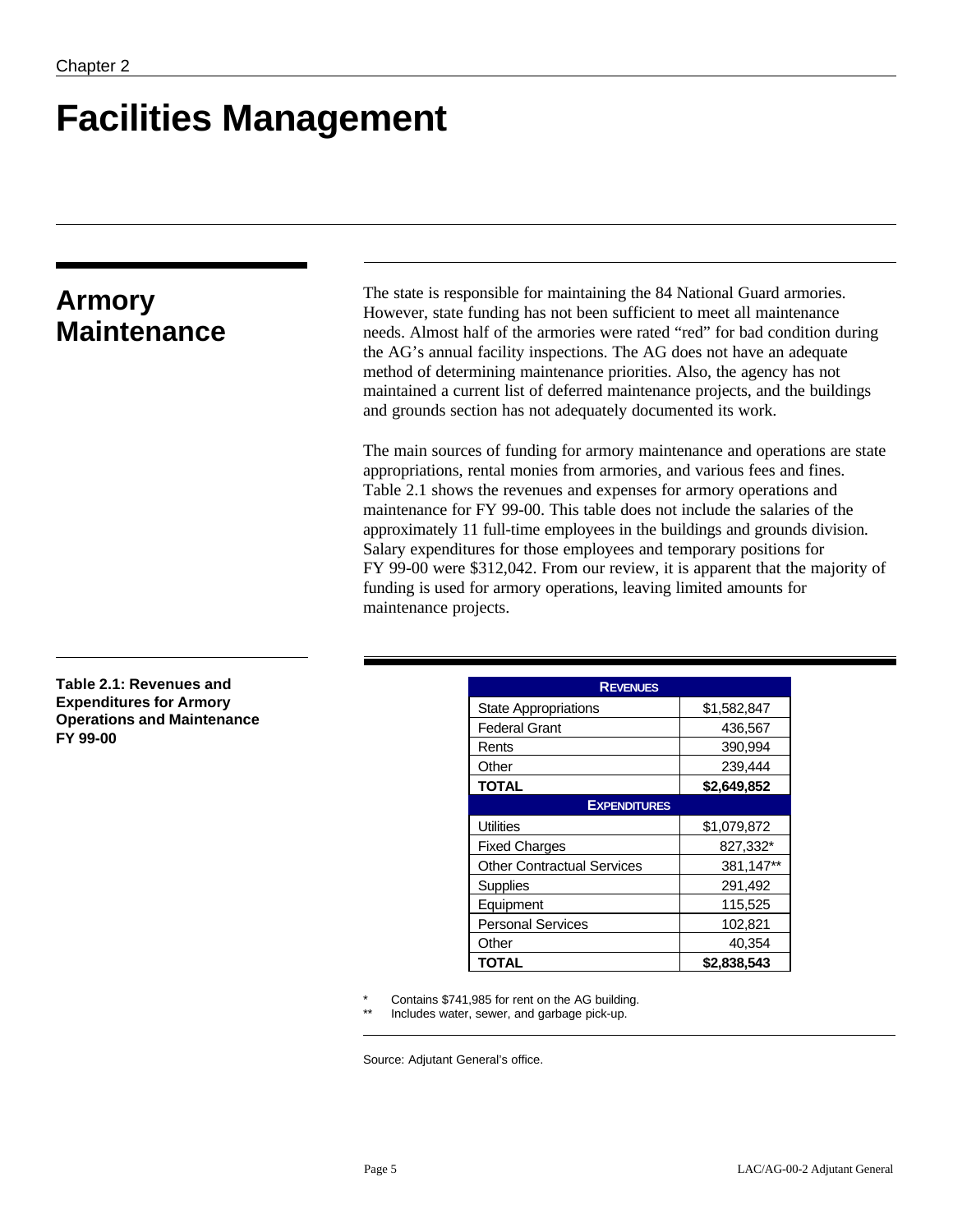The federal government contributes approximately 75% of costs for the construction of an armory with the state financing the remainder. For each armory, there is an agreement, which remains in effect for 25 years, between the federal government and the state of South Carolina which says that it is the state's responsibility to ". . . maintain and preserve the facilities . . . in a state of good repair at its own expense during the period of this agreement . . . ."

Officials of the Adjutant General's office told us that the state could be found to be in violation of these agreements. There are significant maintenance needs which have been deferred because of lack of funding. Although the AG's office does not maintain a complete list of deferred maintenance projects, we were provided several lists of deferred maintenance items including replacement roofs, heating and air systems, lawn equipment, carpet, and paint. At least three armories need roofs replaced or substantially repaired at an estimated total cost of \$1.2 million. According to AG officials, total deferred maintenance is more than \$4 million.

Approximately three years ago, the agency began obtaining some funding from the federal government for maintenance costs. Instead of the state funding 100% for all maintenance, the federal government offers a 50% match of funds for the "repair of major building systems" in state-owned armories. This would include roofs, air conditioning, heating, and boilers. As of September 2000, the AG had \$62,500 in matching federal funds approved for four projects. According to AG officials, up to \$1.2 million in federal funds could be used if matching state funds were available. In some instances, the agency has also received 75% federal funding for minor construction projects. The AG's office has requested additional state appropriations for armory maintenance for the past four years, receiving \$15,000 and \$250,000 in FY 96-97 and FY 99-00, respectively.

Establishing Priorities The AG's office should improve its procedures for establishing maintenance priorities. Our 1990 audit of the AG's office found that the agency had no procedures for establishing maintenance project priorities. Also, the AG's office had not followed its unwritten policy on maintenance priorities; they had funded low-priority projects over more urgent needs. In response to that audit, in 1991 the AG's office established a policy for an armory review board to meet regularly to establish priorities for repair. Adjutant General Regulation (AGR) 420-1 established procedures for maintenance, repairs, alterations, and additions to the National Guard's property. According to an agency official, however, the armory review board functioned for less than one year after being established.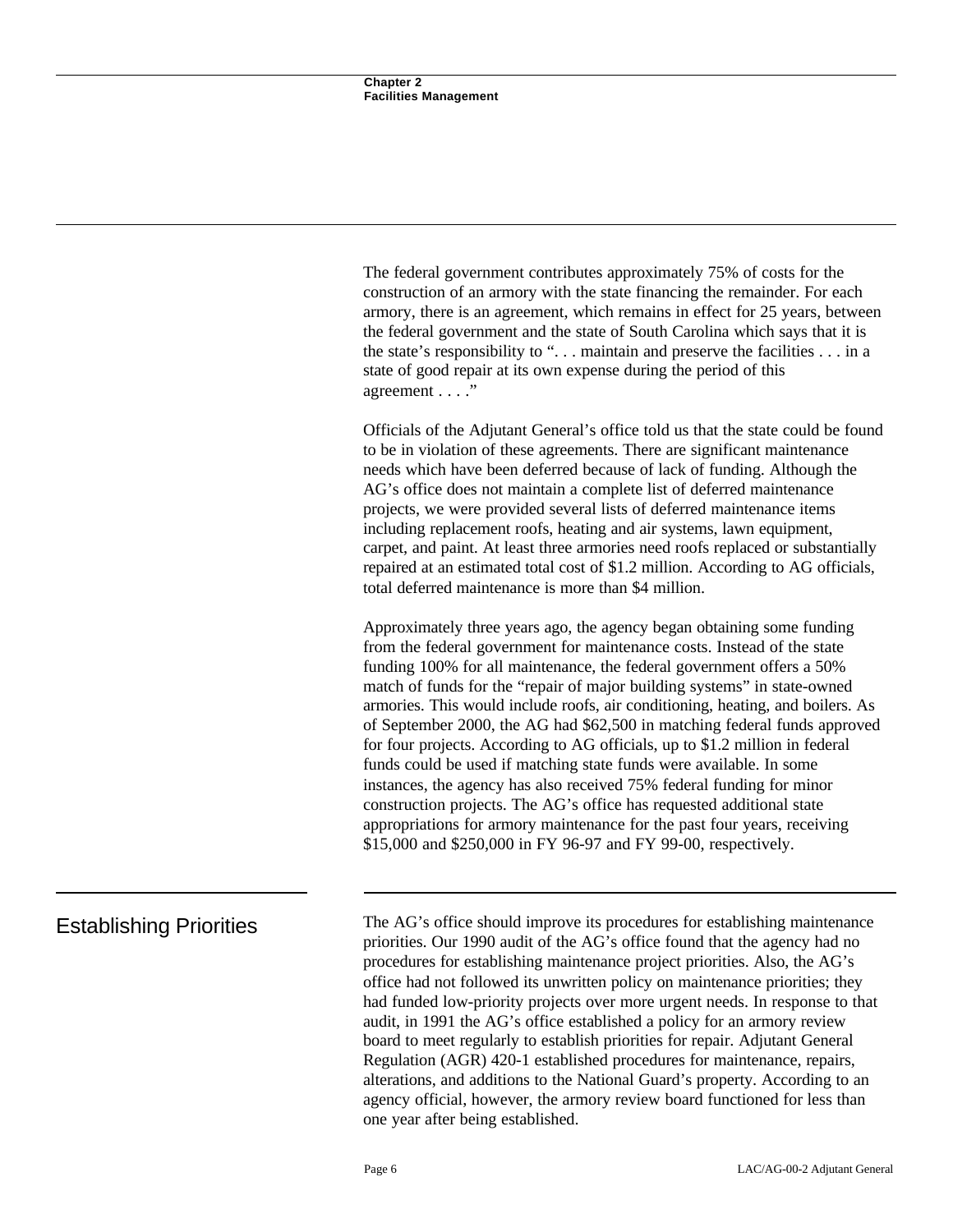During this review, we found no written guidance on how work order requests from the armories should be prioritized. A buildings and grounds division official determines which items should be addressed. We reviewed all 479 work orders approved in FY 98-99. Each work order was categorized into one of five categories ranging from "emergency" to "unauthorized." However, we found that 474 of the 479 work orders were categorized as "routine." Four of the five work orders categorized as emergencies were for apparent safety or immediate need situations, such as the repair of a fire alarm system. However, one of the emergency requests was to replace an air conditioning unit for a drill hall. Since the National Guard Bureau's guidelines for the design of armories state that drill halls should not be air conditioned, the assignment of an emergency priority to this item was questionable.

Most of the minor repairs requested by the armories were completed. We found documentation that 399 (83%) of 479 work orders were completed. According to an agency official, another 53 (11%) work orders were also completed; however, the agency did not furnish documentation for these items (see p. 8).

In April 2000, the agency established a facilities committee and a facilities board. The committee's mission is to:

. . . recommend short and long-term priorities for repair, upgrade, and minor construction of facilities (not to exceed \$25,000) for the overall good of the SCARNG and to make recommendations for long-term construction and repairs/upgrades to the Facilities Board.

As of October 2000, the committee had met twice. The board met in October and recommended maintenance priorities from those identified by the six state area commands.

The AG's office is not effectively using information about maintenance needs obtained during annual armory inspections. Inspections conducted by the AG's facilities management office (FMO) identify maintenance needs, but staff do not communicate this information to the buildings and grounds division that is responsible for maintenance. The annual inspections rate various components of the armory, such as grounds, parking, administrative areas, toilets, kitchens, and assembly (drill) halls, using "green" for good condition, "amber" for fair condition, and "red" for bad condition. The facility is also given an overall quality rating.

# Use of Inspection Information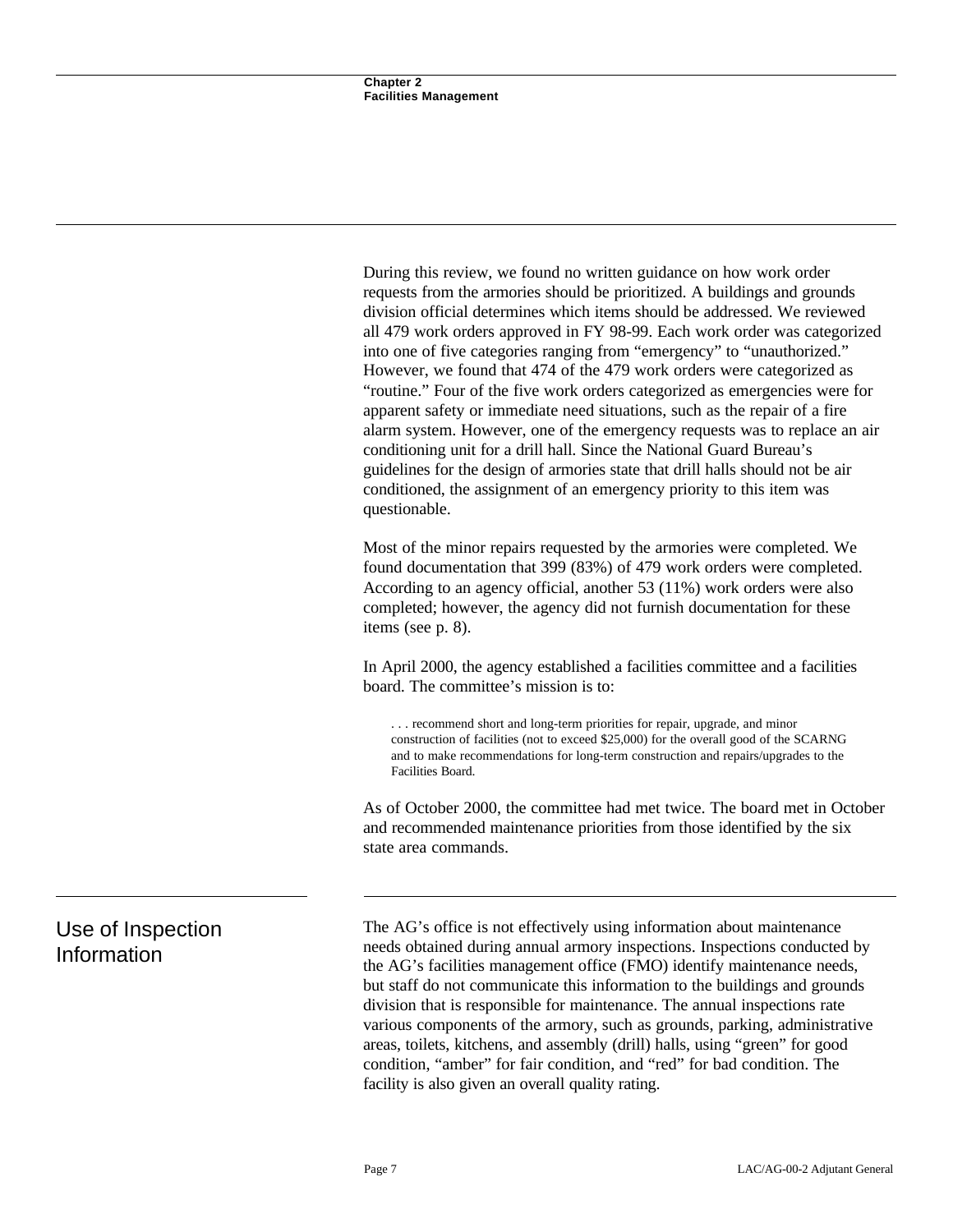|                                                 | We found that all state-owned armories had been inspected within the past<br>year. Almost one-half of the forms rated the armory as "red." The forms for<br>some armories included lists of maintenance items needing attention. When                                                                                                                                                                                                                                                                                                                                                                                                                                                                                                    |
|-------------------------------------------------|------------------------------------------------------------------------------------------------------------------------------------------------------------------------------------------------------------------------------------------------------------------------------------------------------------------------------------------------------------------------------------------------------------------------------------------------------------------------------------------------------------------------------------------------------------------------------------------------------------------------------------------------------------------------------------------------------------------------------------------|
|                                                 | asked if this information is forwarded to buildings and grounds' personnel,<br>officials stated that the buildings and grounds division has access to the<br>overall rating of the inspection on computer; however, the list of<br>maintenance items or other specific information is not available there.                                                                                                                                                                                                                                                                                                                                                                                                                               |
|                                                 | According to an official, the armory personnel should have already turned in<br>work requests to the buildings and grounds division for items needing repair;<br>therefore, sending a list compiled by the inspector would be duplicative.<br>However, we reviewed maintenance items noted in inspections of two<br>armories and found that just 6 of 35 (17%) had been reported to buildings<br>and grounds. Also, maintenance information recorded by inspectors could<br>help eliminate inconsistencies in analyzing the needs of each armory and aid<br>in establishing priorities.                                                                                                                                                  |
| Documentation of<br><b>Maintenance Projects</b> | The buildings and grounds section has not adequately documented its work.<br>Our review indicated an overall weakness in completing paperwork and<br>updating the division's records. We found that costs were recorded for<br>approximately 116 (24%) of the work orders and that work hours were not<br>recorded in all cases. At least 136 work orders were not maintained in the<br>division's files, but were found later and provided to us.<br>Buildings and grounds officials agreed that there is a problem with<br>completing and maintaining work orders. According to those officials, the<br>division is working towards improving the monitoring of work orders to<br>ensure that work is done and paperwork is completed. |
|                                                 | The Adjutant General's office should maximize the use of federal                                                                                                                                                                                                                                                                                                                                                                                                                                                                                                                                                                                                                                                                         |
| <b>Recommendations</b>                          | matching funds for maintenance needs when appropriate.                                                                                                                                                                                                                                                                                                                                                                                                                                                                                                                                                                                                                                                                                   |
|                                                 | The Adjutant General's office should ensure that it uses an appropriate<br>2.<br>system to prioritize maintenance and repair needs of the armories.                                                                                                                                                                                                                                                                                                                                                                                                                                                                                                                                                                                      |
|                                                 | The Adjutant General's office should ensure that maintenance<br>3.<br>information obtained in annual facilities' inspections is used in                                                                                                                                                                                                                                                                                                                                                                                                                                                                                                                                                                                                  |

determining the agency's maintenance needs and priorities.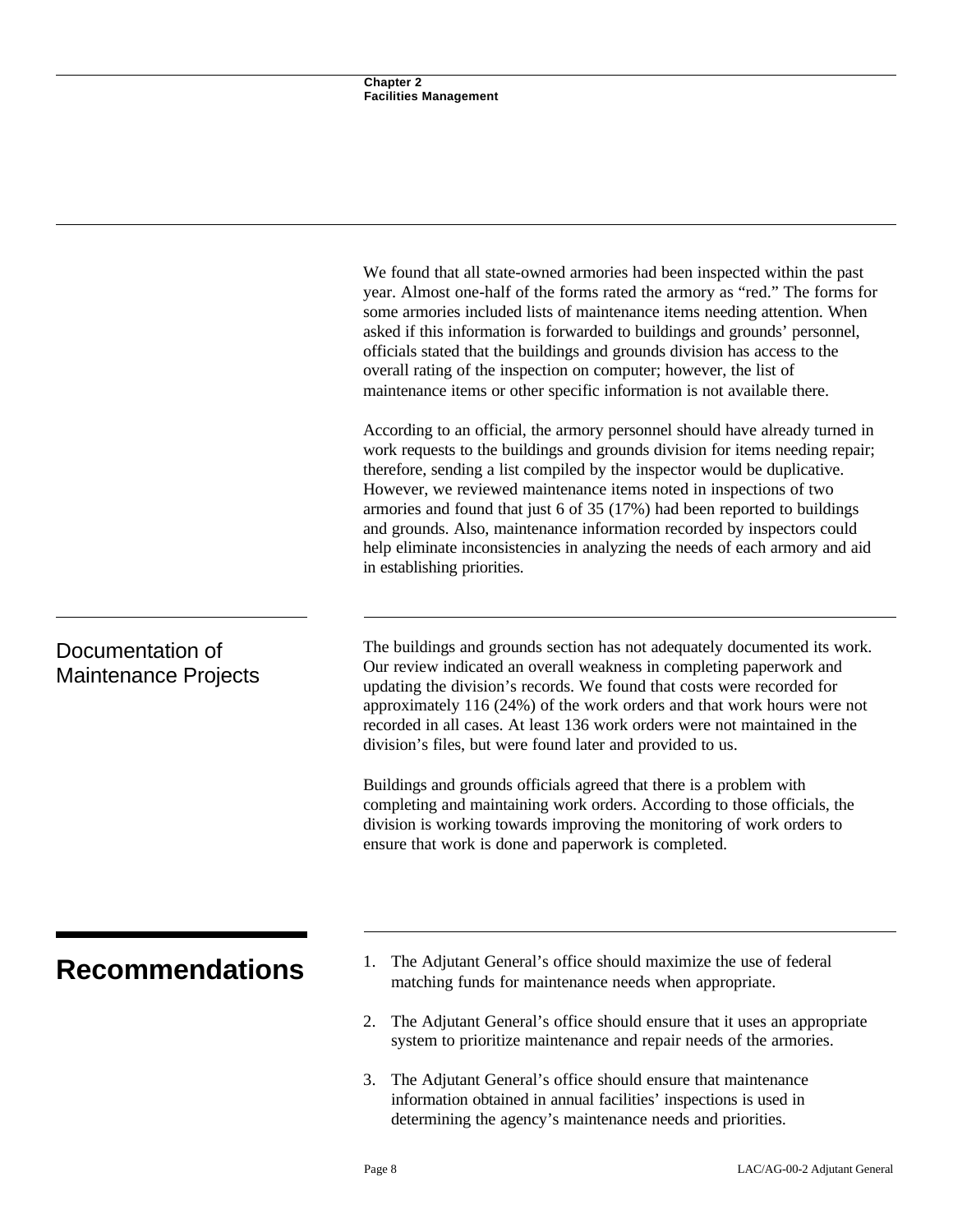- 4. The Adjutant General's office should maintain a current listing of all deferred maintenance needs and their estimated costs.
- 5. The Adjutant General's office should establish a system to more accurately document costs, work hours, and work completed.

# **Armory Construction and Closures**

Based on our review of armories closed and armories constructed over the past ten years, we did not identify problems with the Adjutant General's criteria for closing or constructing armories. Decisions to construct or close armories are made in a general context of funding and other factors.

Generally, constructing armories has the advantage for the state of bringing in federal dollars; armory construction is 75% funded by the federal government. However, armory construction imposes funding obligations on the state to maintain the facilities (see p. 6). Also, armories are a part of the local communities where they are located. Local communities often donate land and contribute to armory operations and have an interest in using the facility for community events that are not related to the National Guard. In addition, armories are used as evacuation shelters during emergencies.

Since 1990, the Adjutant General has closed nine armories across the state (see table below). During this same period, seven armories have been constructed, with one more scheduled for construction in October 2000. During the audit, agency officials stated they were considering closure of five other armories and construction of five additional armories.

### **Table 2.2: Armories Closed Since 1990**

| <b>ARMORY LOCATION</b>   | <b>REASON FOR CLOSURE</b>            |
|--------------------------|--------------------------------------|
| Charleston - The Citadel | Given to the Citadel/To be replaced* |
| Chesterfield             | Demographics/No unit                 |
| Gaffney                  | To be replaced                       |
| Lexington                | Destroyed by tornado/Unit moved      |
| Manning                  | To be replaced                       |
| <b>Pacolet Mills</b>     | Demographics                         |
| Ware Shoals/Hodges       | To be replaced                       |
| Whitmire                 | Demographics                         |
| York                     | Demographics/No unit                 |

Replacement not yet funded.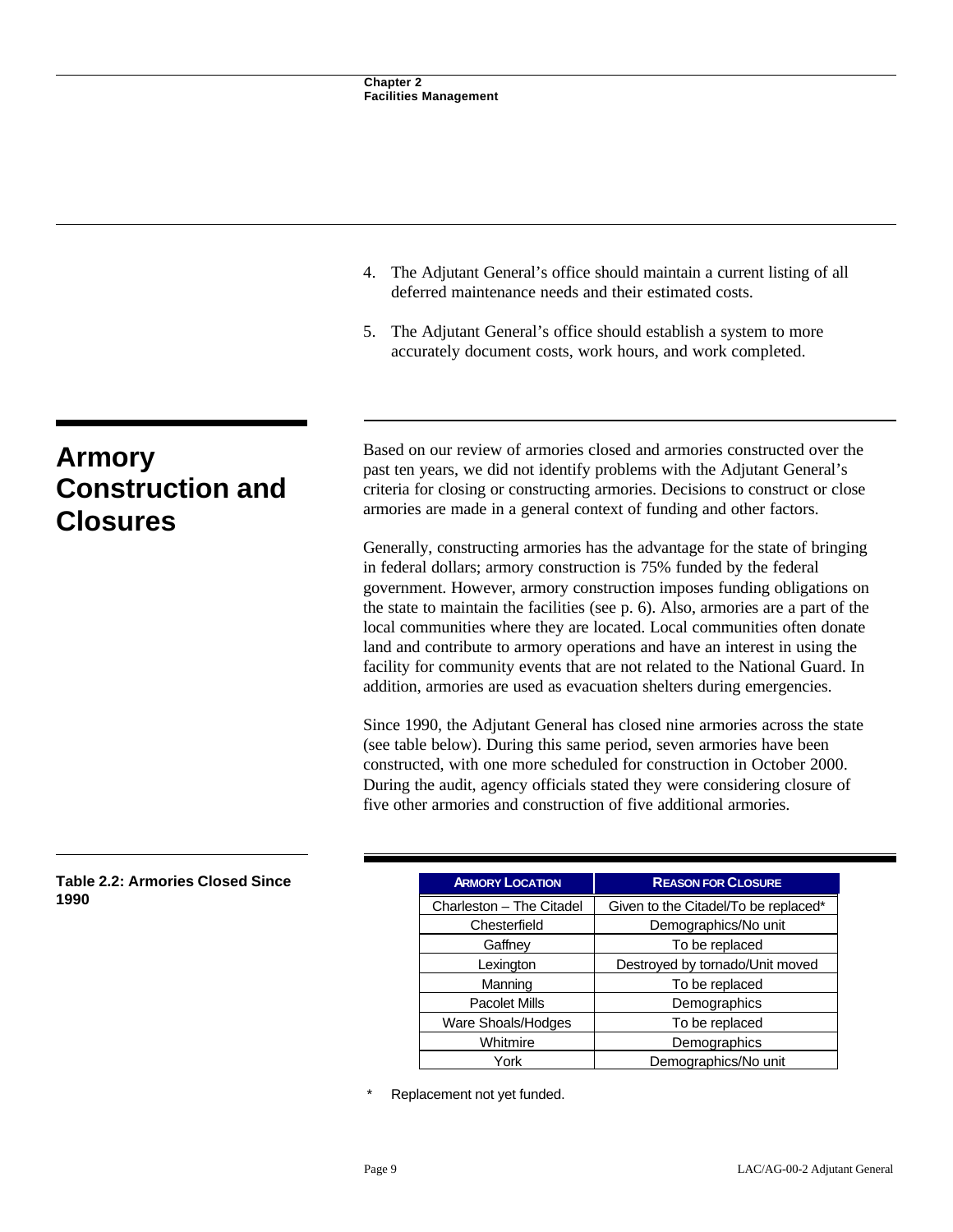According to officials, the main reasons for closing an armory would be changing demographics or because the building needs to be replaced. For example, in areas of the state where the population in age groups eligible for service in the National Guard is decreasing, it is no longer appropriate to maintain units and armories. Also, more than 30 armories are older than 35 years; the older armories do not have adequate space for current unit size and equipment requirements. In a September 27, 2000, memo, the AG identified at least two other armories being considered for closure due to revenue shortfalls.

Armories are normally constructed to replace older facilities or because requirements in "force structure" mandated by the U.S. Army necessitate changes (see table below). Sometimes the priority given to replacement armories is dictated by available funding. For example, the Manning armory was a low priority for replacement by the Adjutant General, but because it was funded by the federal government instead of other projects with higher priority, the AG constructed this armory first.

| <b>ARMORY</b><br><b>LOCATION</b> | <b>REASON FOR</b><br><b>CONSTRUCTION</b> | <b>ARMORY USE</b>                      |
|----------------------------------|------------------------------------------|----------------------------------------|
| Fountain Inn*                    | New force structure                      | Replacement                            |
| Ware Shoals/<br>Hodges*          | New force structure                      | Replacement                            |
| Pickens*                         | New force structure                      | Replacement                            |
| Pine Ridge**                     | 400-person hospital unit                 | <b>Emergency Preparedness Division</b> |
| Gaffney                          | Replacement                              | Replacement                            |
| Manning                          | Replacement                              | Replacement                            |
| Eastover                         | New force structure                      | New force structure                    |

Armories were constructed for new units to support the HAWK missile system; however, the Army discontinued the HAWK. The AG completed construction and uses them as replacement armories.

The Army decided this type of unit was not needed so the AG restructured the facility to house EPD.

## **Table 2.3: Armories Constructed Since 1990**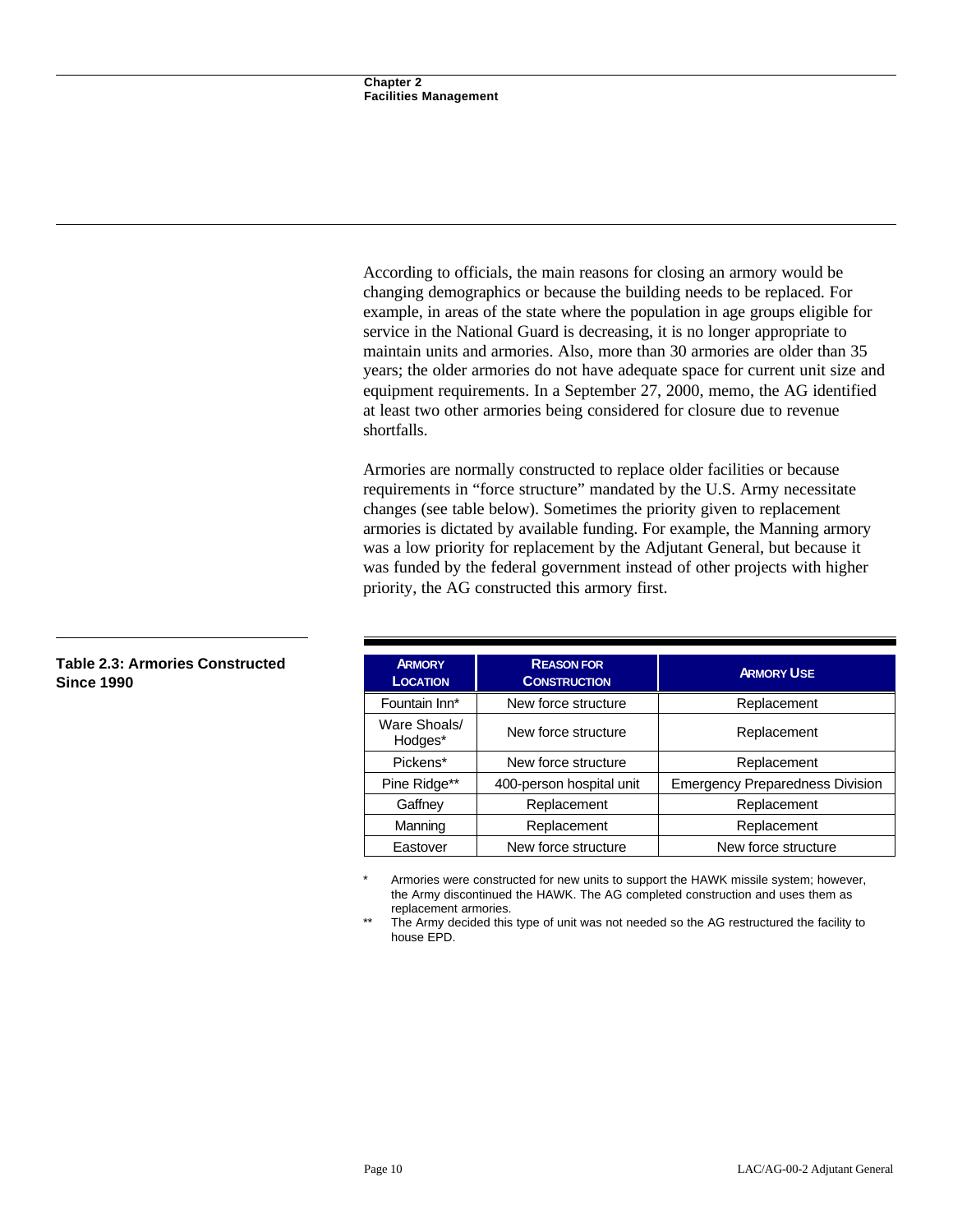| <b>Armory Partnerships</b> | The AG is trying to develop partnerships with other entities, such as schools<br>and local governments, for new armories. For example, the AG drafted a<br>memorandum of understanding with USC-Spartanburg (USC-S). The AG<br>planned to build an armory in conjunction with the university on its campus.<br>USC-S would maintain and operate the armory facility. The partnership<br>would also allow maximum utilization of the facility and give the National<br>Guard proximity to a recruiting market. Although the AG received approval<br>of federal funds and had approximately one-half of the needed state funding,<br>they were not able to get another \$1 million for the remainder of the state<br>match. However, they now plan to construct the armory using funds from the<br>sale of the old armory, originally designated for enhancements, to build the<br>basic structure. The agency has investigated a similar partnership with<br>Clemson University. |
|----------------------------|---------------------------------------------------------------------------------------------------------------------------------------------------------------------------------------------------------------------------------------------------------------------------------------------------------------------------------------------------------------------------------------------------------------------------------------------------------------------------------------------------------------------------------------------------------------------------------------------------------------------------------------------------------------------------------------------------------------------------------------------------------------------------------------------------------------------------------------------------------------------------------------------------------------------------------------------------------------------------------|
| <b>Written Criteria</b>    | There are no written criteria for armory closure or construction. The AG<br>addresses these decisions in meetings of the Army Readiness Council, a<br>group composed of high-ranking agency officials such as the deputy adjutant<br>general, the chief of staff, and leaders of the state area commands. The<br>Adjutant General approves recommendations of the council. Written criteria<br>for armory closure and construction could help to ensure that all relevant<br>factors are considered and that decisions to close or construct armories are<br>consistent and defensible.                                                                                                                                                                                                                                                                                                                                                                                         |

**Recommendation** 6. The Adjutant General solute should adopt written criteria for armory construction and closure.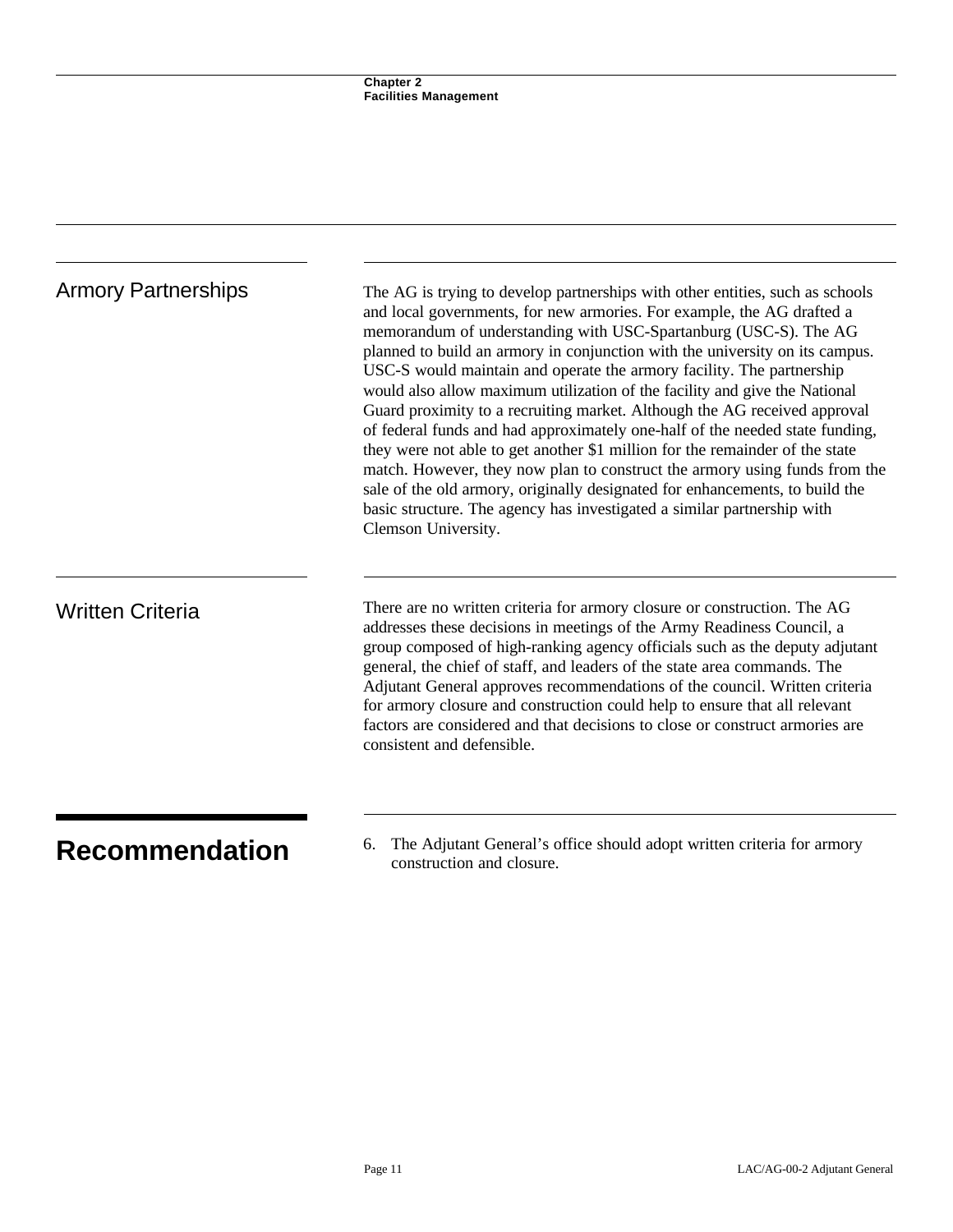| <b>Controls Over</b><br><b>Capital</b><br><b>Improvement</b><br><b>Expenditures</b> | We reviewed the Adjutant General's controls over funds used for permanent<br>improvements and whether capital improvement bonds were spent in<br>accordance with state laws and regulations. The AG's use of capital<br>improvement bond (CIB) funds for specified projects has been authorized in<br>accordance with state laws and regulations; however, the AG has not always<br>had appropriate controls to ensure that projects are adequately monitored.                                                                                                                             |  |
|-------------------------------------------------------------------------------------|--------------------------------------------------------------------------------------------------------------------------------------------------------------------------------------------------------------------------------------------------------------------------------------------------------------------------------------------------------------------------------------------------------------------------------------------------------------------------------------------------------------------------------------------------------------------------------------------|--|
| <b>Review of AG Permanent</b><br><b>Improvement Projects</b>                        | The Adjutant General has received two allocations of capital improvement<br>bond funds over the last 10 years. Act 522 of 1992 authorized CIB funding<br>for nine projects totaling \$4,900,420. Act 111 of 1997 authorized \$1.5<br>million of CIB funds exclusively for the emergency preparedness division<br>(EPD) relocation/renovation project. We found the AG's use of CIB funds<br>for these projects was properly authorized.<br>We reviewed the following project files to ensure that funds for capital<br>improvement projects were spent on the projects for which they were |  |
|                                                                                     | originally authorized:<br>Clark's Hill training facility.<br>Emergency preparedness division (EPD) relocation/renovations.<br>Statewide armory renovations.<br>$\bullet$<br>The McEntire Class IX facility project.<br>We found no evidence that project expenditures were inappropriate.                                                                                                                                                                                                                                                                                                  |  |
| <b>Adjutant General's</b><br>Controls                                               | The Adjutant General has had weak internal controls over its capital<br>improvement projects. For example, the state auditor's report for 1997 and<br>1998 found a number of problems relating to the AG's accounting for<br>permanent improvement projects. The report noted:                                                                                                                                                                                                                                                                                                             |  |
|                                                                                     | [I]nternal controls over construction activities are extremely weak and risks are<br>high due to a lack of communication between budget and finance, procurement, and<br>facilities management. The Agency has a high number of errors and compliance<br>violations involving SPIRS projects and a slow error correction rate due mainly to the<br>decentralization of construction activities. The Agency has not made a clear division                                                                                                                                                   |  |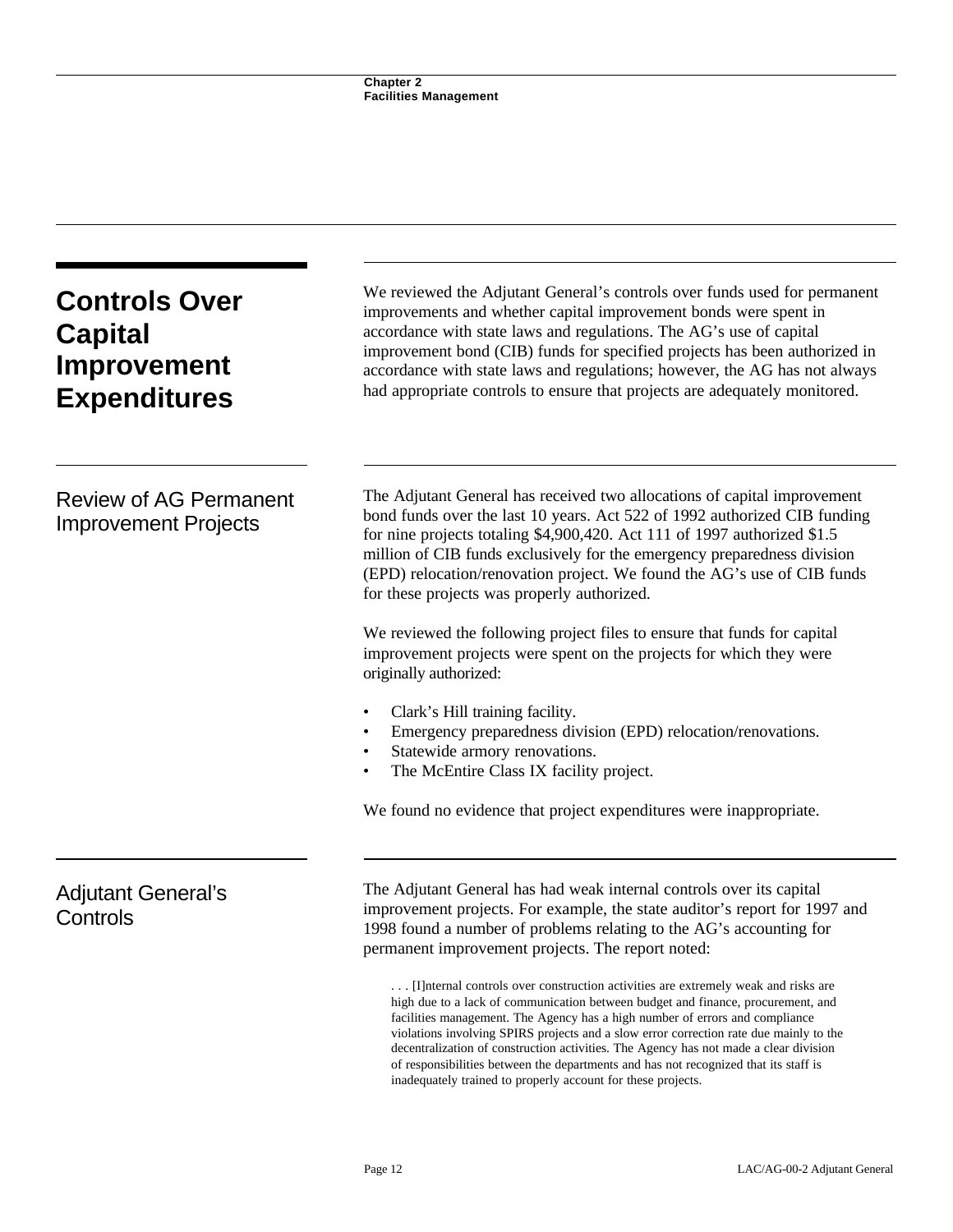|                        | The Statewide Permanent Improvement Reporting System (SPIRS) report<br>detailing capital improvement expenditures is generated monthly by the<br>Budget and Control Board. Before a project is completed, the board requires<br>the agency's records to be reconciled with the SPIRS system. According to<br>an AG official, they have not reconciled the monthly SPIRS reports with<br>project account balances.                                                                                                                                                                                                                                                                             |
|------------------------|-----------------------------------------------------------------------------------------------------------------------------------------------------------------------------------------------------------------------------------------------------------------------------------------------------------------------------------------------------------------------------------------------------------------------------------------------------------------------------------------------------------------------------------------------------------------------------------------------------------------------------------------------------------------------------------------------|
|                        | A variety of AG employees in different areas of the agency have worked<br>with capital improvement projects in recent years. Facility and project record<br>keeping have been inconsistent. Beginning in 1999, the AG assigned an<br>internal auditor to review expenditures for capital improvement projects.<br>However, as of September 2000, he had no written reports. Also, his position<br>may not have adequate independence. He reports to an official who reports to<br>the deputy Adjutant General for state operations. Government auditing<br>standards state that internal auditors should report directly to the head or<br>deputy of the agency to ensure their independence. |
|                        | When the controls over capital improvement projects are weak or dispersed,<br>there is an increased risk that projects will not be properly monitored. Also,<br>without regular reconciliations of project balances, the fiscal integrity of<br>capital improvement projects may be compromised.                                                                                                                                                                                                                                                                                                                                                                                              |
| <b>Recommendations</b> | The Adjutant General's office should strengthen its internal controls over<br>7.<br>capital improvement projects. The agency should clearly divide<br>responsibilities between its departments and ensure that its staff is<br>adequately trained to properly account for these projects.                                                                                                                                                                                                                                                                                                                                                                                                     |
|                        | The Adjutant General's office should prepare monthly reconciliations of<br>8.<br>capital improvement project balances with the SPIRS report compiled by<br>the Budget and Control Board.                                                                                                                                                                                                                                                                                                                                                                                                                                                                                                      |
|                        | The Adjutant General's office should strengthen its internal audit<br>9.                                                                                                                                                                                                                                                                                                                                                                                                                                                                                                                                                                                                                      |

general or deputy adjutant general.

function by having the internal auditor report to either the adjutant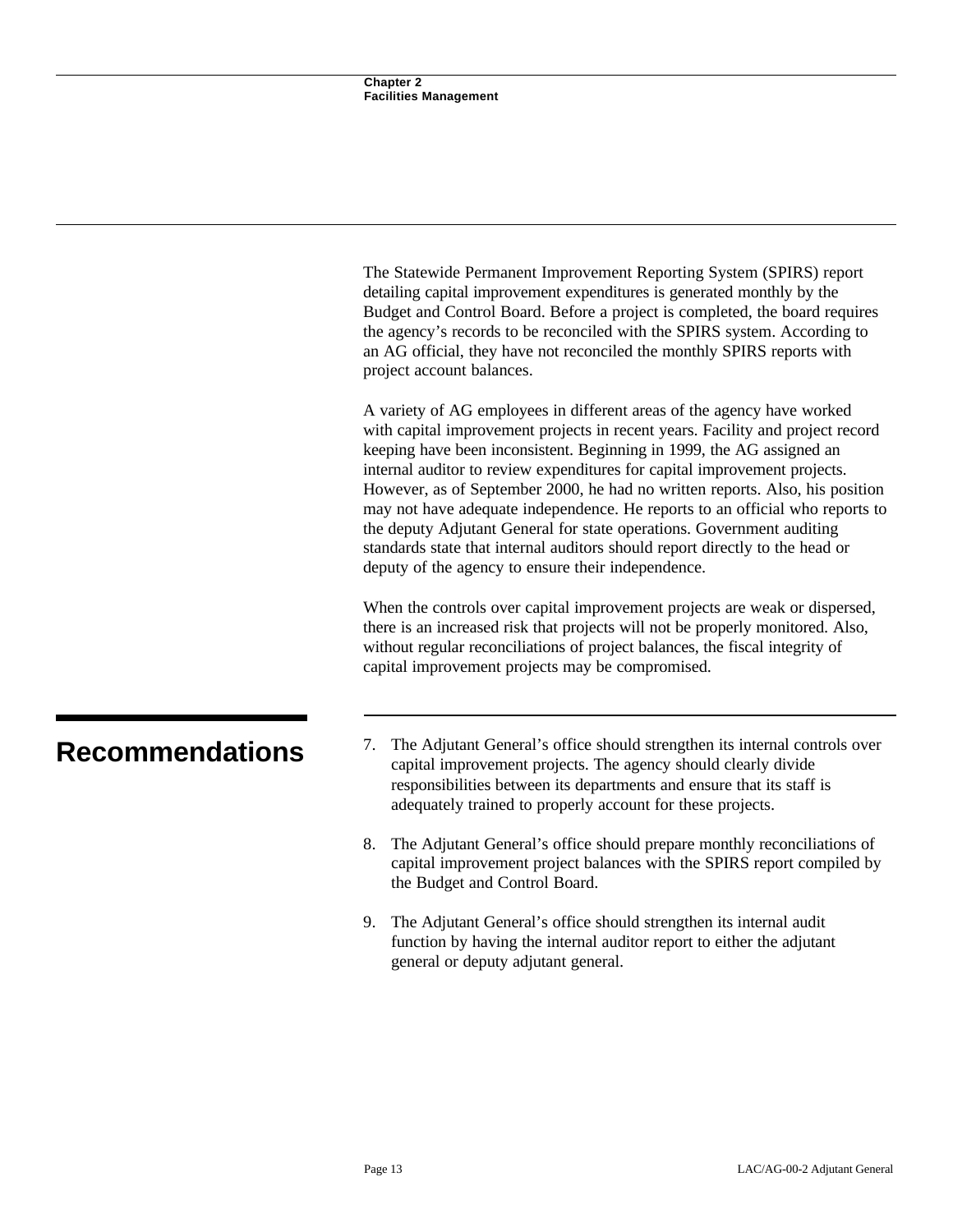# **Placement of the Emergency Preparedness Division**

We were asked to review the administrative structure of the emergency preparedness division (EPD) and determine where the emergency preparedness function is placed in other states. While we found South Carolina's situation unique because the Adjutant General is elected and not appointed by the Governor, we found no substantial evidence that the structure of EPD has caused serious problems.

Section 25-1-420 of the S.C. Code of Laws established the emergency preparedness division within the office of the Adjutant General. The director of EPD is appointed by the Adjutant General and serves at his pleasure. We obtained information regarding the location of other states' emergency management agencies and found the emergency management function is located in a variety of agencies.



Other includes State Police, Department of Community or Local Affairs, or some combination of Military Affairs and/or Public Safety.

Although there appears to be no consensus in the placement of emergency management, we found that all states' emergency management agencies, except in South Carolina, are in a direct chain of command to the Governor. In South Carolina, only in instances of declared state emergencies does the Adjutant General report directly to the Governor. Emergency management agencies in other states are located within a cabinet agency and/or their directors are appointed by the Governor. Since the Adjutant General is appointed by the Governor in other states, if the emergency management agency is located under the Adjutant General's office, there is a direct relationship to the Governor. South Carolina is the only state in which the Adjutant General is elected.

## **Graph 2.1: State Placement of Emergency Management Function**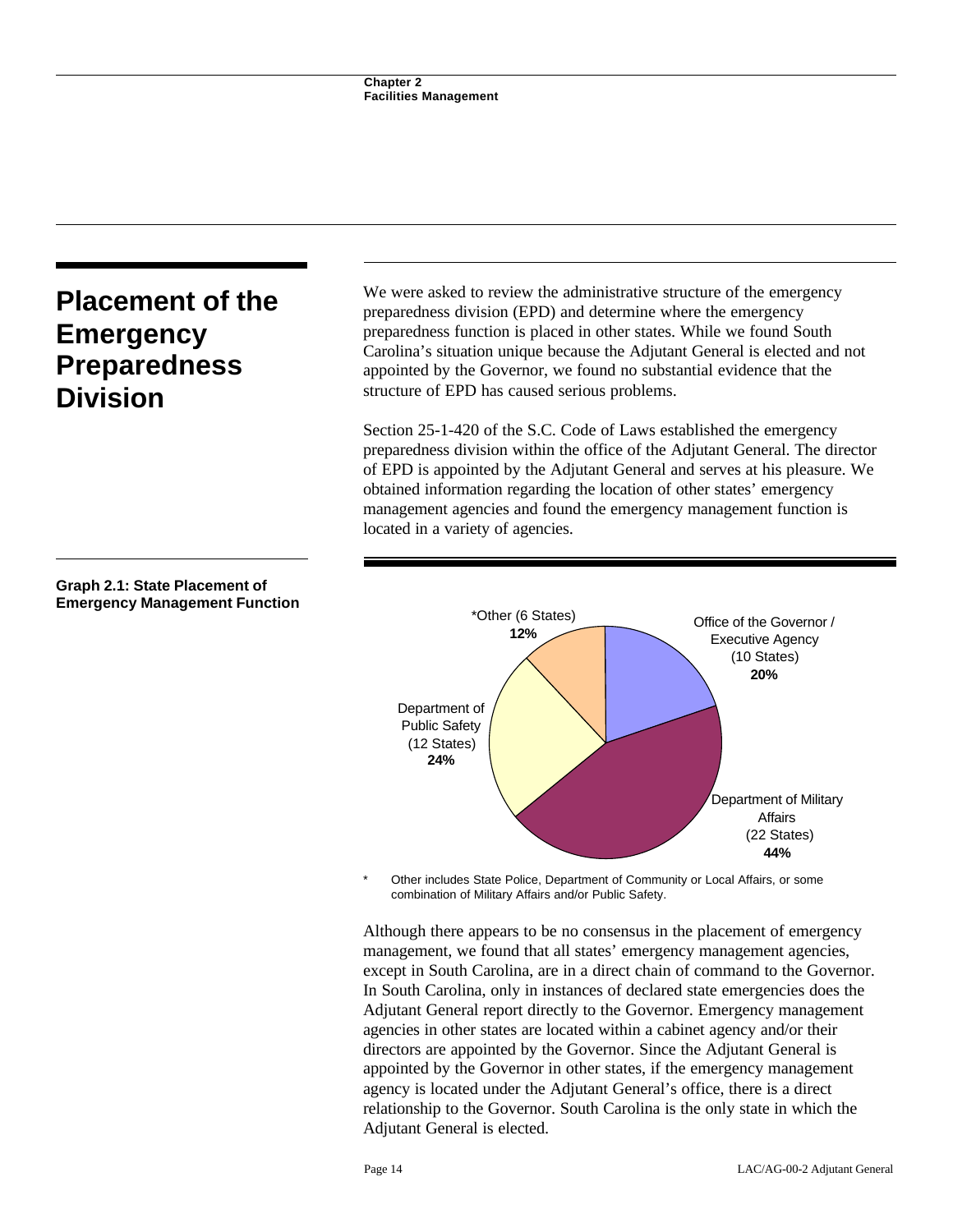| Hurricane Floyd<br>Evacuation | A report on the evacuation of the coast during Hurricane Floyd in 1999<br>recommended that EPD be placed under the Governor's office because "the<br>current governmental structure does not allow for the free flow of<br>strategic and critical information directly to the chief executive officer<br>having to make ultimate decisions with regard to life and property in our<br>state." A bill was introduced during the 2000 legislative session to move the<br>division under the Governor's office; however, it did not pass. Officials of<br>neither the Governor's office nor the Adjutant General's office cited specific<br>problems during the 1999 evacuation that were caused by EPD's<br>administrative structure.                                                                                                                                                                                                                                                                                                                               |
|-------------------------------|-------------------------------------------------------------------------------------------------------------------------------------------------------------------------------------------------------------------------------------------------------------------------------------------------------------------------------------------------------------------------------------------------------------------------------------------------------------------------------------------------------------------------------------------------------------------------------------------------------------------------------------------------------------------------------------------------------------------------------------------------------------------------------------------------------------------------------------------------------------------------------------------------------------------------------------------------------------------------------------------------------------------------------------------------------------------|
|                               | In another report, a consultant evaluated South Carolina's experience with<br>the 1999 hurricane season and recommended that coordination of state<br>emergency operations could be strengthened with more direct participation<br>by the Governor at the state emergency operations center. A closer working<br>relationship between the Governor's staff and the emergency operations<br>center's staff could also avoid or minimize the potential that state and local<br>officials could receive separate lines of communication from the Governor's<br>office and the emergency operations center. Separate communications might<br>result in inconsistent or uncoordinated direction to state emergency<br>operations or allocation of state resources. According to the EPD director, the<br>previous quarters for the emergency operations center were small and<br>crowded; however, the problem of accommodating all appropriate officials<br>should be solved with the more spacious facilities at the new emergency<br>operations center (see p. 10). |
| Conclusion                    | Any decision to change the location of EPD rests with the General Assembly.<br>The Governor's position, as stated by a member of his staff, is that EPD<br>should be moved to the Governor's office. This official stated that the<br>Governor would like to work more closely with EPD's director, and the EPD<br>director should be working more closely with other cabinet agencies which<br>would be involved during emergencies. The Adjutant General believes that<br>the current location of EPD is the most effective since National Guard forces<br>play an integral part during emergency situations and the current structure<br>has not caused problems in the past.                                                                                                                                                                                                                                                                                                                                                                                  |
| <b>Recommendation</b>         | 10. All officials involved in the state's emergency operations should utilize<br>the emergency operations center and integrate decision-making and                                                                                                                                                                                                                                                                                                                                                                                                                                                                                                                                                                                                                                                                                                                                                                                                                                                                                                                |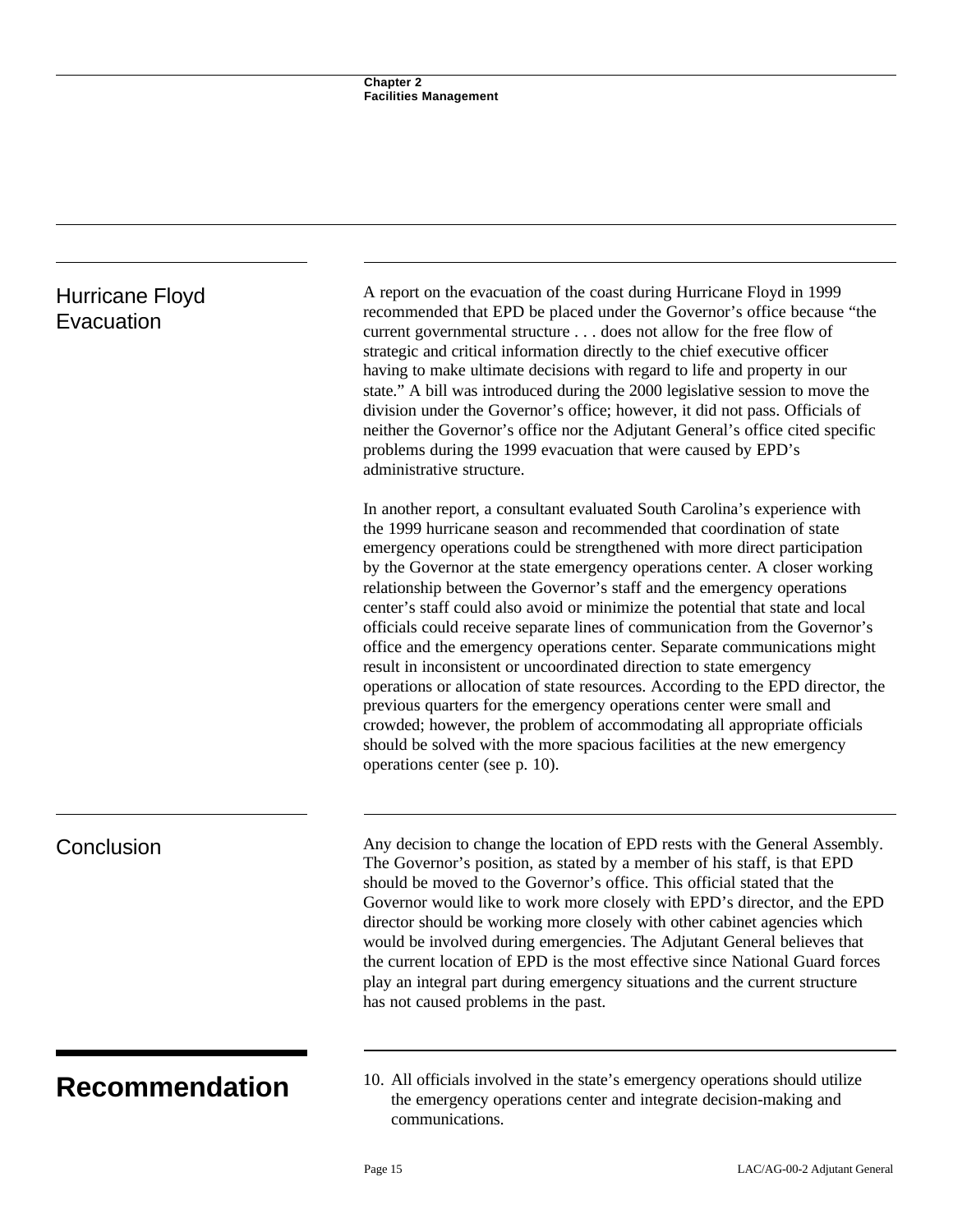**Chapter 2 Facilities Management**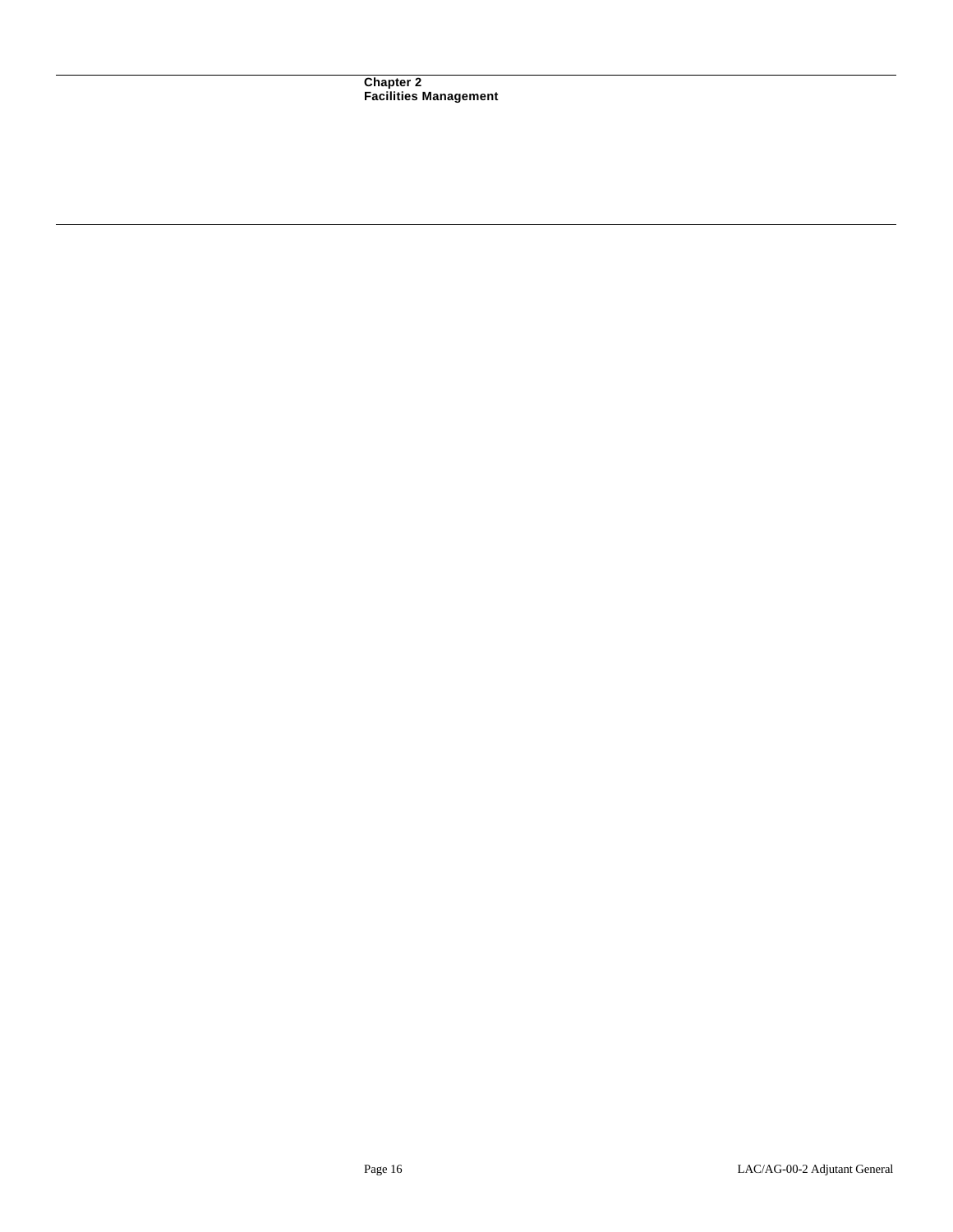# **Personnel and Benefits Issues**

|         | <b>Tuition Assistance</b> |
|---------|---------------------------|
| Program |                           |

The Adjutant General's office does not have adequate controls over funds disbursed through the National Guard tuition assistance program. Some participants who did not meet program requirements received tuition assistance funds, and others were overpaid for the courses completed. The agency has not made adequate efforts to collect funds owed to the program. Since 1998, the AG identified \$152,287 in debts incurred since 1980; only \$4,192 (3%) of this amount has been recouped. Also, the Adjutant General has interpreted state law in a manner which may add time to a tuition assistance recipient's obligation period to the National Guard. This may have prevented some recipients from participating in the program.

Background S.C. Code §59-114-10 *et seq.* created the South Carolina National Guard Tuition Assistance Program. Pursuant to §59-114-40, the program funds the tuition of participants who are taking trade or vocational classes, attaining a two-year associate degree, or a four-year baccalaureate degree. Qualifying members of the National Guard may receive tuition assistance of up to \$1,000 per 12 semester hours successfully completed. The Adjutant General's office has allowed program participants to receive up to \$3,000 per academic year. Participation is limited to four years, and the maximum amount of funding a program participant may receive over four years is \$12,000.

> Adjutant General Regulation (AGR) 621-1 states that in order to receive tuition assistance funds for a course, a participant must earn at least a "C." Also, recipients must remain in the National Guard for ". . . two years beyond the end of the academic period for which tuition is requested." Participants are required to sign a form stating if they do not fulfill the twoyear obligation period, they must repay the funds received. Table 3.1 shows the funding for the program over the last ten fiscal years.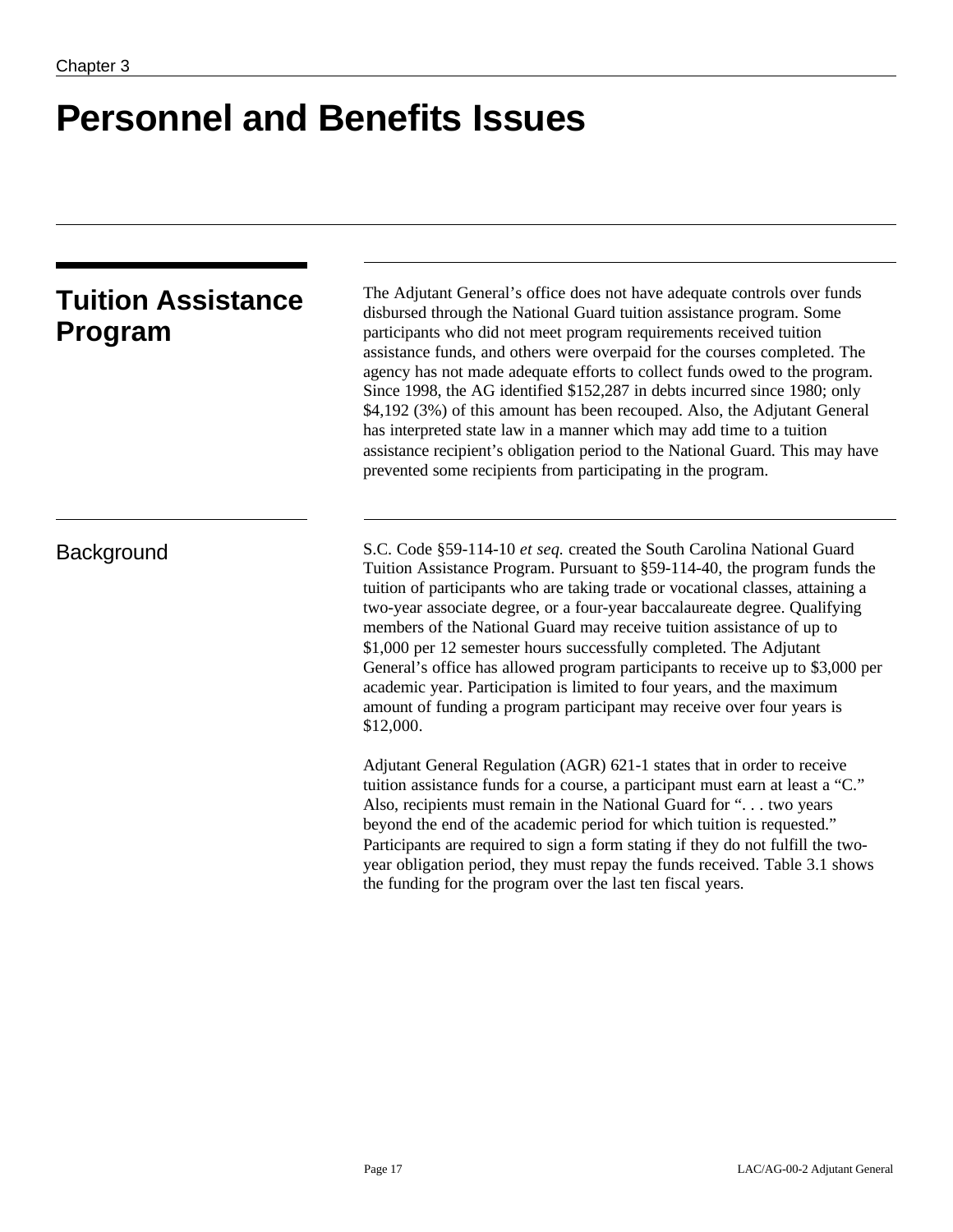#### **Table 3.1: Tuition Assistance Program Funding FY 91-92 – FY 00-01**

| <b>YEAR</b> | <b>STATE APPROPRIATIONS</b> |
|-------------|-----------------------------|
| FY 91-92    | \$237,398                   |
| FY 92-93    | \$189,679                   |
| FY 93-94    | \$180,195                   |
| FY 94-95    | \$180,195                   |
| FY 95-96*   | \$0                         |
| FY 96-97*   | \$0                         |
| FY 97-98    | \$100,000                   |
| FY 98-99    | \$100,000                   |
| FY 99-00    | \$200,000                   |
| FY 00-01    | \$200,000**                 |

Funding for the program was discontinued in FY 95-96 and FY 96-97.

An additional appropriation of \$250,000 in surplus revenue was pending as of October 2000.

Source: FY 91-92 through FY 00-01 Appropriation Acts.

# Recoupment Efforts Inadequate

The Adjutant General's office has not made adequate efforts to recoup funds from recipients who did not meet program requirements. According to an official, many program participants did not stay in the National Guard for two years after receiving assistance. These participants are supposed to pay back the assistance they received. However, the agency has made minimal efforts to identify and recoup funds owed. Beginning in the spring of 1998, the agency identified \$152,287 in debts incurred to the program since 1980 (\$111,112 of this amount since 1990), and only \$4,192 (3%) has been recouped. According to an official, the recoupment effort was limited to periodically sending letters to program participants identified as owing funds to the program.

The Adjutant General could get additional recoupments by participating in the Department of Revenue's (DOR) debt collection program. This program, authorized by S.C. Code §12-56-10 *et seq.*, allows state agencies to collect debts by withholding a debtor's tax refund. Participating agencies must appoint hearing officers, debt coordinators, and supply notice and appeal procedures to the taxpayers whose refunds will be offset. Table 3.2 indicates the number of participating agencies since January 1, 1997, the number of debts collected, and the amount. The total amount collected by the DOR program since January 1, 1997, is \$178,629,692.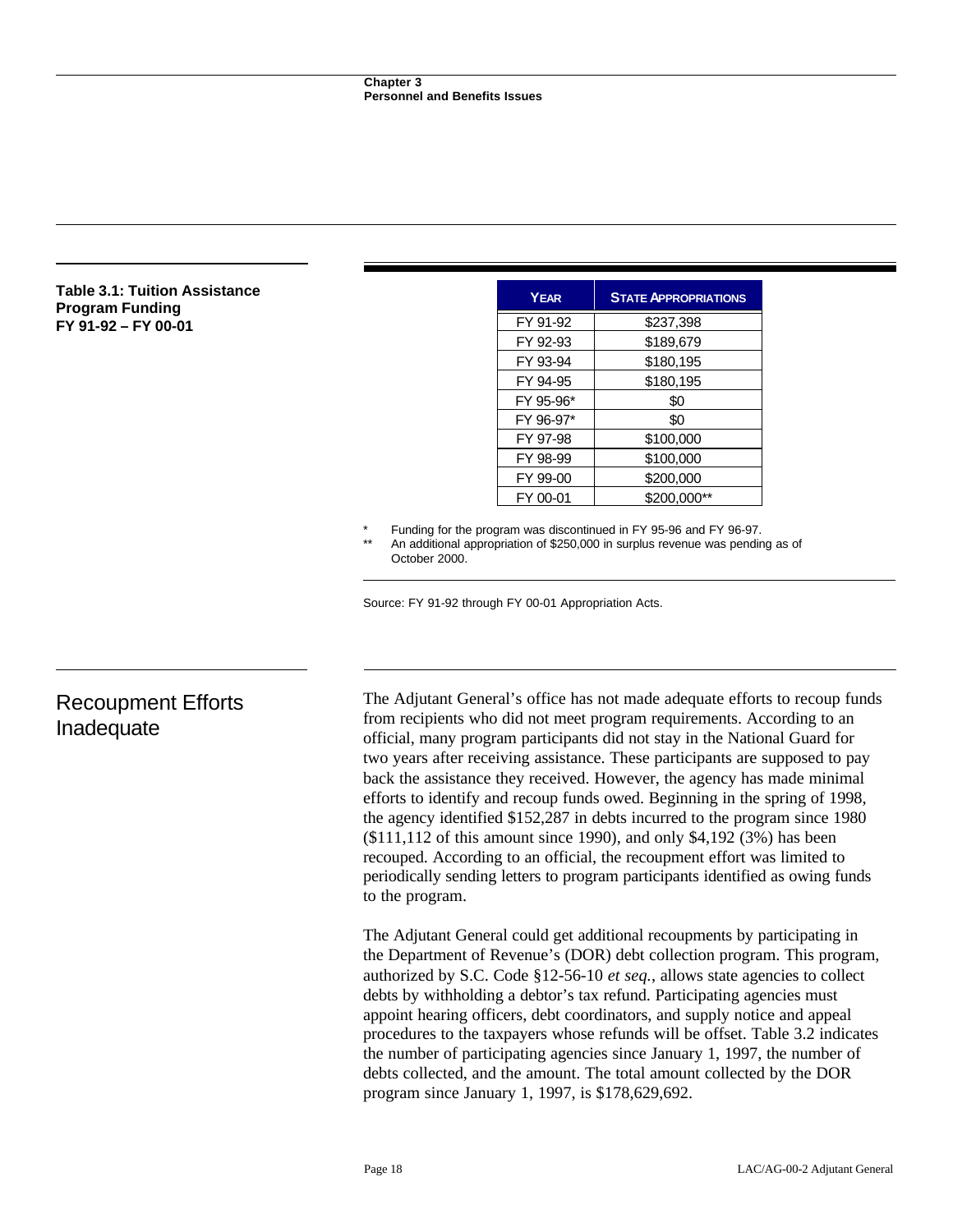| <b>Table 3.2: Department of Revenue</b><br><b>Setoff Debt Collection Program</b> | <b>TIME PERIOD</b>                                                                                      | <b>PARTICIPATING</b><br><b>AGENCIES</b>                                | <b>NUMBER</b><br>OF DEBTS | <b>AMOUNT</b><br><b>COLLECTED</b> |  |
|----------------------------------------------------------------------------------|---------------------------------------------------------------------------------------------------------|------------------------------------------------------------------------|---------------------------|-----------------------------------|--|
| January 1997 - June 2000                                                         | January - June 2000                                                                                     | 81                                                                     | 183,627                   | \$44,323,769                      |  |
|                                                                                  | Calendar Year 1999                                                                                      | 82                                                                     | 181,956                   | \$42,942,982                      |  |
|                                                                                  | Calendar Year 1998                                                                                      | 82                                                                     | 195,295                   | \$47,404,319                      |  |
|                                                                                  | Calendar Year 1997                                                                                      | 75                                                                     | 175.272                   | \$43,958,621                      |  |
|                                                                                  | Source: Department of Revenue.<br>According to an AG official, they considered participating in the DOR |                                                                        |                           |                                   |  |
|                                                                                  | program. The agency sent letters to program debtors in August 1999 warning                              |                                                                        |                           |                                   |  |
|                                                                                  |                                                                                                         | them that they were going to turn their debts over to the DOR program. |                           |                                   |  |
|                                                                                  |                                                                                                         | However, the Adjutant General's office has not yet participated in the |                           |                                   |  |

# Program Management **Controls**

We sampled the files of 48 of the 577 program participants who received tuition assistance during FY 98-99 and FY 99-00 and found that program controls need improvement.

program because of legal concerns. The Adjutant General's legal counsel stated he is concerned about a recent court decision against municipalities that used the DOR program. However, LAC legal counsel identified nothing in this case that should prevent the Adjutant General from participating in the

- Four program participants received tuition assistance funds for courses in which they did not earn at least a "C" as required.
- Six program participants were overpaid for a total cost of \$1,463.
- One file did not contain adequate documentation that the program participant had paid tuition.

We also found that Adjutant General Regulation (AGR) 621-1 is outdated. For example, the regulation restricts recipients to "a \$4,000 maximum award or four years whichever comes first." The maximum amount of funding a participant may receive over four years is now \$12,000. Also, AGR 621-1 states that a recipient must maintain a cumulative grade point average of at least a 2.0 on a 4.0 grading scale. According to an AG official, he only verifies to ensure a grade of "C" is earned in the courses for which tuition assistance is received. The program participant's cumulative grade point average is not reviewed prior to payment for courses.

program.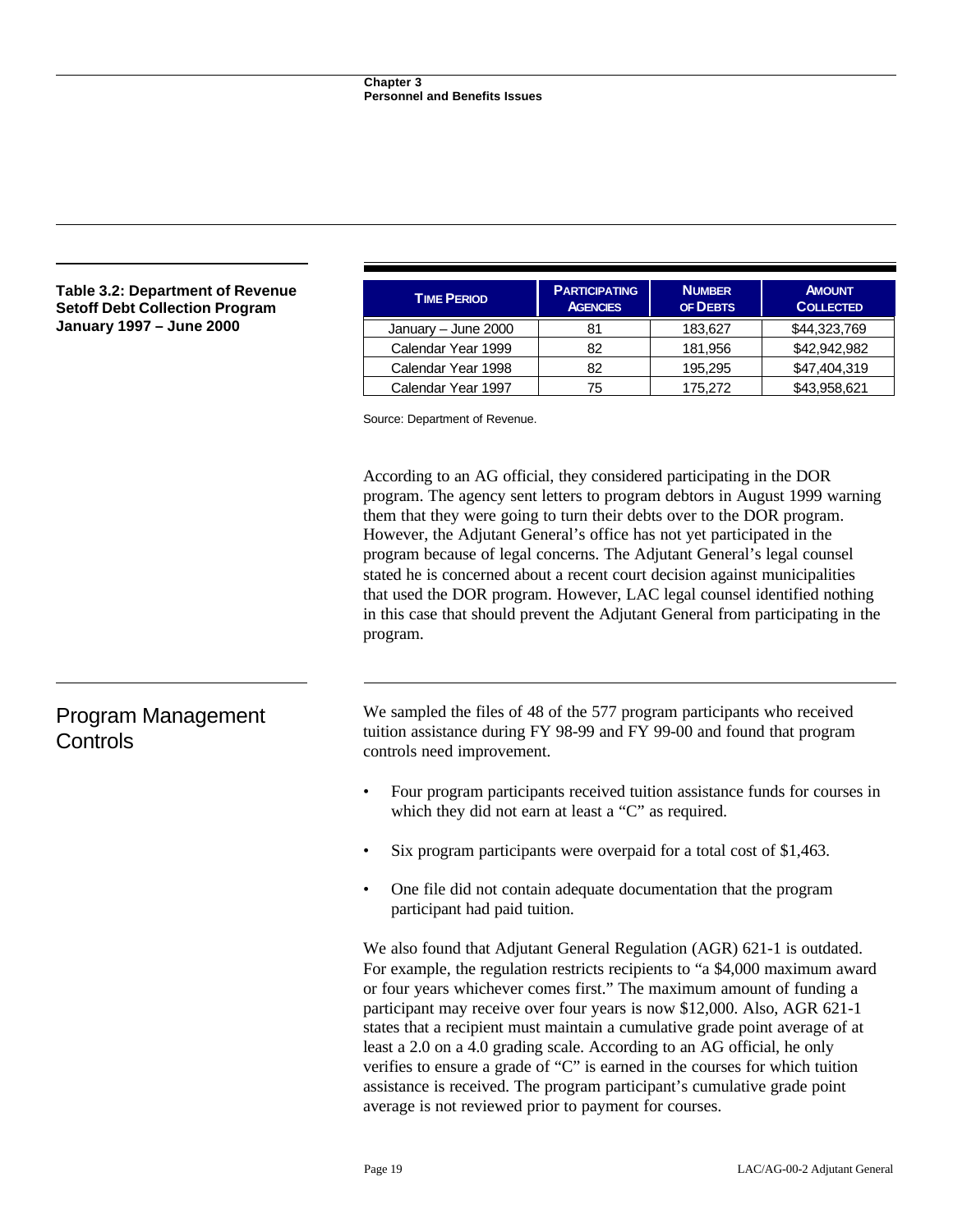# Conflict between State Law and Adjutant General Regulation 621-1

# A conflict exists between S.C. Code §59-114-40 and Adjutant General Regulation (AGR) 621-1. Section 59-114-40 requires program participants to serve in the National Guard for two years beyond the end of the academic *period* for which tuition is requested. AGR 621-1 defines academic/fiscal year as coinciding with the state's fiscal year which begins July 1 and ends June 30 each year. The Adjutant General has interpreted this statute and regulation to mean if a program participant completed summer school on July 1, 2000, the required two years of duty would not begin until July 1, 2001. The participants would fulfill the time requirement on June 30, 2003. If the Adjutant General interpreted the statute to require participants to serve in the National Guard for two years beyond the end of the academic *period*, the participants' time obligation would expire July 1, 2002. The AG's interpretation can add as much as one year to a program participant's obligation period, and may prevent recipients from participating in the tuition assistance program. According to an official, the Adjutant General's interpretation was adopted for "administrative convenience."

# New Tuition Assistance Program Adopted

The General Assembly enacted a new loan repayment program during the 2000 legislative session. This program requires the Adjutant General to develop a loan repayment program in consultation with the staff of the South Carolina Student Loan Corporation. The program must provide incentives for enlisting or remaining in the South Carolina National Guard in areas of critical need. These areas must be annually defined by the Adjutant General. In addition, the Adjutant General must promulgate regulations to set forth the terms of the loan repayment program, upon the advice of a loan repayment advisory board. An AG official stated they plan to phase out the current tuition assistance program when the new program is implemented.

The Adjutant General has not ensured that tuition assistance funds are given to recipients who meet program requirements and has not adequately collected program debts. The agency should implement appropriate controls in the new program to ensure that funds are used as intended.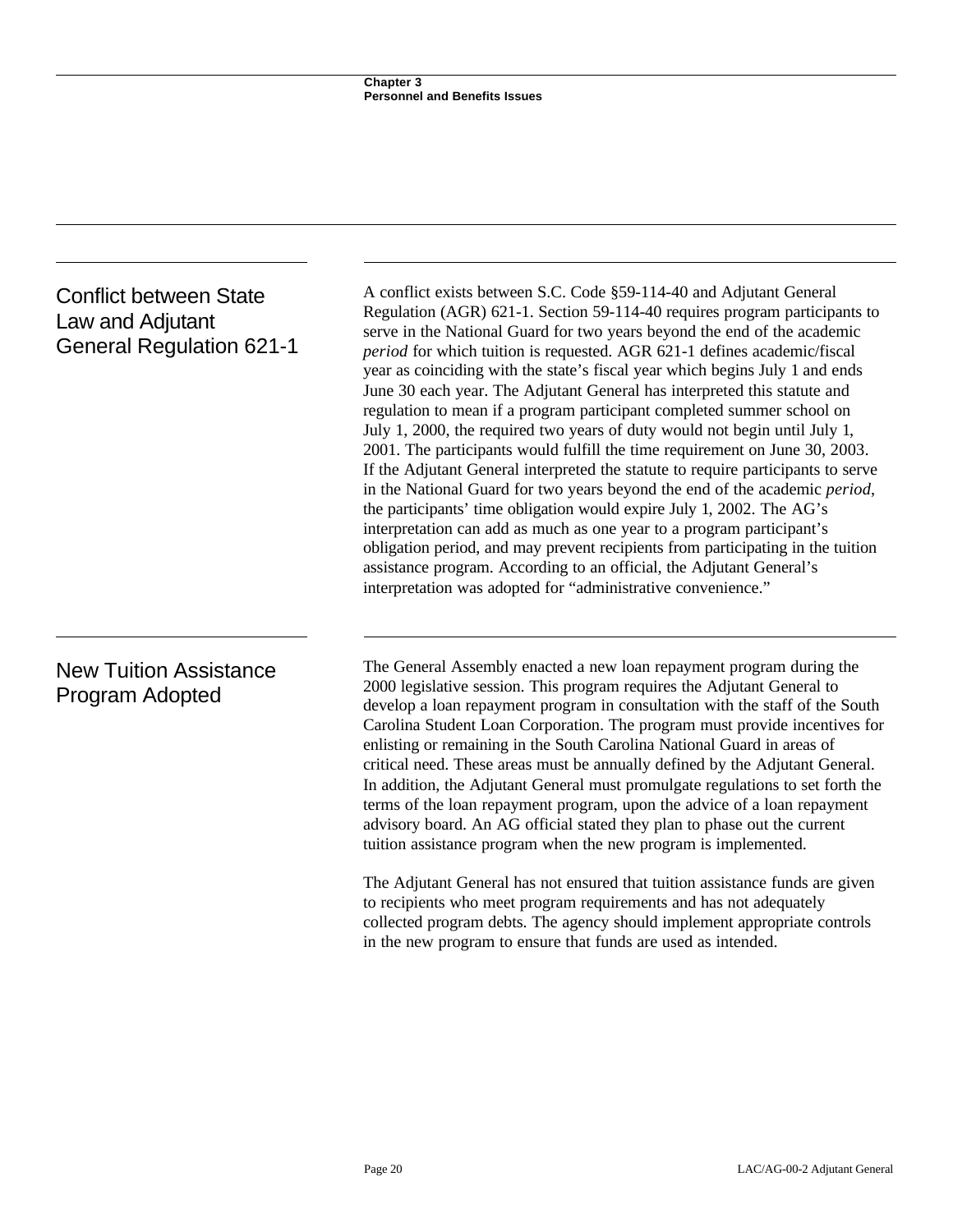| <b>Recommendations</b>                    | 11. The Adjutant General's office should strengthen tuition assistance<br>program controls to ensure that participants adhere to the tuition<br>assistance program criteria.                                                                                                                                                                                                                                                                                                                                                                                                                                                                                                                                            |
|-------------------------------------------|-------------------------------------------------------------------------------------------------------------------------------------------------------------------------------------------------------------------------------------------------------------------------------------------------------------------------------------------------------------------------------------------------------------------------------------------------------------------------------------------------------------------------------------------------------------------------------------------------------------------------------------------------------------------------------------------------------------------------|
|                                           | 12. The Adjutant General's office should participate in the Department of<br>Revenue's setoff debt collection program.                                                                                                                                                                                                                                                                                                                                                                                                                                                                                                                                                                                                  |
|                                           | 13. The Adjutant General's office should interpret S.C. Code §59-114-40 to<br>mean a participant's obligation period begins after the term for which<br>tuition assistance funds were received.                                                                                                                                                                                                                                                                                                                                                                                                                                                                                                                         |
|                                           | 14. The Adjutant General's office should update Adjutant General<br>Regulation (AGR) 621-1 to reflect the current criteria of the tuition<br>assistance program.                                                                                                                                                                                                                                                                                                                                                                                                                                                                                                                                                        |
|                                           |                                                                                                                                                                                                                                                                                                                                                                                                                                                                                                                                                                                                                                                                                                                         |
| <b>Leave Reporting</b><br><b>Controls</b> | The Adjutant General's office has not implemented adequate controls to<br>ensure accurate leave reporting by state employees who are also members of<br>the National Guard. A sample of records indicated some employees have<br>received unauthorized dual compensation; that is, they have been paid by<br>both the state and federal governments for the same days of service in excess<br>of allowed military leave. We previously identified a problem with leave<br>reporting controls in our 1990 audit of the Adjutant General's office and<br>recommended that guard duty reports be used to implement controls for<br>accurate leave reporting. However, this recommendation has not yet been<br>implemented. |
|                                           | Leave reporting controls are particularly important for the Adjutant General's<br>office because many employees serve for extended periods of time on active<br>duty. In addition to the traditional weekend drill and 15-day annual training,<br>guard members are increasingly expected to serve with the full-time forces in<br>missions from the Persian Gulf to the Balkans. For example, one state<br>employee of the Adjutant General's office served on guard duty in FY 98-99<br>for 187 days, for which he was paid by the federal government.                                                                                                                                                                |

The Adjutant General himself served on federal duty for 184 non-weekend days and 232 total days from 1998-2000. As a Constitutional officer, the Adjutant General is not required to take leave from his state position when on federal duty, but other state employees are entitled by law  $(\hat{88-7-90})$  to only 15 days of military leave with pay per year, although 30 additional days may be granted in periods of emergency. Internal policy allows AG employees the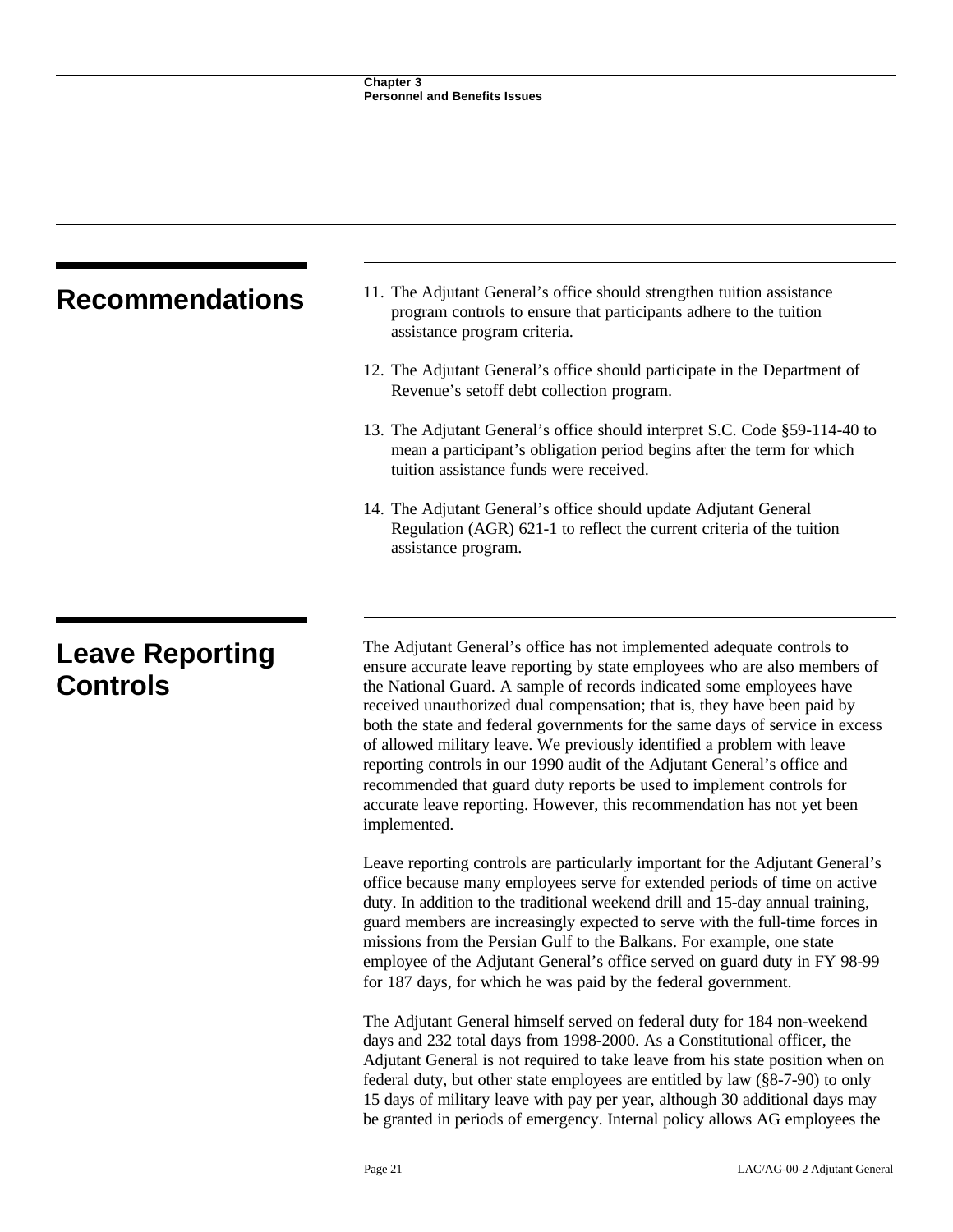option of charging either annual leave or leave without pay for time in excess of approved military leave.

We reviewed the federal FY 98-99 state time and attendance reports and federal guard duty records of a nonstatistical sample of 21 state employees who had more than 20 days of guard duty during this period.

- The records indicated that 8 (38%) of the employees received unauthorized dual compensation. For some days, the employees were paid by the federal government for guard duty and did not take any type of leave from their state jobs. The total number of these days in the sample was 26. For individual employees the number of days ranged from 1 to 11.
- In three additional cases, the AG produced documentation to show the employees had turned in leave for the days we questioned. However, the agency did not list these days in the employees' leave reports. As a result, these employees would also receive unearned compensation for a total of 23 days.
- We also reviewed the records to determine if any employees had taken more days of military leave than allowed by law. We found the Adjutant General's office has substantially complied with state law governing military leave.

When we informed the Adjutant General's office of the leave discrepancies, they notified individual employees of the discrepancies and instructed them to correct the problems. Also, they notified all state employees of the National Guard that they are unable to receive payment from both the state and federal governments for the same days of service in excess of allowed military leave.

Controls could be implemented to ensure accurate leave reporting. Both the Army and the Air National Guards produce duty printouts which could be reconciled with time and attendance reports. Without adequate controls to prevent errors and resolve discrepancies in leave reporting, employees might continue to receive unauthorized dual compensation without penalty. Also, the state has paid for services it did not receive from these employees.

Some employees were paid by both the state and federal governments for the same days of service.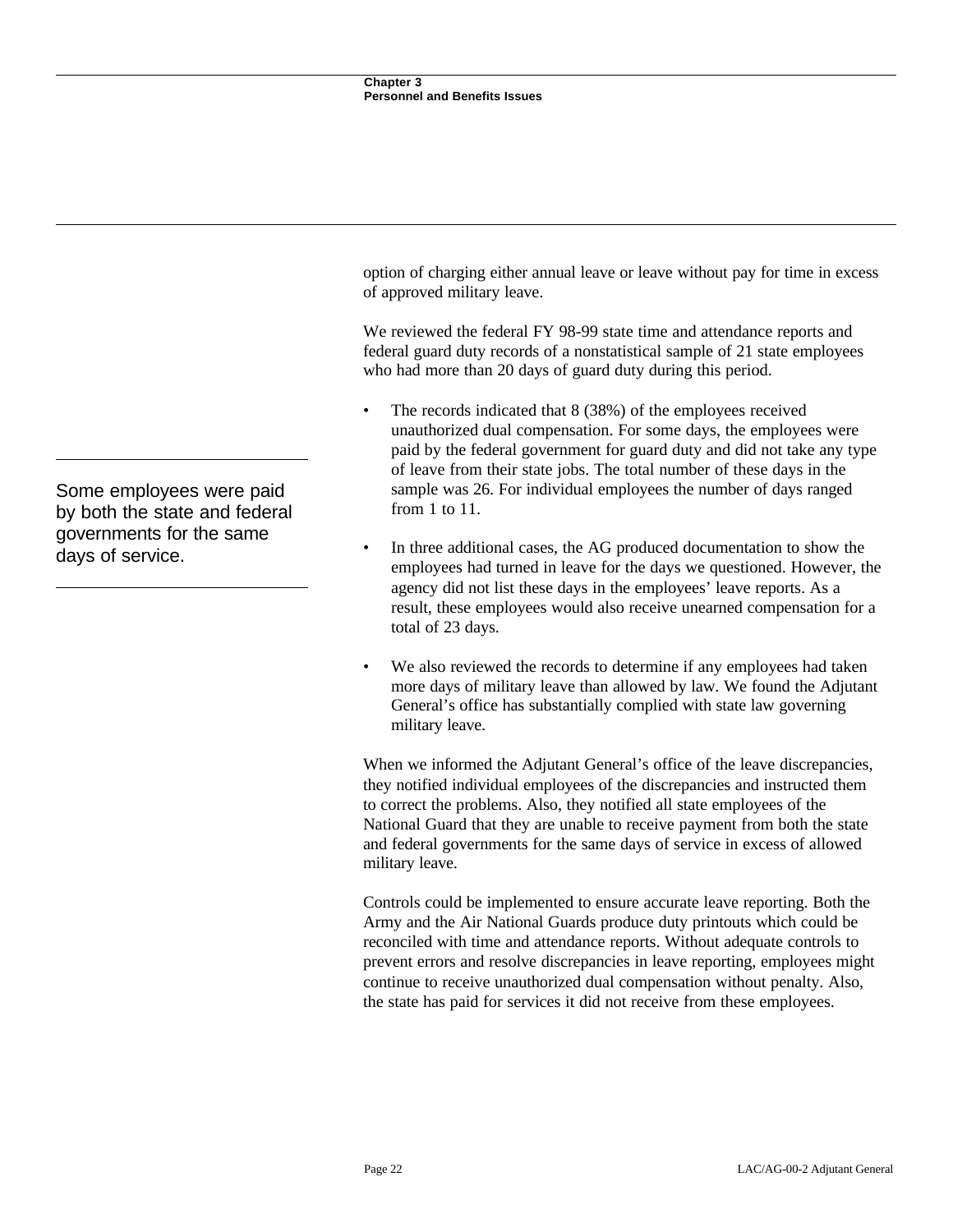| <b>Recommendations</b>                                           | 15. The Adjutant General's office should use guard duty reports to<br>implement controls for accurate leave reporting. Regular reconciliation<br>of duty reports with time and attendance reports or regular audits of leave<br>records using duty reports should be considered.                                                                                                                                                                                                                                                                                                                                                                                      |  |  |
|------------------------------------------------------------------|-----------------------------------------------------------------------------------------------------------------------------------------------------------------------------------------------------------------------------------------------------------------------------------------------------------------------------------------------------------------------------------------------------------------------------------------------------------------------------------------------------------------------------------------------------------------------------------------------------------------------------------------------------------------------|--|--|
|                                                                  | 16. The Adjutant General's office should request repayment or charge leave<br>to employees who received unauthorized dual compensation.                                                                                                                                                                                                                                                                                                                                                                                                                                                                                                                               |  |  |
|                                                                  | 17. The Adjutant General's office should ensure that all employees' leave<br>days are entered into the agency's computerized leave system.                                                                                                                                                                                                                                                                                                                                                                                                                                                                                                                            |  |  |
| <b>Funding for the</b><br><b>State Pension</b><br><b>Benefit</b> | The state pension for National Guard members has not been adequately<br>funded. Deficiencies in funding may violate the South Carolina Constitution.                                                                                                                                                                                                                                                                                                                                                                                                                                                                                                                  |  |  |
| <b>Background</b>                                                | State law (S.C. Code §25-1-3210 <i>et seq.</i> ) provides a pension benefit for<br>members of the National Guard who began their service by June 30, 1993.<br>Those who entered the guard after this date are not eligible for the benefit.<br>The state pension supplements retirement benefits that guard members<br>receive from the federal government. Guard members who complete 20 years<br>of military service as specified in the law are eligible for a state pension of<br>\$50 to \$100 per month beginning at age 60. As of March 31, 2000, 1,963<br>retired guard members were receiving the pension. The total payout for<br>FY 99-00 was \$1,928,854. |  |  |
| <b>Pension Funding</b>                                           | The Adjutant General's office administers the pension benefit by determining<br>eligibility and making payments to those who receive benefits. The pension<br>benefits are funded through the budgeting process by an annual<br>appropriation. Guard members do not contribute to the fund. The Adjutant<br>General's office has obtained biennial actuarial studies of the pension fund<br>that recommend the level of annual funding needed to support the fund on an<br>actuarially sound basis. Actuaries estimate the future liability of the fund and<br>recommend an annual contribution that will allow investment earnings to pay                            |  |  |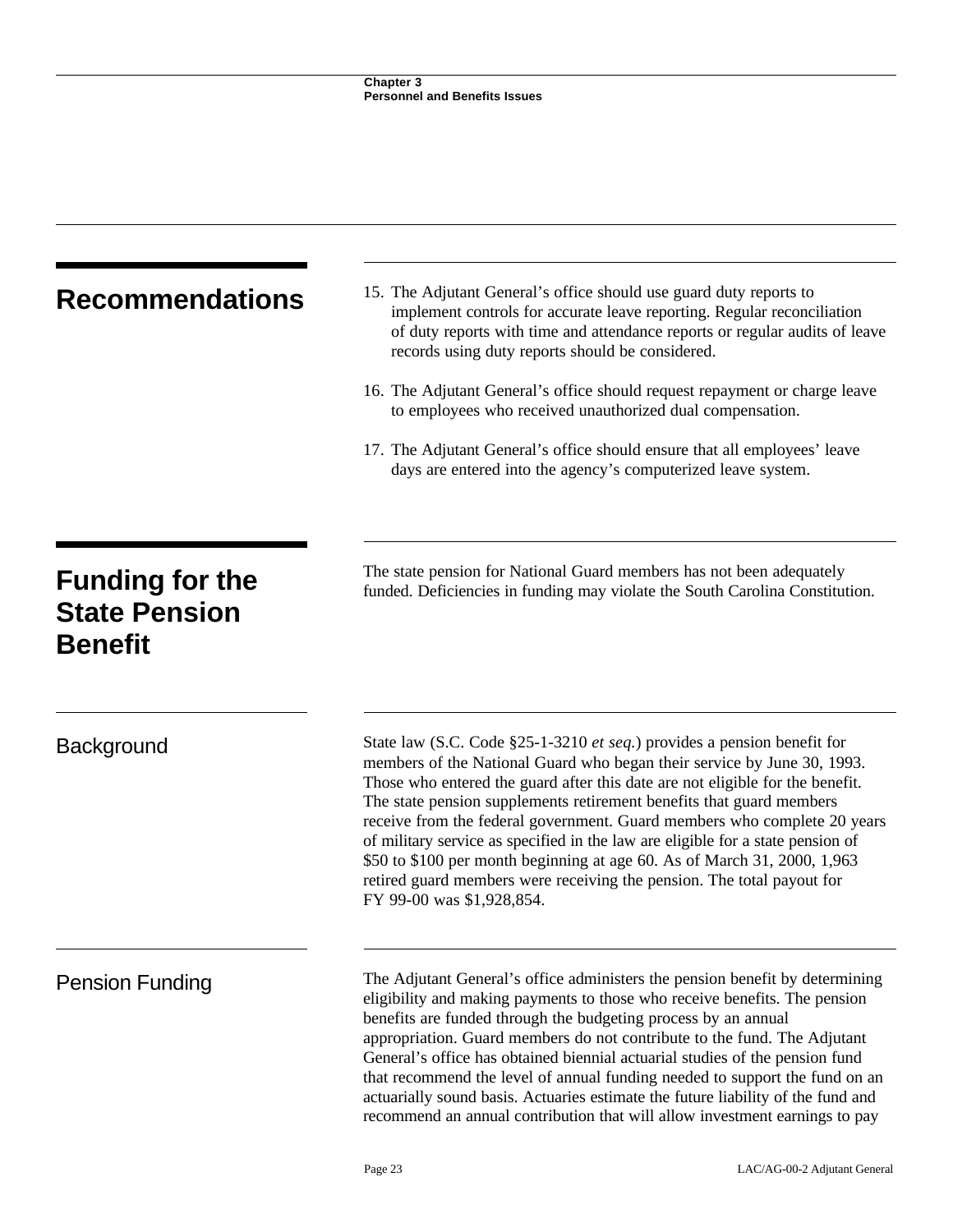a significant portion of benefits due in the future. The Adjutant General's office has requested the level of funding recommended by the actuaries, but the General Assembly has not appropriated this amount for several years (see table below). As a result, the pension fund has not been fully funded and could eventually suffer shortfalls.

Inadequate funding of pension benefits may violate the South Carolina Constitution. Article X, §16 of the Constitution states:

The General Assembly shall annually appropriate funds and prescribe member contributions for any state-operated retirement system which will insure the availability of funds to meet all normal and accrued liability of the system on a sound actuarial basis as determined by the governing body of the system.

| <b>YEAR</b> | <b>ACTUARY- RECOMMENDED</b><br><b>FUNDING</b> | <b>STATE</b><br><b>APPROPRIATION</b> | <b>SHORTFALL</b> |
|-------------|-----------------------------------------------|--------------------------------------|------------------|
| FY 95-96    | \$2,499,066                                   | \$2,499,065                          |                  |
| FY 96-97    | \$3,084,972                                   | \$2,499,065                          | \$585,907        |
| FY 97-98    | \$3,084,972                                   | \$2,499,065                          | \$585,907        |
| FY 98-99    | \$3,199,570*                                  | \$2,499,065                          | \$700,505        |
| FY 99-00    | \$3,199,570*                                  | \$2,499,065                          | \$700,505        |
| FY 00-01    | \$2,996,257                                   | \$2,499,065                          | \$497,192        |

Since publication of the 1998 actuary report, errors have been identified in the data given to the actuary and in the actuary's calculations that would have an undetermined effect on the validity of the recommended amount. Subsequent actuary reports should correct for any errors in previous reports.

Although state law mandates that the Budget and Control Board be involved in determining the required level of funding for the National Guard pension fund, the board has not been involved in this process. Section 25-1-3235 states, "The General Assembly annually shall appropriate sums sufficient over time to establish and maintain the fund on an actuarial basis as determined by the State Budget and Control Board." The Adjutant General's office has obtained actuarial valuations of the fund and submitted the recommended amounts in its annual budget requests, but the Budget and Control Board has not reviewed or validated these requests.

The General Assembly may be more likely to fund the pension at the recommended amount if the Budget and Control Board were involved in determining the appropriate amount. This could be accomplished by the board reviewing and approving the actuarial reports obtained by the Adjutant General. The Adjutant General's office has obtained a new actuarial

### **Table 3.3: Actuary-Recommended Funding and Annual Appropriations for the National Guard Pension Fund**

# Role of the Budget and Control Board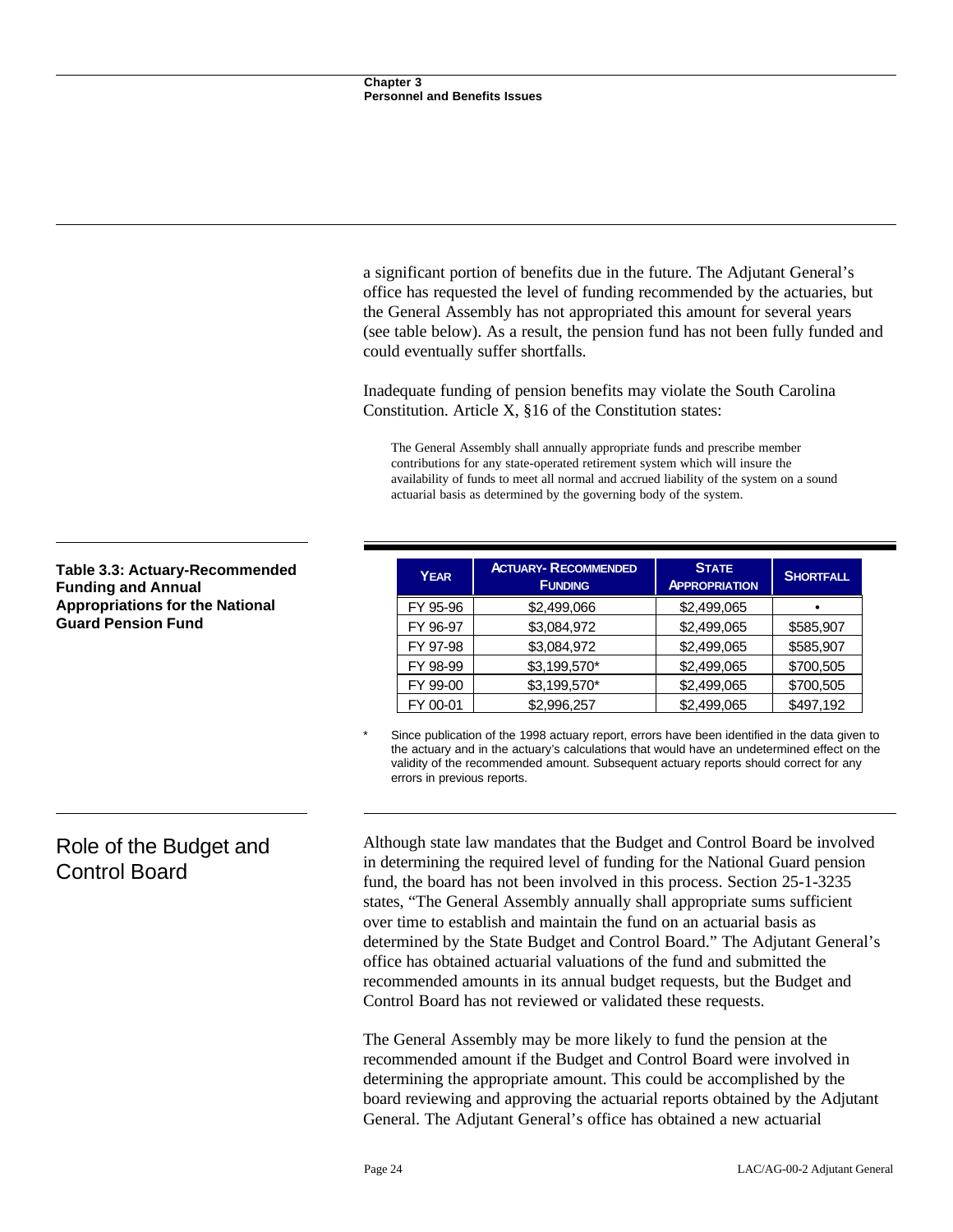|                                                            | valuation of the fund, as of July 1, 2000, which recommends an annual<br>contribution amount of \$2,996,257.                                                                                                                                                                                                                                                                                                                                                                                     |  |  |
|------------------------------------------------------------|--------------------------------------------------------------------------------------------------------------------------------------------------------------------------------------------------------------------------------------------------------------------------------------------------------------------------------------------------------------------------------------------------------------------------------------------------------------------------------------------------|--|--|
| Investment of the<br><b>National Guard Pension</b><br>Fund | The State Treasurer's office invests the National Guard pension fund.<br>According to §25-1-3235, as enacted in 1993, "The State Treasurer shall<br>invest the fund as the funds of other state retirement systems are invested."<br>Although state law indicates that this fund should be invested in the same<br>manner as other state retirement funds, a portion of the other retirement<br>systems' funds has been invested in equities since 1999, and the National<br>Guard fund has not. |  |  |
|                                                            | In 1997 the South Carolina Constitution was amended to allow for the<br>investment of retirement systems' funds in equities. However, the<br>implementing legislation passed by the General Assembly in 1998 (S.C.<br>Code §9-16-10 et seq.) omitted the National Guard pension fund from the list<br>of retirement systems whose funds were eligible for equity investment. This<br>omission is not in accord with the provisions of $\S25$ -1-3235.                                            |  |  |
| <b>Recommendations</b>                                     | 18. The Budget and Control Board should annually determine the amount<br>needed to fund the state pension for the National Guard on an actuarially<br>sound basis. The General Assembly should appropriate the necessary<br>funds as determined by the board.                                                                                                                                                                                                                                    |  |  |
|                                                            | 19. The General Assembly may wish to amend S.C. Code §9-16-10 (8) to<br>include the National Guard pension fund in the list of state retirement<br>systems eligible for equity investments. If the law is amended, the State<br>Treasurer's Office should ensure that the National Guard pension fund is<br>invested in the same type of investments as the other state retirement<br>systems.                                                                                                   |  |  |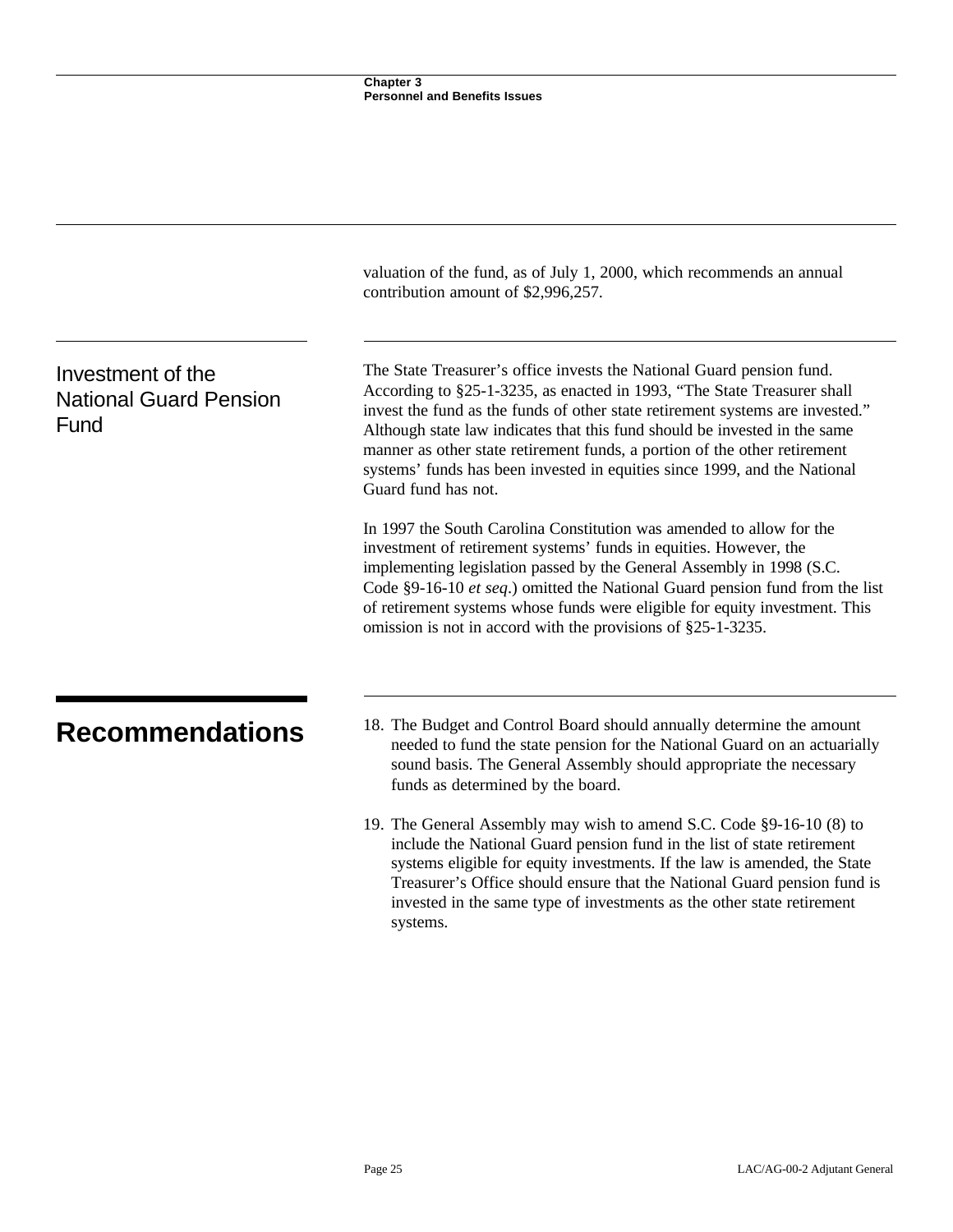| <b>Employee</b><br><b>Qualifications and</b><br><b>Hiring Practices</b> | We were asked to determine whether state employees at the Adjutant<br>General's office are qualified for their positions. We found that the AG<br>generally has controls to ensure that employees are qualified for their<br>positions. However, we identified some areas where improvement is needed.                                                                                                                                                                                                                                                                                                                                                                                                                                                                                                                                                                                  |
|-------------------------------------------------------------------------|-----------------------------------------------------------------------------------------------------------------------------------------------------------------------------------------------------------------------------------------------------------------------------------------------------------------------------------------------------------------------------------------------------------------------------------------------------------------------------------------------------------------------------------------------------------------------------------------------------------------------------------------------------------------------------------------------------------------------------------------------------------------------------------------------------------------------------------------------------------------------------------------|
|                                                                         | We reviewed the personnel files of all 14 permanent state employees hired<br>between July 1, 1998, and June 30, 2000, to determine if the employees met<br>the state's minimum training and educational requirements for their<br>positions. We also reviewed the personnel files of the remaining seven<br>employees in the state budget and finance division since a recent state<br>auditor's report raised concerns about the qualifications and training of<br>employees in this division.                                                                                                                                                                                                                                                                                                                                                                                         |
|                                                                         | We found that all these employees substantially met the requirements for<br>their positions. Additionally, in May 2000, the agency hired a certified public<br>accountant with substantial experience at the state auditor's office to work in<br>the budget and finance division.                                                                                                                                                                                                                                                                                                                                                                                                                                                                                                                                                                                                      |
| <b>OHR Equivalency</b><br>Approval                                      | Although we found that all employees substantially met the state's minimum<br>training and experience requirements, three did not meet the specific<br>requirements. For example, one position required a bachelor's degree and<br>relevant program experience. Although the employee hired did not have a<br>bachelor's degree, the employee had some higher education and more than<br>five years of relevant program experience. State human resources regulation<br>19-712.02 B states that applicants selected for hiring must meet the state's<br>minimum training and experience requirements unless the Office of Human<br>Resources (OHR) has approved an equivalency to the required training and<br>experience established for the class. According to an OHR official, the<br>Adjutant General's office has not requested any equivalency approvals for<br>these employees. |
| Educational<br>Documentation                                            | The Adjutant General's office does not require documentation to support<br>applicants' educational attainments. Accepting self-reported information<br>about education does not provide an adequate control to ensure that<br>applicants are properly qualified. Also, requiring documentation could help<br>ensure that all applicants are given equal consideration.                                                                                                                                                                                                                                                                                                                                                                                                                                                                                                                  |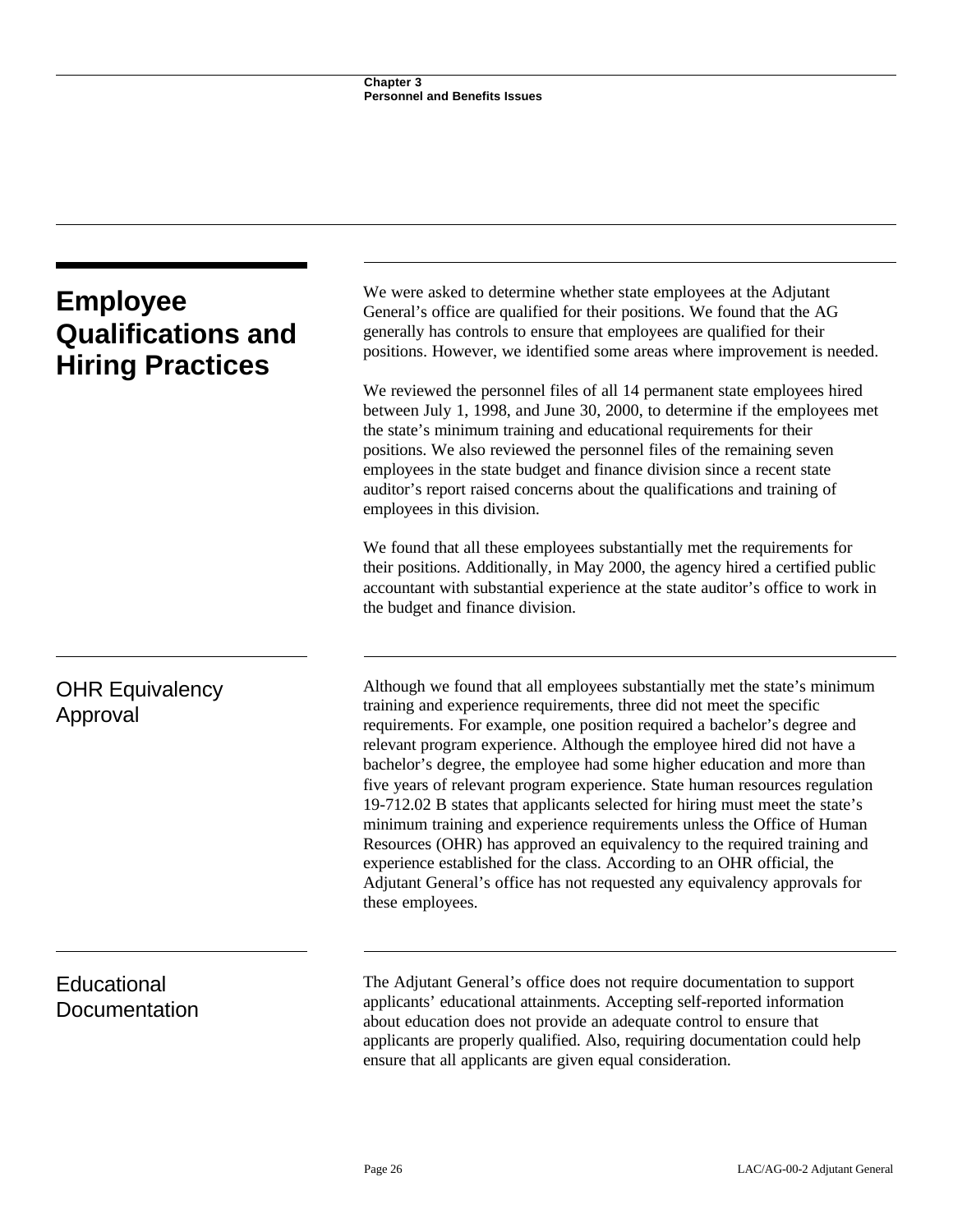| <b>Hiring and Selection</b><br>Policy | The agency's interview and selection policy needs revision. The policy<br>outlines several steps that the agency is supposed to take during the hiring<br>process:                                                                                                                                                                                                                                                                                                                                                                                                                                                                                                                                                                                                                        |  |  |
|---------------------------------------|-------------------------------------------------------------------------------------------------------------------------------------------------------------------------------------------------------------------------------------------------------------------------------------------------------------------------------------------------------------------------------------------------------------------------------------------------------------------------------------------------------------------------------------------------------------------------------------------------------------------------------------------------------------------------------------------------------------------------------------------------------------------------------------------|--|--|
|                                       | The hiring official (supervisor conducting the interview) is to provide a<br>list of interview questions to the agency's state director of human<br>resources, or a designee.                                                                                                                                                                                                                                                                                                                                                                                                                                                                                                                                                                                                             |  |  |
|                                       | The state director of human resources, or a designee, is to be present at<br>all interviews.                                                                                                                                                                                                                                                                                                                                                                                                                                                                                                                                                                                                                                                                                              |  |  |
|                                       | The state director of human resources, or a designee, the immediate<br>$\bullet$<br>supervisor, and the program manager are to meet to review<br>documentation and discuss the strongest candidate for the position.                                                                                                                                                                                                                                                                                                                                                                                                                                                                                                                                                                      |  |  |
|                                       | The state director of human resources, or a designee, is to conduct a<br>reference check and a SLED background check.                                                                                                                                                                                                                                                                                                                                                                                                                                                                                                                                                                                                                                                                     |  |  |
|                                       | While there was evidence of a SLED background check in the majority of<br>files reviewed, there was no documentation that any of the other steps<br>outlined above were completed. According to the state human resources<br>director, the policy is not followed in its entirety due to lack of manpower in<br>her division. To protect the agency from potential liability and ensure that<br>policies are used as genuine controls, the Adjutant General's office should<br>revise its policy to more accurately reflect the hiring process.                                                                                                                                                                                                                                           |  |  |
| <b>Position Descriptions</b>          | During our review of personnel files, we also found that position descriptions<br>(PDs) were not signed by the employee currently in those positions. When an<br>employee is hired, an accurate position description should be given to the<br>employee to ensure that the employee fully understands his/her duties. State<br>human resources regulation 19-708.05 states that a copy of each position<br>description shall be maintained on a current basis for each established<br>position. Also, employees are evaluated on how they complete the duties<br>outlined in their PDs. State human resources regulation 19-701.05 C states<br>that position descriptions should be reviewed by the supervisor with the<br>employee during the performance evaluation to ensure accuracy. |  |  |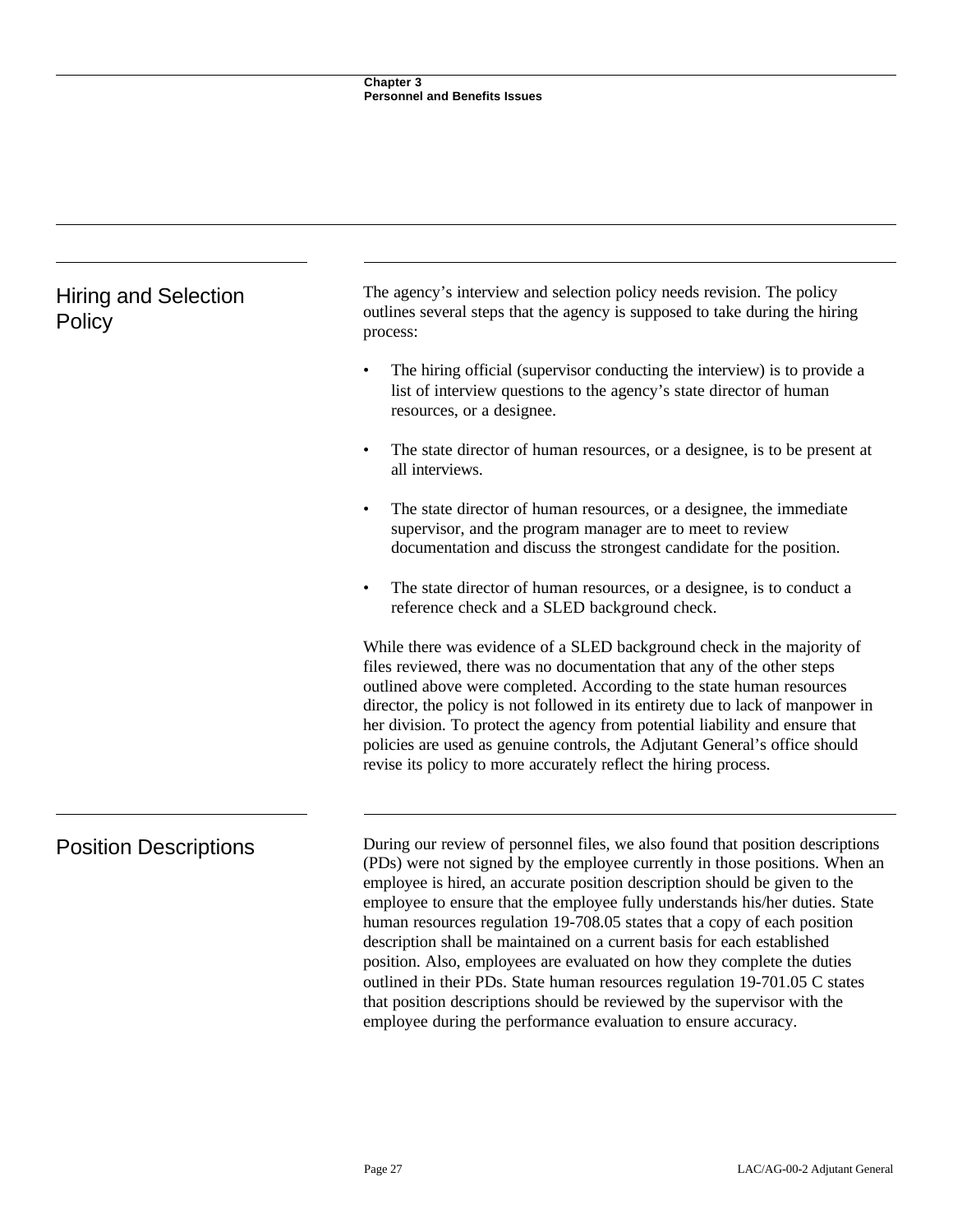|                                    | We found evidence that the agency has been updating position descriptions<br>to ensure they accurately reflect the requirements and duties of the position.<br>According to the state human resources director, after this process is<br>completed, employees will sign the PDs and they will be maintained in all<br>personnel files.                                                                                                                                                                                                                                                                                                                                                     |
|------------------------------------|--------------------------------------------------------------------------------------------------------------------------------------------------------------------------------------------------------------------------------------------------------------------------------------------------------------------------------------------------------------------------------------------------------------------------------------------------------------------------------------------------------------------------------------------------------------------------------------------------------------------------------------------------------------------------------------------|
| <b>Recommendations</b>             | 20. The Adjutant General's office should request equivalency approvals<br>from OHR for applicants who do not meet the state's minimum training<br>and experience requirements.                                                                                                                                                                                                                                                                                                                                                                                                                                                                                                             |
|                                    | 21. The Adjutant General's office should require transcripts or official<br>school documents to verify the educational attainment of applicants.                                                                                                                                                                                                                                                                                                                                                                                                                                                                                                                                           |
|                                    | 22. The Adjutant General's office should revise its interview and selection<br>policy to accurately reflect steps taken by the agency during the hiring<br>process.                                                                                                                                                                                                                                                                                                                                                                                                                                                                                                                        |
|                                    | 23. The Adjutant General's office should ensure that position descriptions<br>accurately reflect the employee's job duties and that each employee has<br>signed a position description on file.                                                                                                                                                                                                                                                                                                                                                                                                                                                                                            |
|                                    |                                                                                                                                                                                                                                                                                                                                                                                                                                                                                                                                                                                                                                                                                            |
| <b>Employer Support</b><br>Program | Participation in the Employer Support for the Guard and Reserve (ESGR)<br>program offers substantive benefits to the National Guard at minimal cost to<br>the state.                                                                                                                                                                                                                                                                                                                                                                                                                                                                                                                       |
|                                    | The Adjutant General's office participates in the South Carolina ESGR<br>committee, the state component of the National Committee for Employer<br>Support of the Guard and Reserve. The national committee is part of the U.S.<br>Department of Defense. It was created in 1972 to promote cooperation and<br>understanding between members of reserve forces and their civilian<br>employers and to assist in the resolution of conflicts arising from an<br>employee's military commitment. As the role of the National Guard and<br>Reserve forces has become increasingly important and they are subject to<br>longer periods of active duty, the potential for problems with civilian |

employers has multiplied. In addition to the Army and Air National Guard, the committee has members from the Army Reserve, the Air Force Reserve, the Navy Reserve, the Marine Corps Reserve, and the Coast Guard Reserve.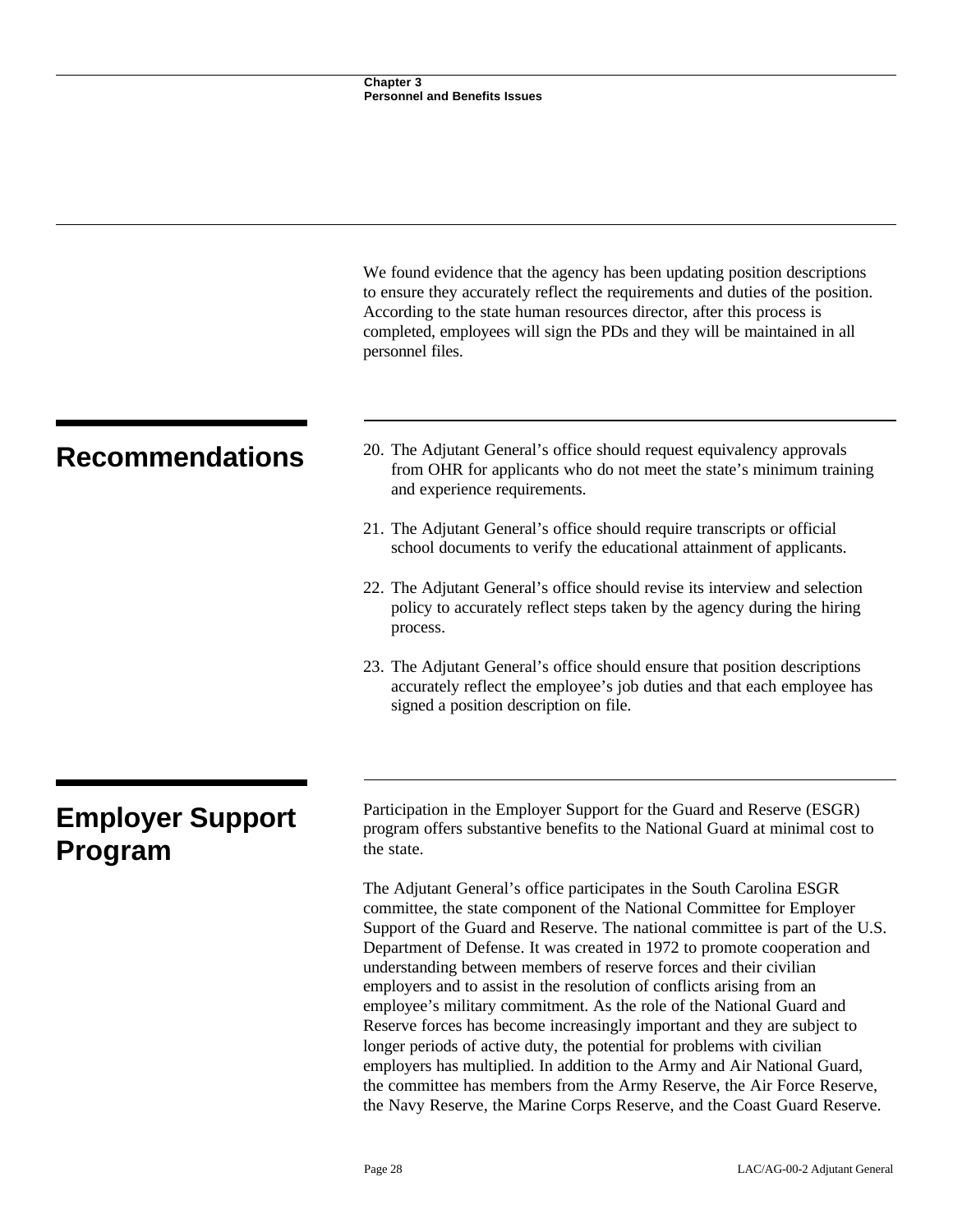The state ESGR committee has 110 members with an executive committee, 15 military representatives, and 86 civilians representing the state's six Congressional districts. The committee is an informal volunteer network of business persons who mediate civilian employment conflicts for guard members. The committee also has attorneys trained to function as ombudsmen. According to one of the ombudsmen, on average he works on four to five cases a month in which employers and guard/reserve members have had disputes. The ESGR committee meets quarterly and has an annual awards banquet. The state committee had a federal budget of approximately \$25,000 for federal FY 99-00. The committee does not receive state funds. The major program that the committee sponsors is the "bosslift" program.

Bosslifts A bosslift is an organized activity in which a group of employers and civic leaders, with military representatives and ESGR committee members, are taken to military sites to observe the military training of their employees. Each year the South Carolina ESGR committee participates in one national bosslift and at least one state bosslift. The national bosslifts are planned and sponsored by the national ESGR committee, are usually in distant locations, and often involve training sites used by forces from states other than South Carolina. The state bosslifts are planned and executed by the state ESGR committee. The federal government provides transportation on military aircraft for both types of bosslifts. The participants, who are selected by the ESGR committee, pay their own expenses such as lodging and meals. When federal funds are available, travel expenses are reimbursed for participants in the national bosslifts. The bosslifts for 1999 and 2000 sponsored by the South Carolina ESGR committee are listed on the next page.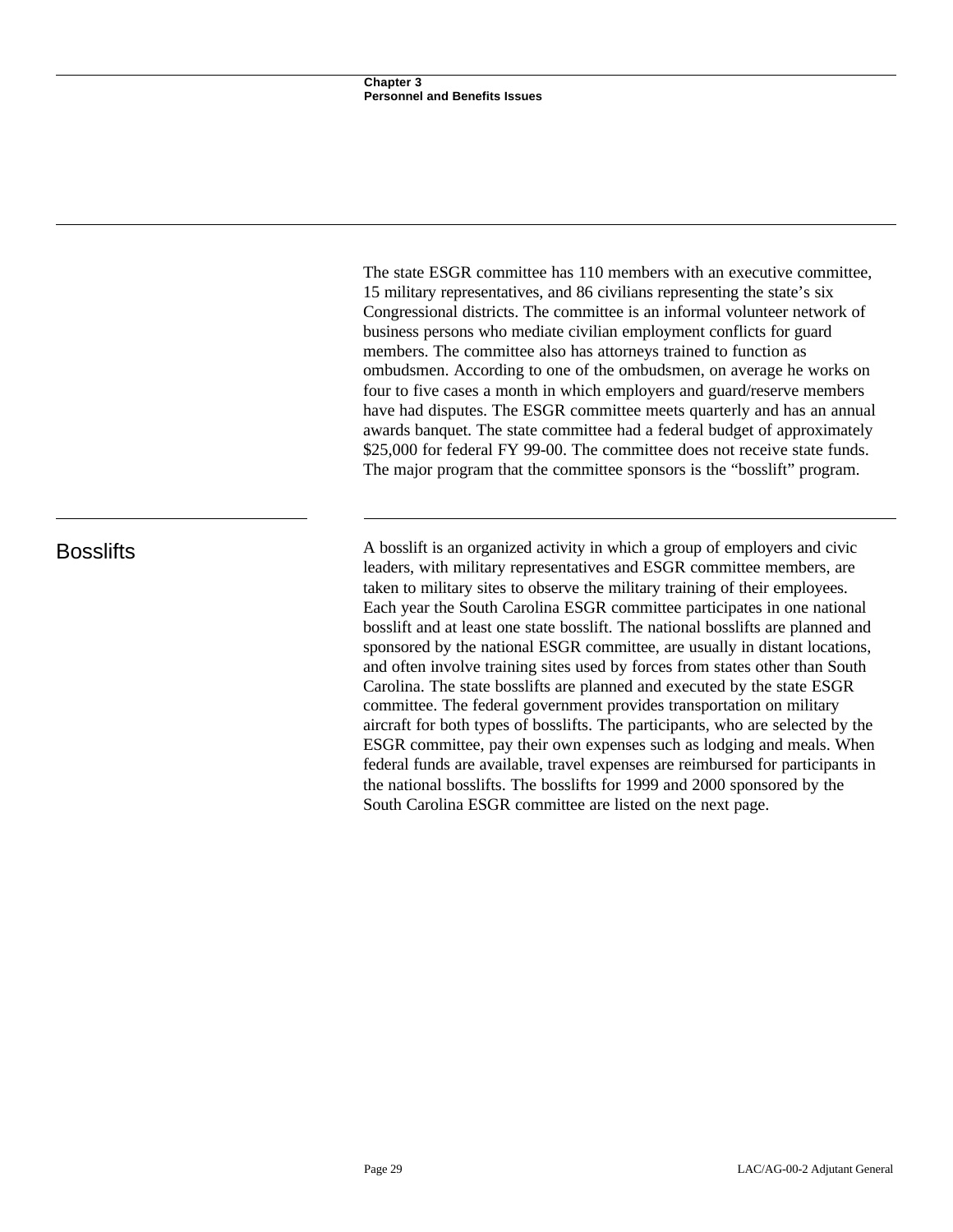#### **Table 3.4: Bosslifts in 1999 and 2000**

| <b>DATE</b>   | <b>LOCATION</b>        | <b>TYPE OF</b><br><b>BOSSLIFT</b> | <b>SOUTH</b><br><b>CAROLINA</b><br><b>PARTICIPANTS</b> |
|---------------|------------------------|-----------------------------------|--------------------------------------------------------|
|               | 1999                   |                                   |                                                        |
| March 24-26   | Gulfport, MS           | National                          | 34                                                     |
| April 16      | The Citadel            | <b>State</b>                      | 25                                                     |
| June 12       | Pope AFB/Ft. Bragg, NC | <b>State</b>                      | 45                                                     |
| July 8-10     | District of Columbia   | <b>State</b>                      | 38                                                     |
| 2000          |                        |                                   |                                                        |
| January 12-14 | San Antonio, TX        | National                          | 29                                                     |
| July 10-12    | Ft. Irwin, CA          | <b>State</b>                      | 41                                                     |
| July 12-14    | Ft. Irwin, CA          | <b>State</b>                      | 43                                                     |
| July 19       | Ft. Stewart, GA        | <b>State</b>                      | 33                                                     |
| July 26-28    | Ft. Irwin, CA          | <b>State</b>                      | 48                                                     |

Source: Adjutant General's office.

In July 2000, approximately 5,000 members of the South Carolina National Guard participated in training exercises at the National Training Center (NTC) at Ft. Irwin, CA. The guard invited members of the media to participate in the bosslifts to Ft. Irwin. The media representatives produced television and newspaper accounts of the training operation.

State Costs and Benefits The Adjutant General's office participates in the ESGR program at minimal cost to the state. The state employee who provides administrative support to the ESGR committee estimated that this work comprises one-third of her work time. The state also reimburses travel expenses for her and other Adjutant General's office staff who are members of the committee to attend its meetings.

> Officials cited several benefits of the program. The program creates a network of people throughout the state who are volunteers and act as intermediaries between soldiers and their employers. Also, the feedback they get from the employers has affected the National Guard's policies. For example, because employers complained that soldiers' duty dates were often changed at the last minute, they now have a 90-day "lock" on the dates for typical weekend training. Participants in bosslifts stated they were impressed with the training they observed and were convinced that National Guard service could benefit the employees in their regular jobs. Also, program publicity could aid the guard in meeting recruiting and retention goals.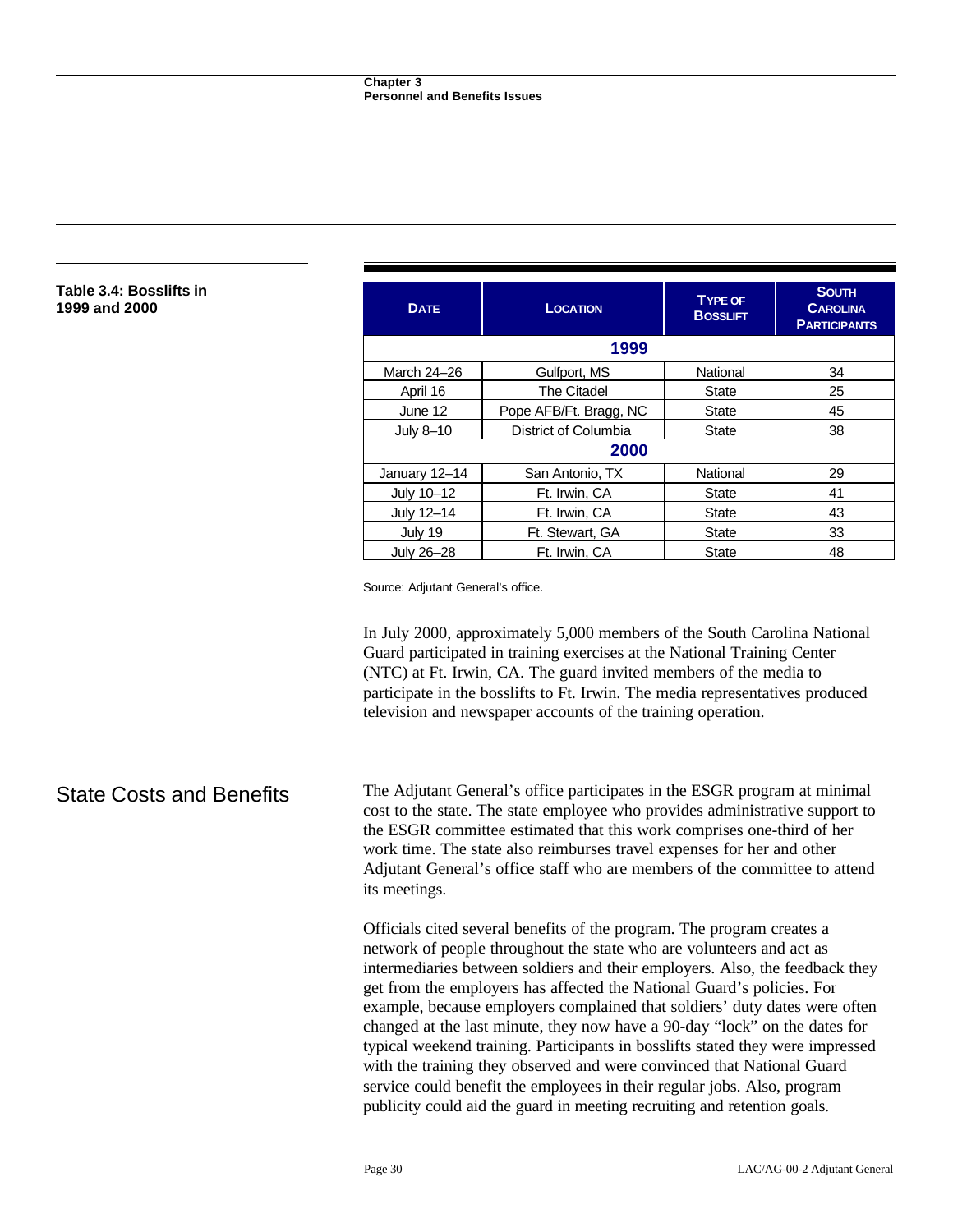# **Appendices**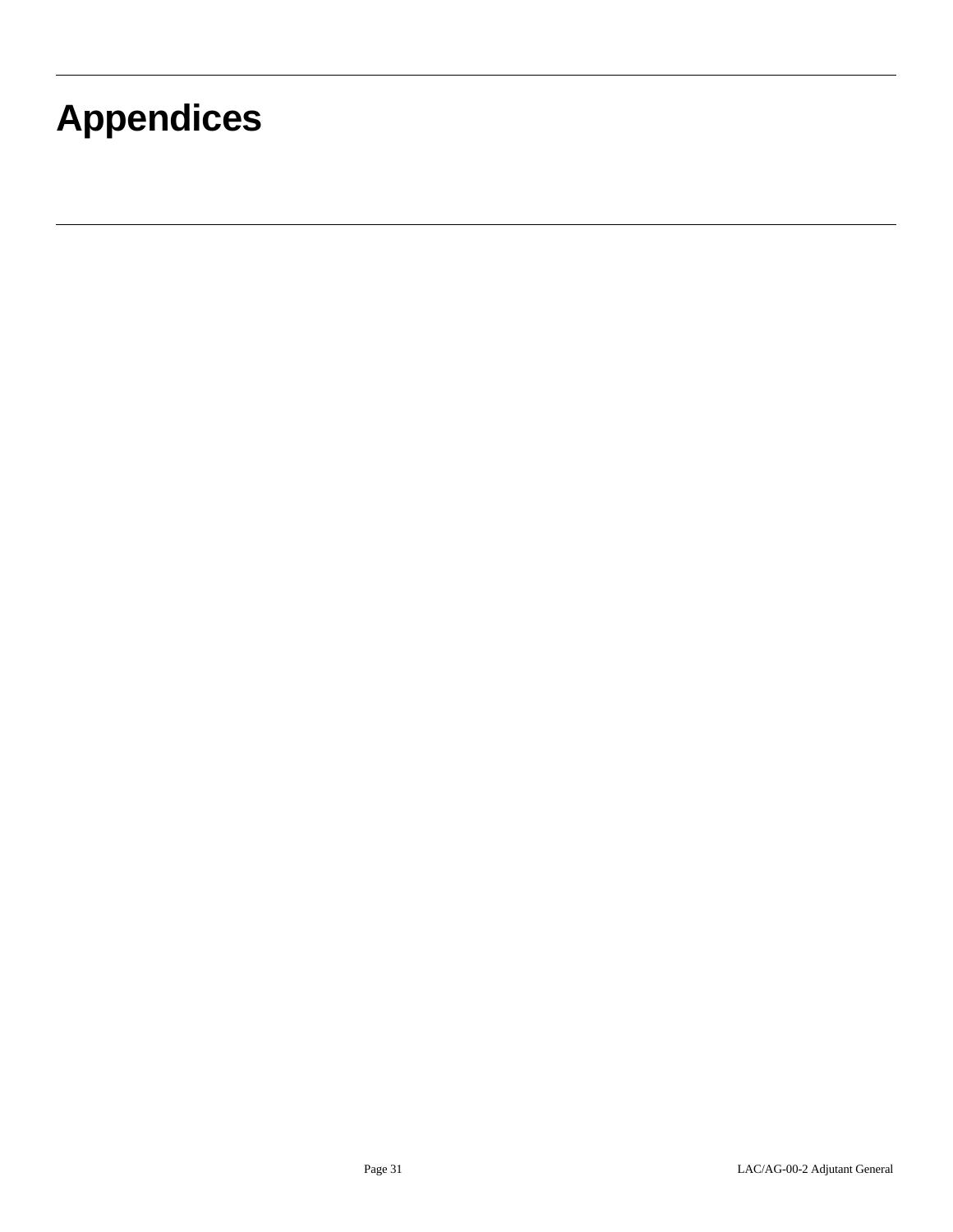**Appendices**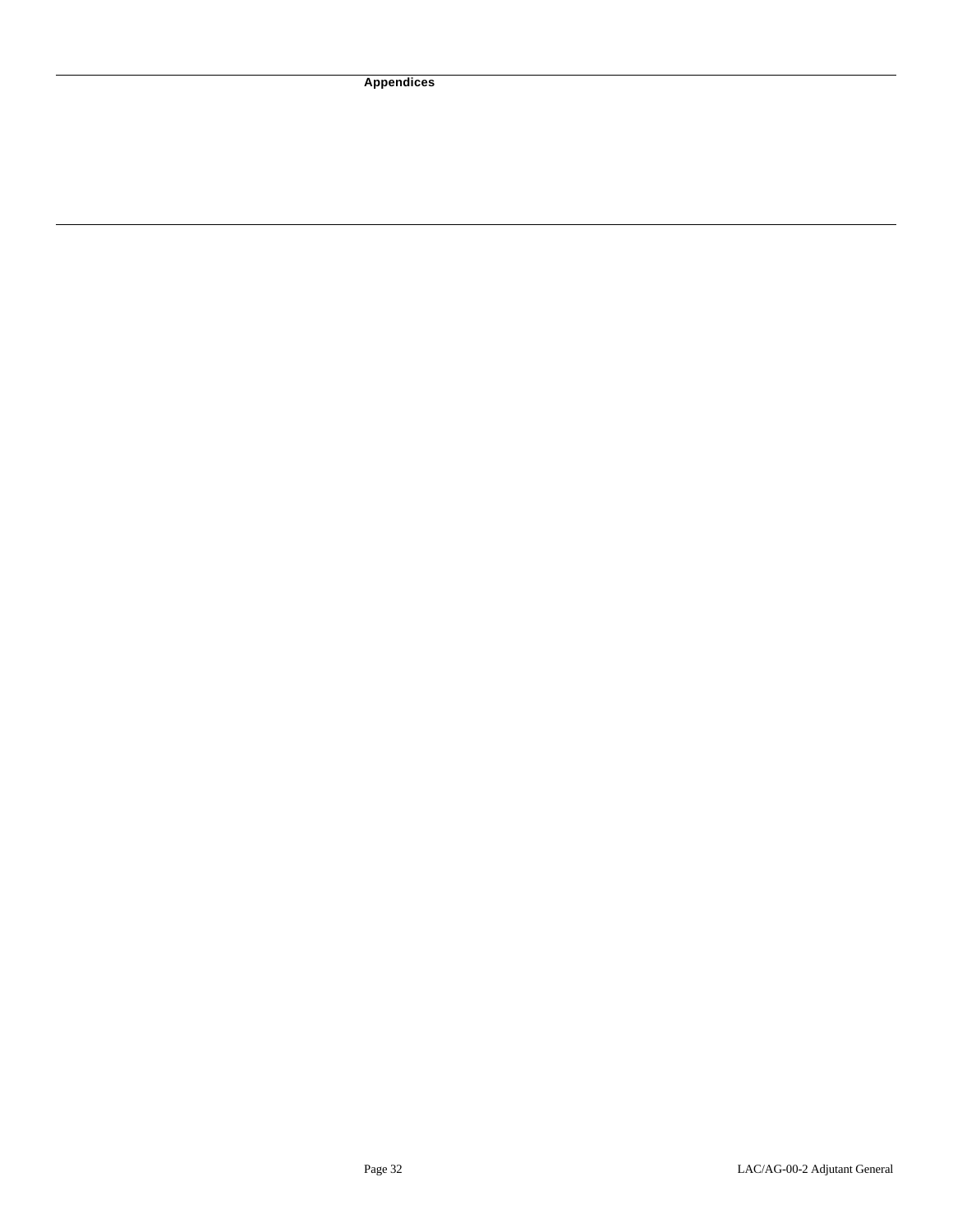# **Audit Scope and Methodology**

Our audit focused on the state operations of the Adjutant General's office and generally excluded review of its federal military mission. We focused on the programs detailed in our objectives and did not review other agency programs, such as the State Guard or the Youth Challenge Academy. The period of review was generally FY 98-99 and FY 99-00.

We conducted interviews with Adjutant General's officials and with officials from other state agencies. We also consulted emergency preparedness officials in other states, and reviewed reports from other states about emergency preparedness and other topics relating to the agency. We reviewed several types of records at the Adjutant General's office, including the following:

- Accounting records.
- Personnel records.
- Tuition assistance program records.
- Records of construction projects.
- Inspection and maintenance records.
- Meeting minutes.
- Actuarial studies and other reports prepared for the agency.

We also reviewed federal guard duty reports and financial reports from the Comptroller General's office. We measured the AG's performance in complying with state laws and regulations and assessed the agency's management controls for tuition assistance, leave reporting, employee qualifications, and construction and maintenance expenditures. To assess South Carolina's administrative structure for emergency management, we reviewed other states' placement of the emergency preparedness function.

We used limited nonstatistical samples as indicated in the audit report. We identified problems with some of the computer-generated data produced by the agency, but we did not rely on this information to answer our audit objectives. The state auditor's report on the Adjutant General for FY 96-97 and FY 97-98 and the state's Statewide Single Audit Reports for FY 97-98 and FY 98-99 identified many problems with the agency's accounting practices. We noted during our fieldwork that we were unable to obtain reliable financial reports on program expenditures in some areas. However, our objectives were generally based on program compliance and management. In order not to duplicate the state auditor's follow-up of its audits, we did not focus on accounting discrepancies in this review.

This audit was conducted in accordance with generally accepted government auditing standards.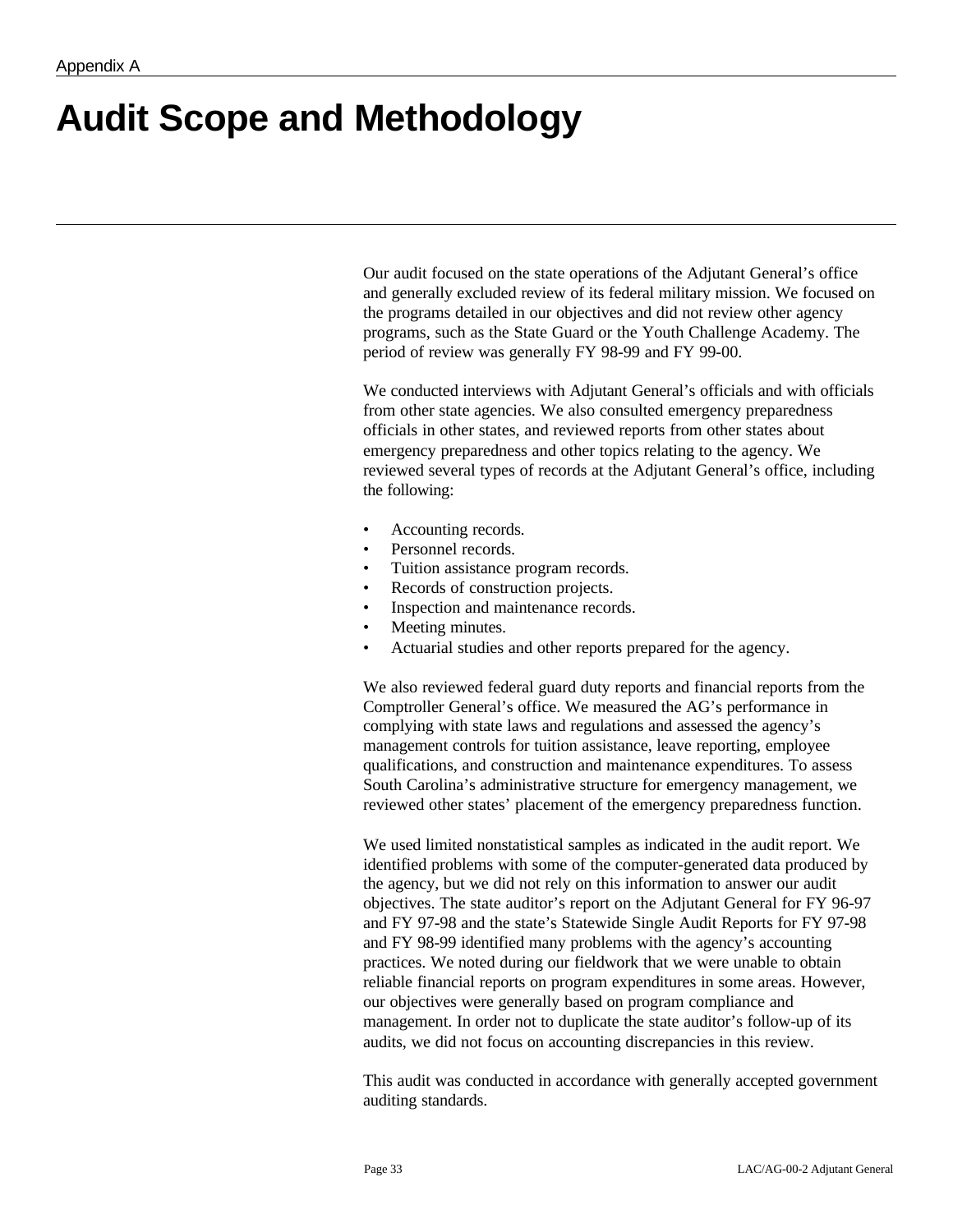**Appendix A Audit Scope and Methodology**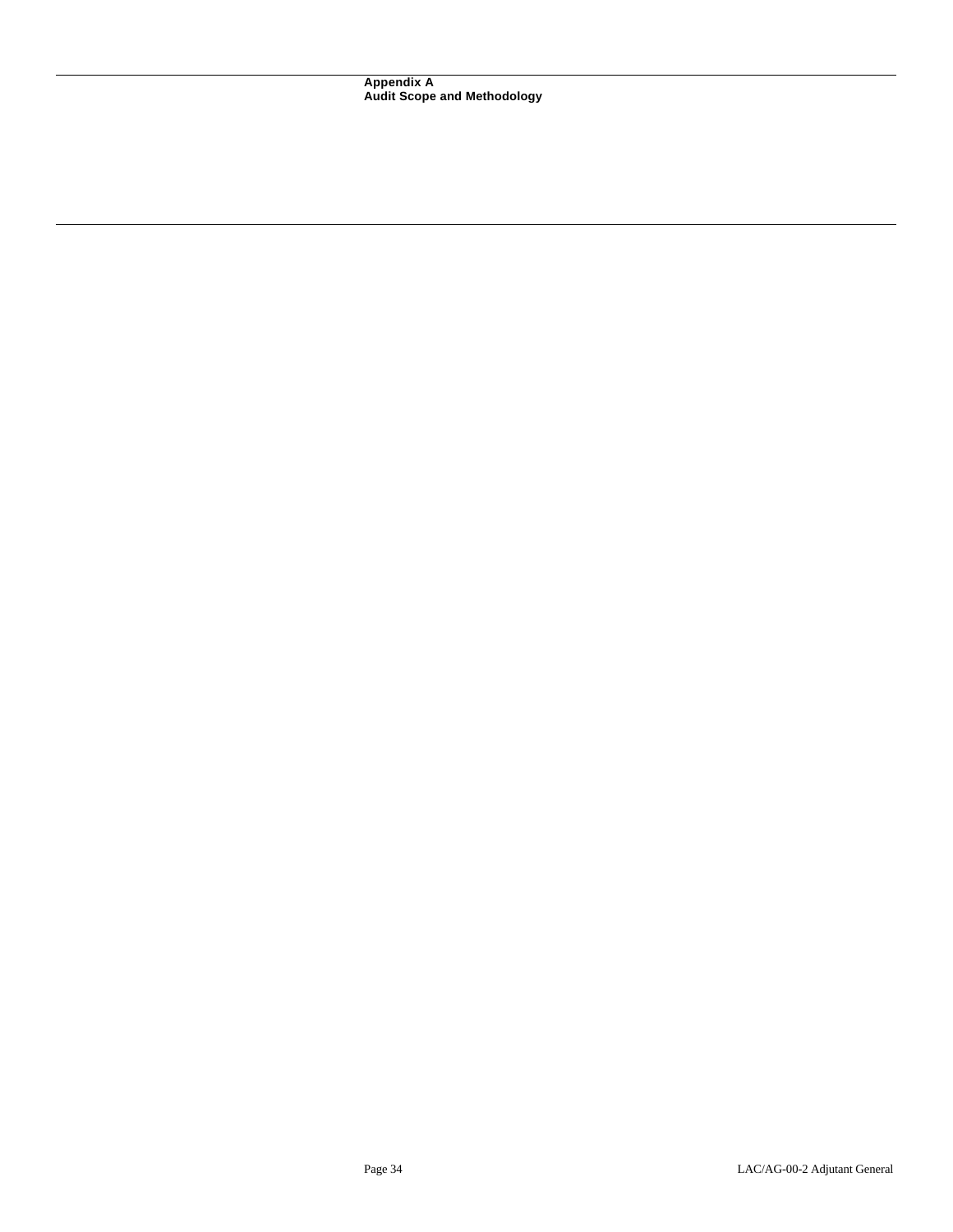# **Agency Comments**

The State Budget and Control Board and the Office of the State Treasurer reviewed pages 23 – 25 of the report and elected not to submit comments for publication.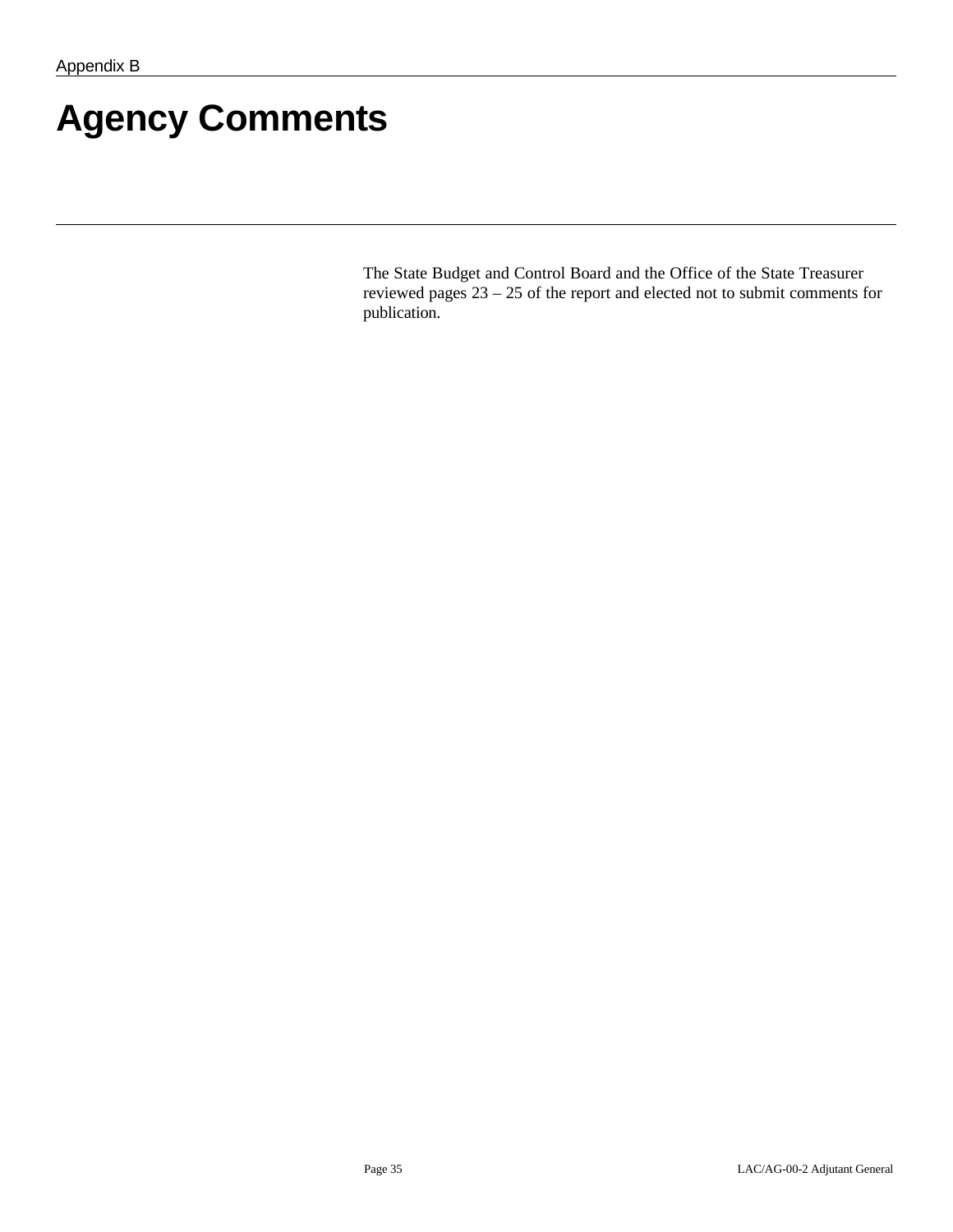**Appendix B Agency Comments**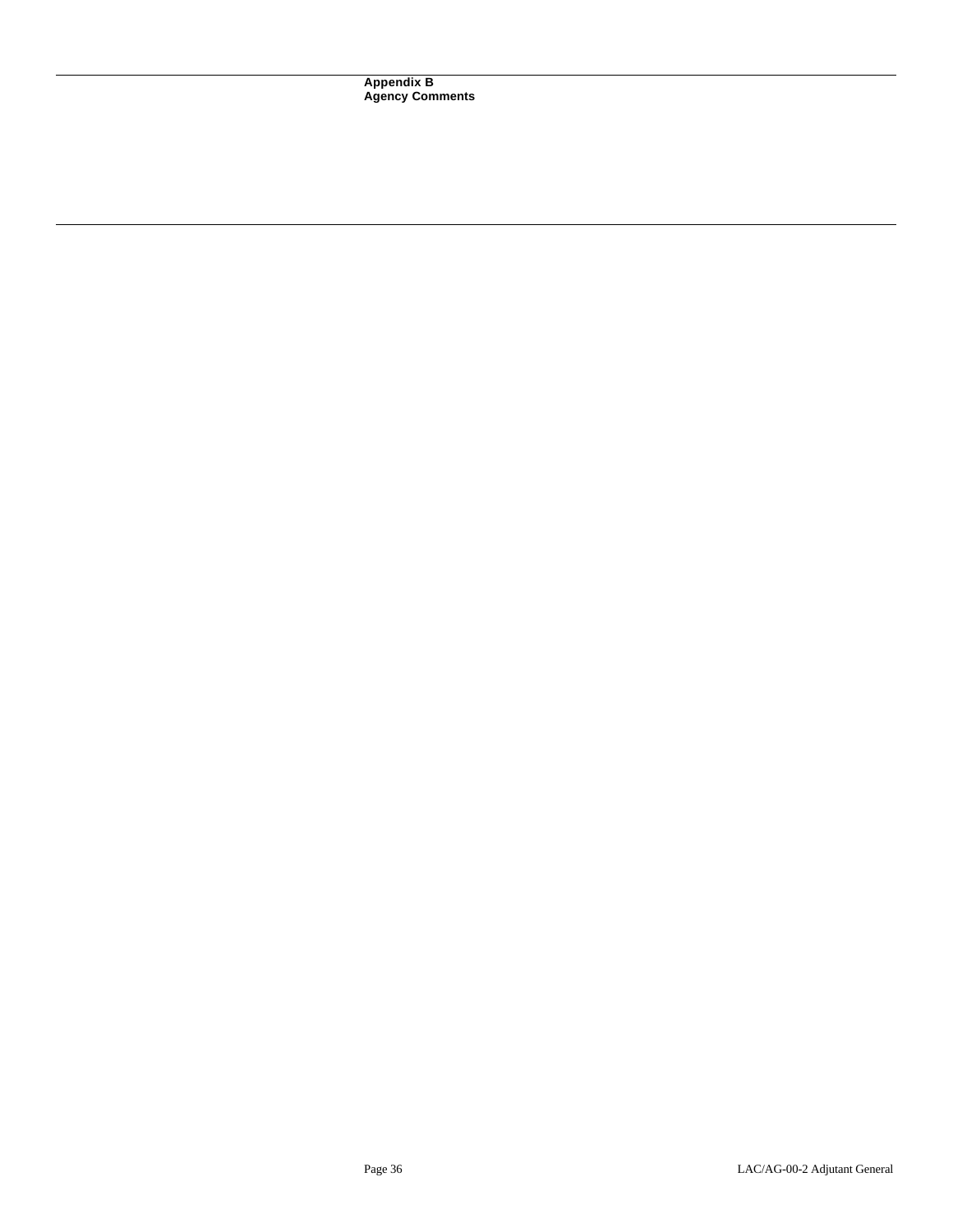# The State of South Carolina

Military Department



# Office of the Adjutant Ceneral

I NATIONAL GUARD ROAD COLUMBIA, S.C. 29201-4766

December 6, 2000

Mr. George L. Schroeder, Director Legislative Audit Council 1331 Elmwood Ave., Suite 315 Columbia, SC 29201

Dear Mr. Schroeder:

We appreciate the opportunity to respond to your report, "A Review of the State Operations of the Adjutant General". Generally, we agree with your findings and appreciate your recommendations for improvement. Your staff worked well with us to minimize interruptions and keep us informed of their progress and findings. We appreciate the objectiveness of the auditors.

Based on your recommendations, we have controls in place to address the findings in this report. These controls have been discussed or forwarded to your auditors as we have implemented them. We believe this report and our response will reinforce that the operations of the Office of the Adjutant General support our federal and state missions.

We appreciate and concur with your findings regarding the inadequate funding and investing of the National Guard state pension. During the legislative session, we intend to work with the other agencies involved with the pension to bring about the needed changes no later than July 1, 2001. We have attached detailed responses to the findings in the report. Again, thank you for the support you provided to our agency. Please contact us if we can provide further assistance.

Sincerely,

Stánhope S. Spears Major General, SCARNG The Adjutant General

Enclosures

STANHOPE S. SPEARS MAJOR GENERAL THE ACUUTANT GENERAL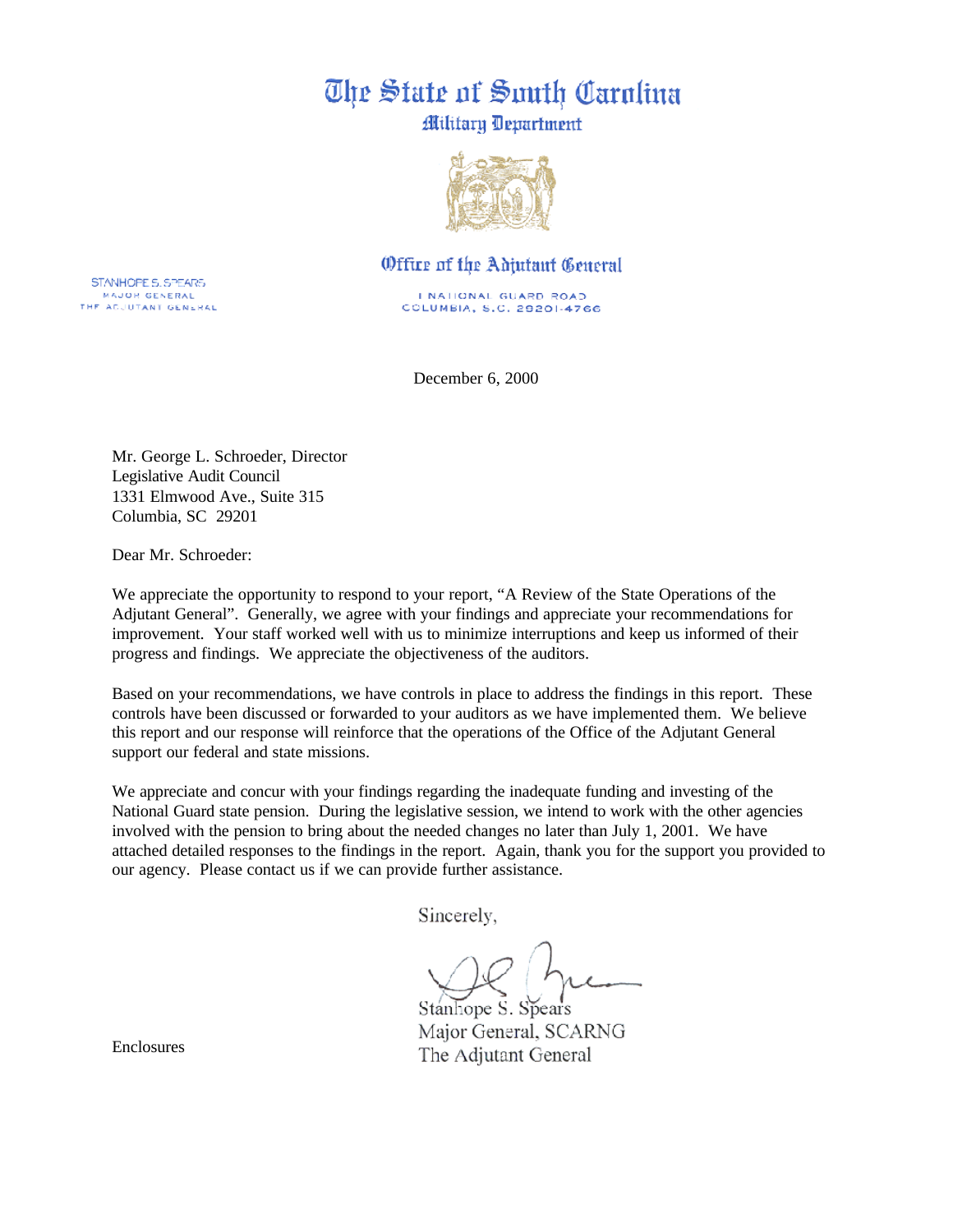## **Facilities Management**

## **Armory Maintenance**

We appreciate the recognition of the Legislative Audit Council of our inadequate maintenance funding levels. Armory maintenance is the most critical problem at the Agency. Our appropriated and rental operation funds will cover little more than utilities in this fiscal year. Our supplemental appropriation for armory maintenance was not approved. Although we agree that our priority lists and deferred maintenance lists should be better documented and kept current, these lists play a lesser role than they should because we have little money for significant maintenance needs. Most of the work performed by the buildings and grounds division is for emergency (health and safety) needs. At our current level of funding, we cannot sustain a viable maintenance program.

Regarding the "questionable emergency work order," it is true that the National Guard Bureau does not fund the air conditioning of drill halls and that most of our drill halls are not air-conditioned. However over the years, several local governments have financed the installation of air-conditioning in the drill halls to support civic and community activities at these facilities. This is mutually beneficial in that it increases the potential rental income that the armory can derive to offset operating costs. When a drill hall is air conditioned, it is cooled only during rentals and rarely for soldier comfort. The only exception has been when a drill hall is used for sleeping quarters for soldiers during hurricane duties. Regarding the particular work order in question, the armory had been rented for a banquet. In order to fulfill our contractual obligation, it was necessary to repair the air conditioning for the drill hall. Failure to do so could have created a potential liability and certainly would have created bad will, thereby limiting the potential for future rental income.

Both the facilities committee and the board have become very active in addressing and prioritizing facility needs. The facilities construction, upgrade and repair committee meets quarterly in conjunction with the administrative officer quarterly meetings to address facilities needs less than \$25,000 and the facilities construction, upgrade and repair board is required to meet annually or at the call of the chairman.

### **Armory Construction and Closures**

We generally concur with the findings and recommendations.

Through continued efforts and as state budget reductions become reality, we plan to increase our armory partnerships. We effectively partnered with SCANA to build a training facility at the McCrady Learning Center in exchange for SCANA using it one week a month as its management training center. SCANA has also agreed to help with deferred maintenance at a few armories along the evacuation route in exchange for joint use of these facilities during disasters.

Although armory closures would be a last resort to deal with the lack of funding necessary to adequately maintain and operate our facilities, we will continue to review the facility needs in relation to our federal and state missions and the potential effects of closures to the guardsmen and the communities. Please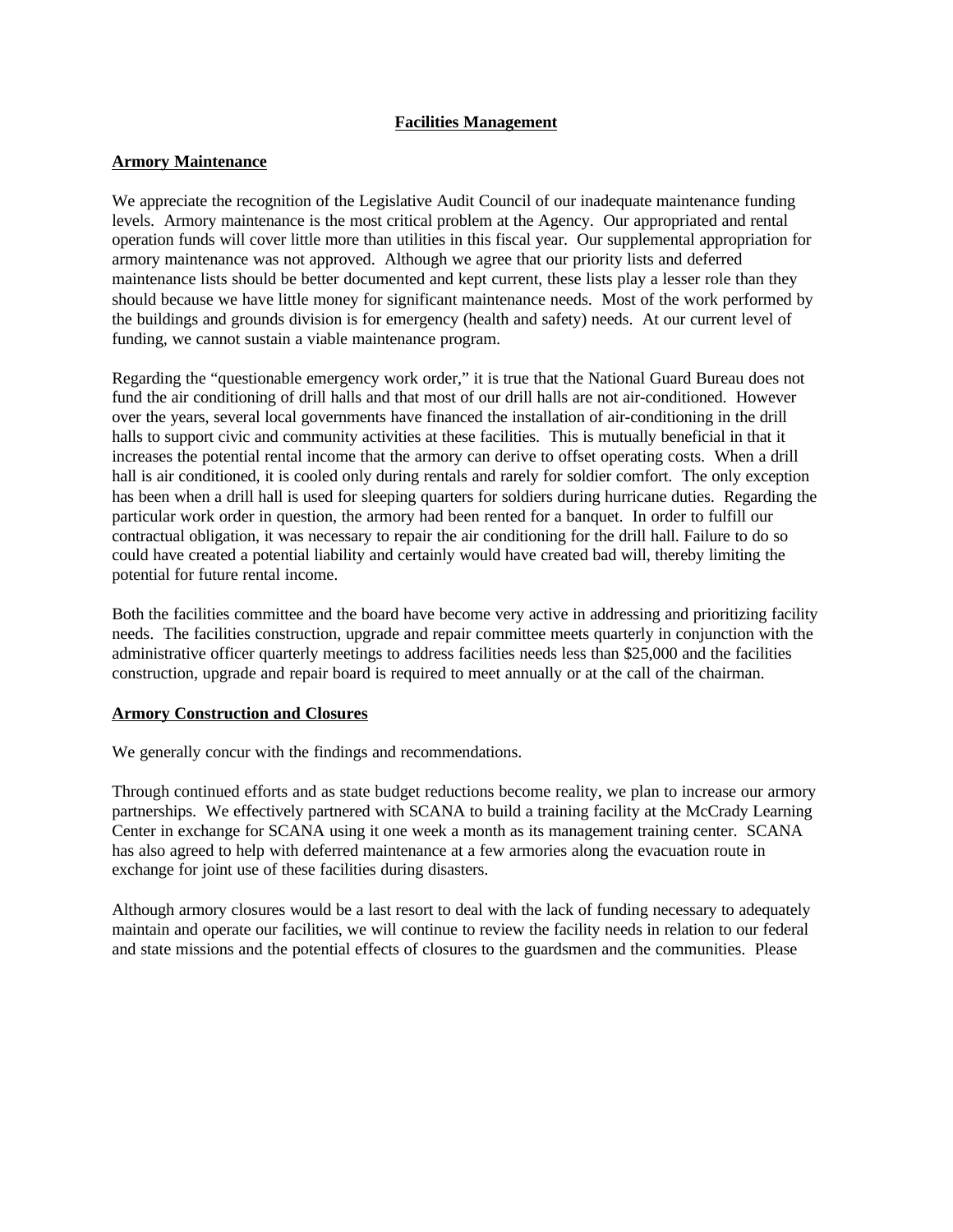note closure of armories either eliminate jobs or puts twice the operating and maintenance costs on the other armories. However, such closures may be an economic reality (without adequate funding from the State).

# **Controls Over Capital Improvements Expenditures**

We generally concur with the findings and recommendations.

# **Placement of the Emergency Preparedness Division**

We concur that South Carolina's situation is unique because the Adjutant General is elected and that no serious problems have occurred as a result of the structure of the Emergency Preparedness Division (EPD).

Although the Adjutant General selects the EPD director and is responsible for daily administration and budget, the Governor has a direct chain of command. For all the military department of South Carolina, the Governor is the commander in chief<sup>1</sup> and the Adjutant General is only the chief of staff.<sup>2</sup> There can be no clearer statement within the statute ("Commander in Chief") as to the chain of command.

The declared excepted instance of emergencies is incorrect. Though it may be more obvious at that time, that is not the only time that the command authority is in place. In a declared emergency, all of the state government is under a direct command to the governor. However, the EPD and military department, unlike other facets of the state government are always subject to its commander in chief. $34$  In fact, each member of the military department takes an oath to follow orders of the Governor.<sup>5</sup> Therefore whether separately elected or appointed by someone other than the Governor, each official is statutorily obligated to lawful orders of the Governor, may be compelled to follow such orders, and swears allegiance to the Governor. Therefore, there is no issue of disloyalty or potential disloyalty to the Commander in Chief.

<sup>2</sup> § 25-1-320 **§25-1-320** "The Adjutant General…He shall be ex officio chief of staff."

 $3$  \$25-1-430 **§25-1-430 "***(c) South Carolina Emergency Preparedness (Civil Defense) Organization" shall mean all officers and employees of state government, county government and municipal government, together with those volunteer forces enrolled to aid them in an emergency and persons who may by agreement or operation of law be charged with duties incident to protection of life and property of this State during emergencies."*

 $4825 - 1 - 440$ In a declared emergency, the Governor may "(6) Compel performance by elected and appointed state, county and municipal officials and employees of the emergency duties and functions assigned them in the State Emergency Plan or by Executive Order.

 $5825 - 1 - 540$ **§25-1-540** *"I ––––– do solemnly swear that I will support and defend… the Constitution of the State of South Carolina… that I will obey the orders of the President of the United States and the Governor of South Carolina…, so help me God."*

 $1$  §25-1-310 **§25-1-310** "The militia of the State not in the service of the United States shall be governed and its affairs administered pursuant to law by the Governor, as commander-in-chief, through the military department…"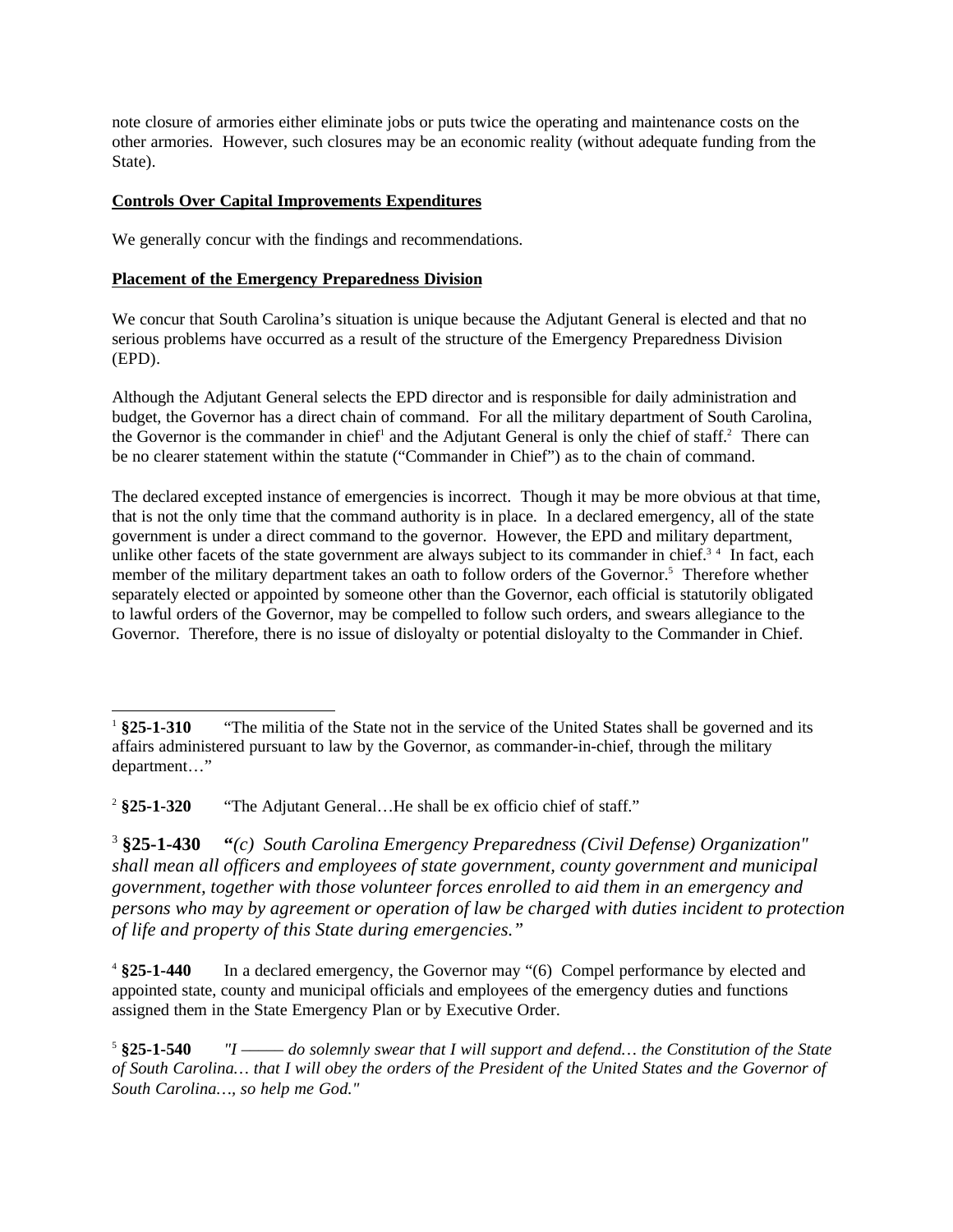The EPD director is working closely with cabinet agencies that would be involved during emergencies. EPD provides numerous emergency management-training programs and conducts exercises to test the state's capability to respond to emergencies. These programs and exercises include cabinet agencies, other state and local governments, private industries, and volunteer support organizations.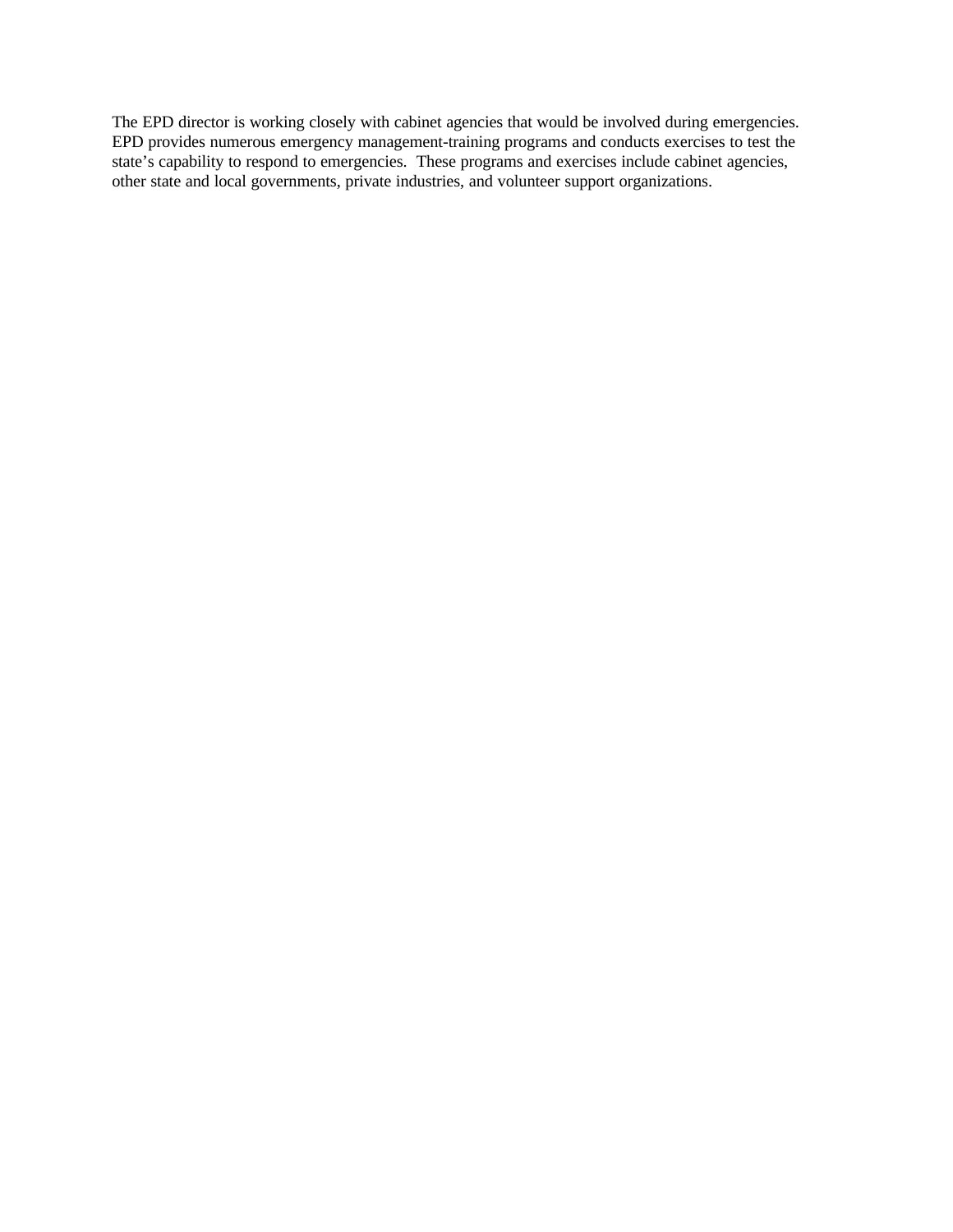## **Personnel and Benefits Issues**

## **Tuition Assistance Program**

## **Recoupment Efforts.**

The Adjutant General acknowledges that some participants were not in compliance with the agency regulation. It is important to note that though minor discrepancies were found, they did not create conflict with the enabling legislation nor legislative intent. At all times the TAP program was administered with the intent of the enabling legislation.

The agency does not concur with the finding that the agency has not made adequate efforts to collect funds. The agency has intentionally not participated in the DOR debt collection program for legal and fiscal concerns. The underlying rationale is as follows.

**Legal**. The report assumes that participants are under a legal debt to the government. The Act that established the TAP program awarded grants.<sup>6</sup> There is no legislative history to imply a contractual theory. The legislature empowered the Adjutant General to implement the program, specify criteria for awarding of grants, and to set forth regulations.<sup>7</sup> A grant is an endowment or gift.<sup>8</sup> A grant differs from a contract in that a contract is not a gift, but a barter or trade. A "grant-in-aid" reinforces this concept.<sup>9</sup> The development of the contract between the recipient

## 6 **§59-114-30. Tuition assistance grants; limitations on amount and period of eligibility.**

Qualifying members of the National Guard may receive tuition assistance grants, not to exceed five hundred dollars per academic year. No member may qualify for such grants for more than four separate academic years and a new application must be submitted for each separate academic year for which tuition assistance is sought.

## 7 **§59-114-50. Administration of program; regulations.**

The Adjutant General shall administer this program. He may delegate authority to his subordinates within the South Carolina Military Department as is necessary to implement the program. The Adjutant General shall promulgate regulations specifying additional eligibility criteria for tuition assistance grants which shall include, but not be limited to, prior National Guard service requirements, required levels of military occupational skill proficiency, and recommendations required of an applicant's National Guard supervisors. Additionally, regulations shall be promulgated setting forth standards of academic performance to be met by persons receiving assistance in order to qualify for assistance in future years and, as necessary, specifically approving vocational and training schools as eligible institutions.

<sup>8</sup> **Grant.** To bestow; to confer upon someone other than the person or entity which makes the grant. To bestow or confer, with or without compensation, a gift or bestowal by one having control or authority over it, as of land or money.

A conveyance; *i.e.* transfer of title by deed or instrument.

As distinguished from a mere license, a grant passes some estate or interest, corporeal or incorporeal, in the lands which it embraces.

In England, an act evidenced by letters patent under the great seal, granting something from the King to the subject. *(Black's Law Dictionary, 5th edition*, West Publishing Co. 1979,, pps 629-630)

<sup>9</sup> **Grant-in-aid.** Sum of money given by a governmental agency to a person or institution for a specific purpose such as education or research. *(Black's Law Dictionary, 5th edition*, West Publishing Co. 1979,,p. 630)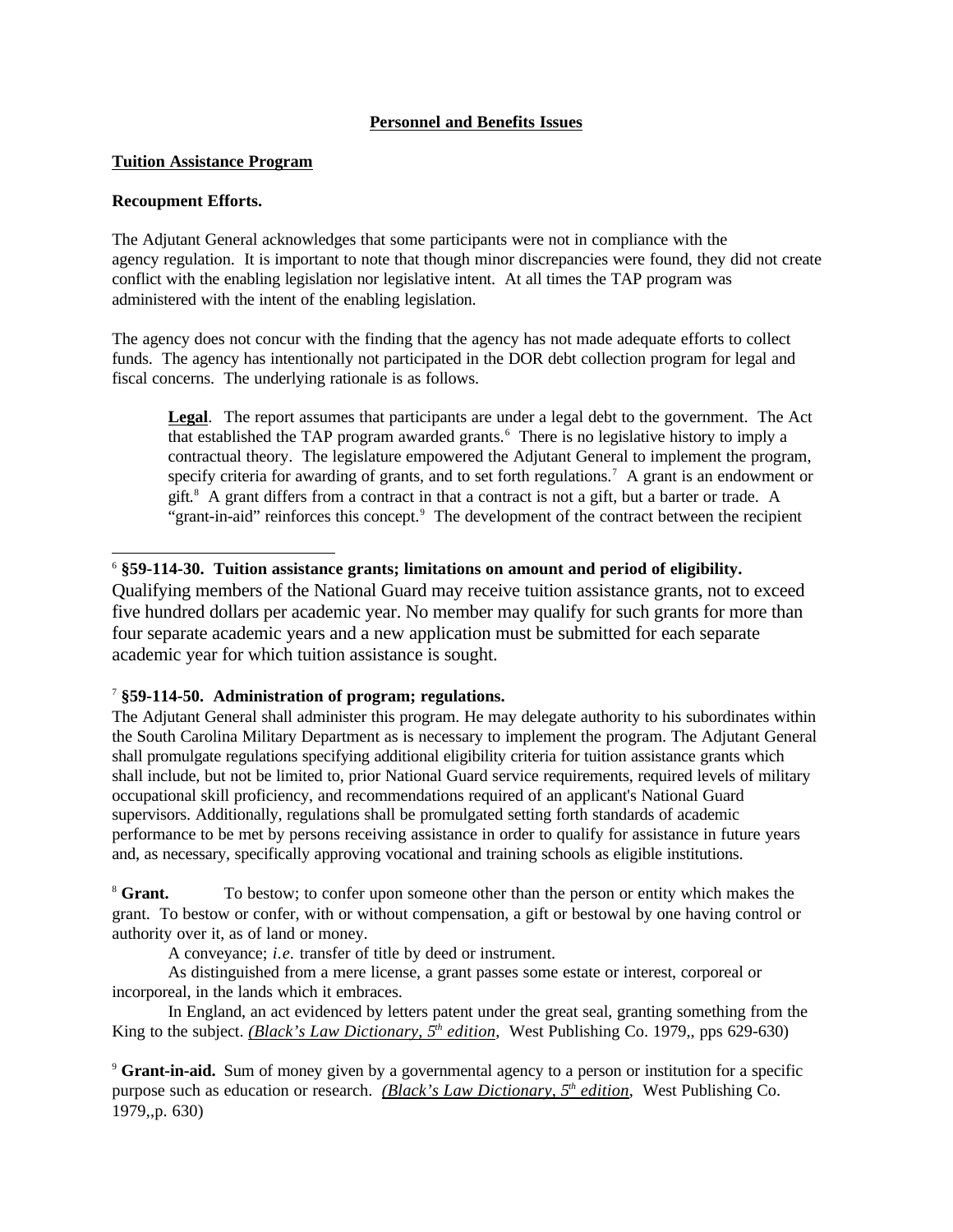and the Military Department was by a prior administration and general counsel. It is established fiscal law that an agency cannot increase rights from the legislative intent contrary to the enabling statute. The agency cannot create a contract right.

A grant (or gift) established in the statute does not allow the Adjutant General to "collect" or demand return of the gift. The sole power the Adjutant General has is made in the statute, which is to deny future grants. No provision is made for recovery of funds for failed participation. Therefore, the agency cannot legally recover the alleged "debt."

**Fiscal Responsibility of Agency.** Should the Adjutant General recover funds from individuals without a legal right, the Military Department is subject to multiple lawsuits. Assuming, however, arguendo program participants could be compelled to repay under some interpretation, participation in the DOR program raises additional concerns.

Clearly by statute, the Adjutant General is a qualified agency for the DOR set-off program. It is unclear whether a recipient of TAP funds creates a "delinquent debt," or become a "debtor."<sup>10</sup> If not a qualified debtor under the statute, the individual has a "takings" claim, and the agency would have an expensive and untenable position in litigation. By statute, the DOR is only an agent of the agency in collecting the alleged debt.<sup>11</sup> Current litigation in South Carolina is pending for improper recovery in the set-off program. If the Adjutant General does not have clear authority, the Military Department may be liable for the litigation expense and damages therefrom, not DOR.

The Adjutant General has accepted prudent legal advice to refrain from participation in the DOR program until the South Carolina Supreme Court rules on the appeal. The Legislative Audit Council report grossly exaggerates the amount of money potentially recouped through the DOR program if every other obstacle could be overcome. Within South Carolina, the statute of limitations for recovering a contractual debt is three years<sup>12</sup> (the State no longer is exempt).<sup>13</sup>

## <sup>10</sup> **§12-56-20. Definitions. As used in this chapter:**

 (3) "Debtor" means any individual having a delinquent debt or account with any claimant agency which has not been adjusted, satisfied, or set aside by court order, or discharged in bankruptcy. (4) "Delinquent debt" means any sum due and owing any claimant agency, including collection costs, court costs, fines, penalties, and interest which have accrued through contract, subrogation, tort, operation of law, or any other legal theory regardless of whether there is an outstanding judgment for that sum which is legally collectible and for which a collection effort has been or is being made. It does not include sums owed to county hospitals when the hospital and the debtor have entered into a written payment agreement and the debtor is current in meeting the obligations of the agreement.

## <sup>11</sup> **§12-56-100. Indemnification of department by agency.**

Claimant agencies shall indemnify the department against any injuries, actions, liabilities, or proceedings arising from performance under the provisions of this chapter.

## <sup>12</sup> **§15-3-530. Three years or six years.**

[Causes of action arising or accruing after April 5, 1988, the following provisions apply within three years:

- (1) An action upon a contract, obligation or liability, express or implied
- (2) An action upon a liability created by statute other than a penalty or forfeiture;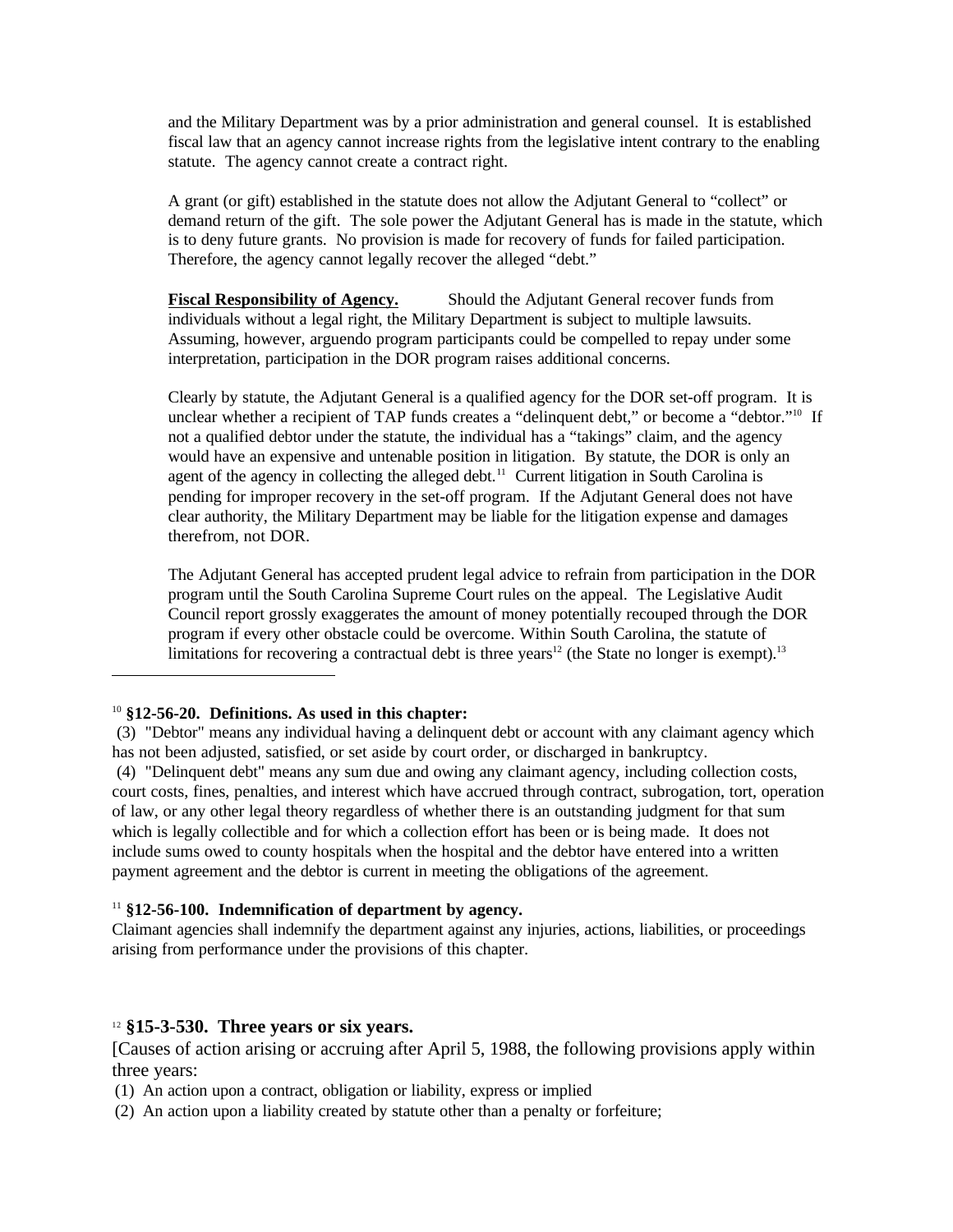Most of the funds identified by this report are funds that exceed the statute of limitations—at least \$88,761 of the \$152,287 were time barred when the DOR program began and \$71,251 of this amount was time barred before the current Adjutant General assumed office. Therefore, DOR recovery creates legitimate litigation issues.

In summary, the decision to pursue the DOR set-off program clearly lies with the agency.<sup>14</sup> It is unclear that a legitimate "debt" is created by statute. There is doubt that a "grant" by statute can become a debt by a subordinate regulation. Even if a debt is incurred, a small amount falls within the statute of limitation period. Since there is doubt as to the legitimacy of using the set-off program and the amount to be recovered is minor compared to the cost of litigation, the Adjutant General's decision to not participate in the program is founded in fiscal responsibility.

It is the Adjutant General's position that if the DOR program indemnified the agency from legal expenses or recovery amounts, the agency would participate. Further, the absence of common law on the issue creates uncertainty as to the legality of the recovery. Absent this indemnification, the Adjutant General has a duty to make fiscal decisions in the best interest of the taxpayer. As a constitutional officer, the Adjutant General cannot knowingly pursue a legal action he believes to be unlawful. Therefore, the Adjutant General is correct in not participating in the DOR program until these issues are resolved.

## **New Tuition Assistance Program Adopted.**

While the comments in this section are accurate, these comments fail to acknowledge the role of the Adjutant General in proposing this new legislation to the leadership in the General Assembly. This initiative on the part of the Adjutant General was motivated by shortcomings in the current TAP program including the issues surrounding recoupment.

When the new program is implemented, the Office of the Adjutant General will no longer be responsible for debt collection.

### **Leave Reporting Controls**

The Adjutant General (TAG) works many weekends and weeknights as a constitutional officer while not in federal duty status. Therefore, no one should be misled by the significant number of days he is also in federal duty status. He serves the State well both at home and throughout the nation and the world. Also, being in military duty status when appropriate allows TAG to travel at military, not state, expense. Further, TAG has enormous duties and responsibilities that must be performed in federal duty status such as visiting Guard personnel deployed throughout the United States and overseas for contingencies and training as well as attending meetings of important national-level military policy-making boards. In particular, South Carolina is fortunate for TAG to be a member of the Department of Defense Reserve Forces Policy Board.

<sup>13</sup> *Condon v. City of Columbia*, 528 S.E.2d 408.

<sup>14</sup> **§12-56-40. Choice of claimant agency as to use of or participation in setoff program.**  If the claimant agency determines that the administrative cost of utilizing this chapter is prohibitive, it may choose not to participate in the setoff program, or it may choose to participate only in cases of delinquent debts above an amount it determines appropriate.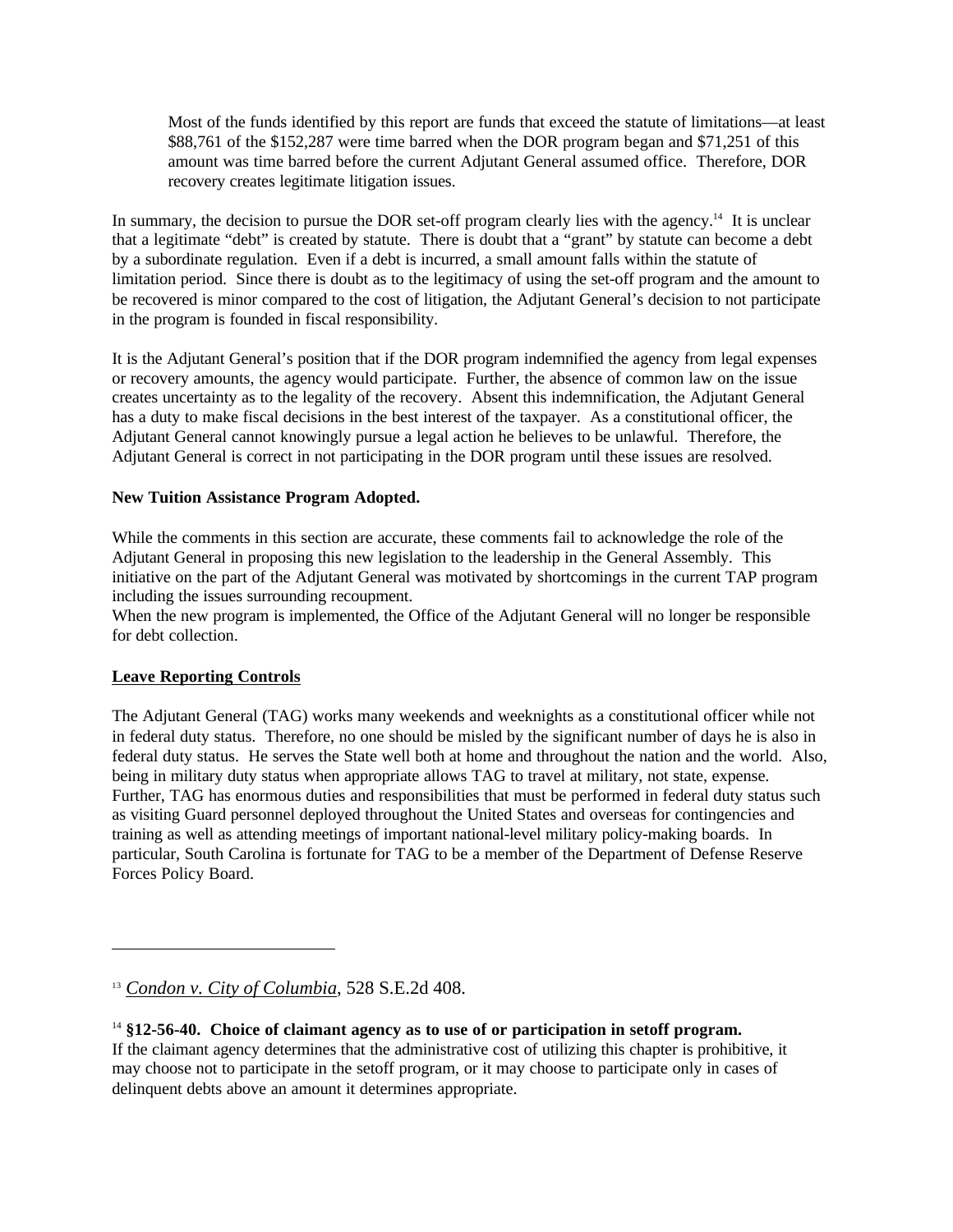Prior to this report, this agency did not have access to the federal leave records and was not aware of any discrepancies between state leave and federal work. As we became aware of these problems, the employees immediately corrected these days by taking additional leave, repaying the agency, or documenting that no error had occurred. The federal government and our agency will now work together to ensure that military leave is properly accounted for in both governments.

Several of the remaining exceptions in the report involved Readiness Management Assemblies (RMAs) which are four hour periods usually conducted after a normal workday to allow part-time guard persons (with civilian or State jobs) to travel and attend after their normal workday. Therefore, we may have employees who receive state and military pay on the same day but not for the same hours. This situation is no different than a state employee having a part-time job in the evenings. In our opinion, RMAs should not have been reported as exceptions in your report.

## **Funding for the State Pension Benefit**

We concur with your findings. We intend to work with the Budget and Control Board, especially the Retirement Systems, and the Office of the State Treasurer to ensure that the pension is operated in accordance with State laws and is adequately funded and invested.

Employee Qualifications and Hiring Practices

We will amend our policy to include OHR equivalency approvals, when required. However, our annual State Human Resource Office audits have never raised this as an issue. One of the three exceptions was a roofing trades specialist who had trades experience (although not specifically in roofing) and some college experience. He was hired for a position that did not even require a high school diploma and paid approximately \$17,000. We have difficulty recruiting anyone for these positions. Another of the three is no longer employed with the Agency. Employer Support Program

We agree that this is a beneficial, minimal cost program which improves recruiting and retention.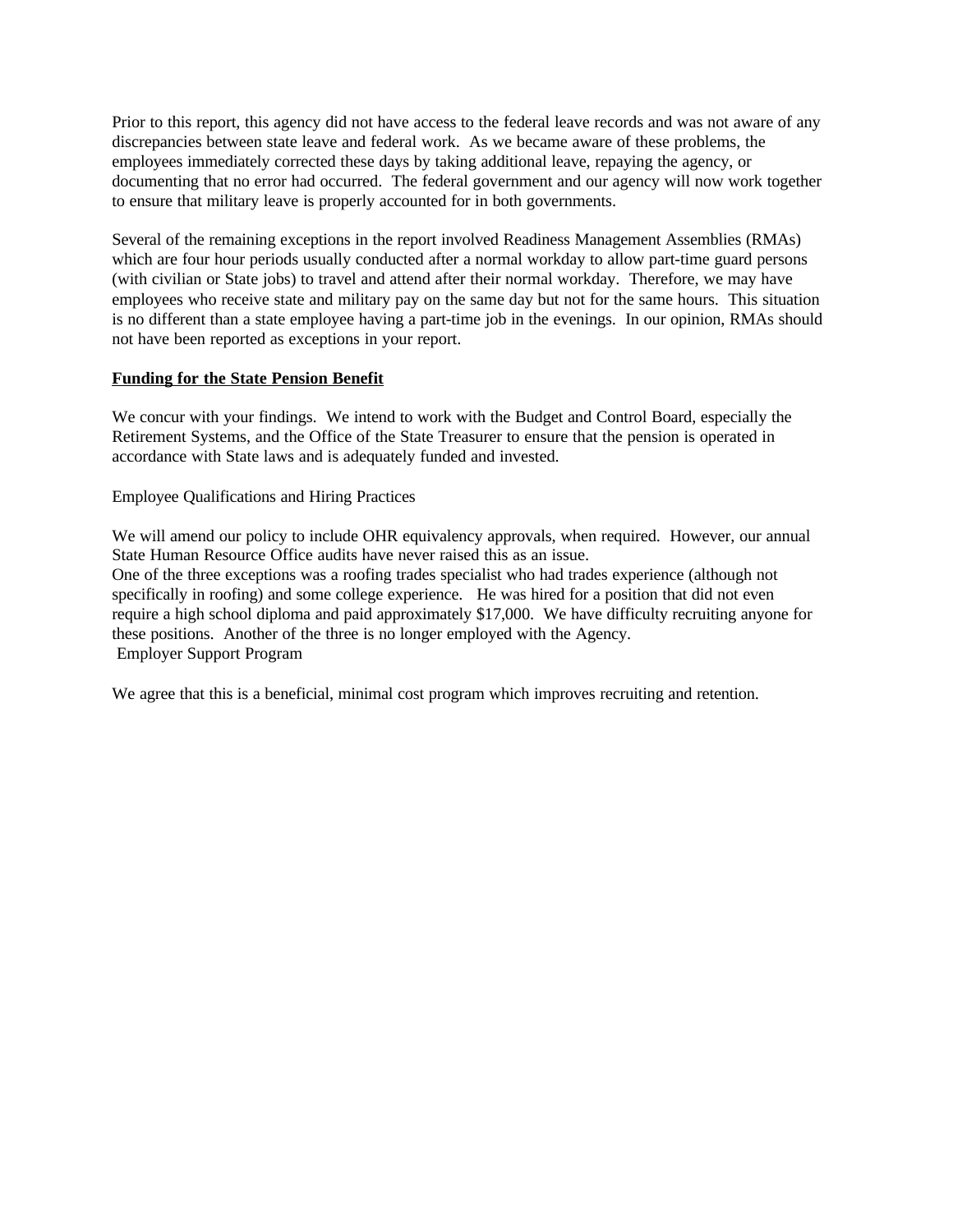

# State of South Carolina

Office of the Governor

**JIM HODGES GOVERNOR** 

POST OFFICE BOX 11829 COLUMBIA 29211

December 5, 2000

Mr. George L. Schroeder **Director** Legislative Audit Council 1331 Elmwood Avenue, Suite 315 Columbia, South Carolina 29201

Dear Mr. Schroeder:

Thank you for this opportunity to comment on the report entitled A Review of the State Operations of the Adjutant General. Our comments are directed to Chapter 2, "Placement of the Emergency Preparedness Division."

Governor Hodges feels strongly that the Emergency Preparedness Division (EPD) should be a part of the Governor's office. While the Emergency Preparedness Division is most visible during times of emergency, some of its most enduring and important work occurs at other times of the year with such activities as assessment, prevention, mitigation, planning, preparation and evaluation. These activities are crucial to a strong response in times of emergency. Because of the current administrative structure of EPD, the Governor does not have direct authority or regular input into these most critical responsibilities.

As the person ultimately responsible for all state agencies in emergencies, the Governor of South Carolina should have complete authority and control over every aspect of emergency preparedness. This includes directing and supervising the personnel of the Emergency Preparedness Division. Under the present arrangement, the Governor relies upon the judgement and abilities of an individual who is employed by and ultimately responsible to another elected official. In the event of a policy or procedural disagreement between the Governor and the Adjutant General, the director of the Division of Emergency Preparedness may be forced to choose between one of two masters.

> Office of Deputy Chief of Staff for Executive Programs and Cabinet Affairs State House Annex 803.734.6457 (phone) – 803.734.6453 (fax) email: mlefeve@gov.state.sc.us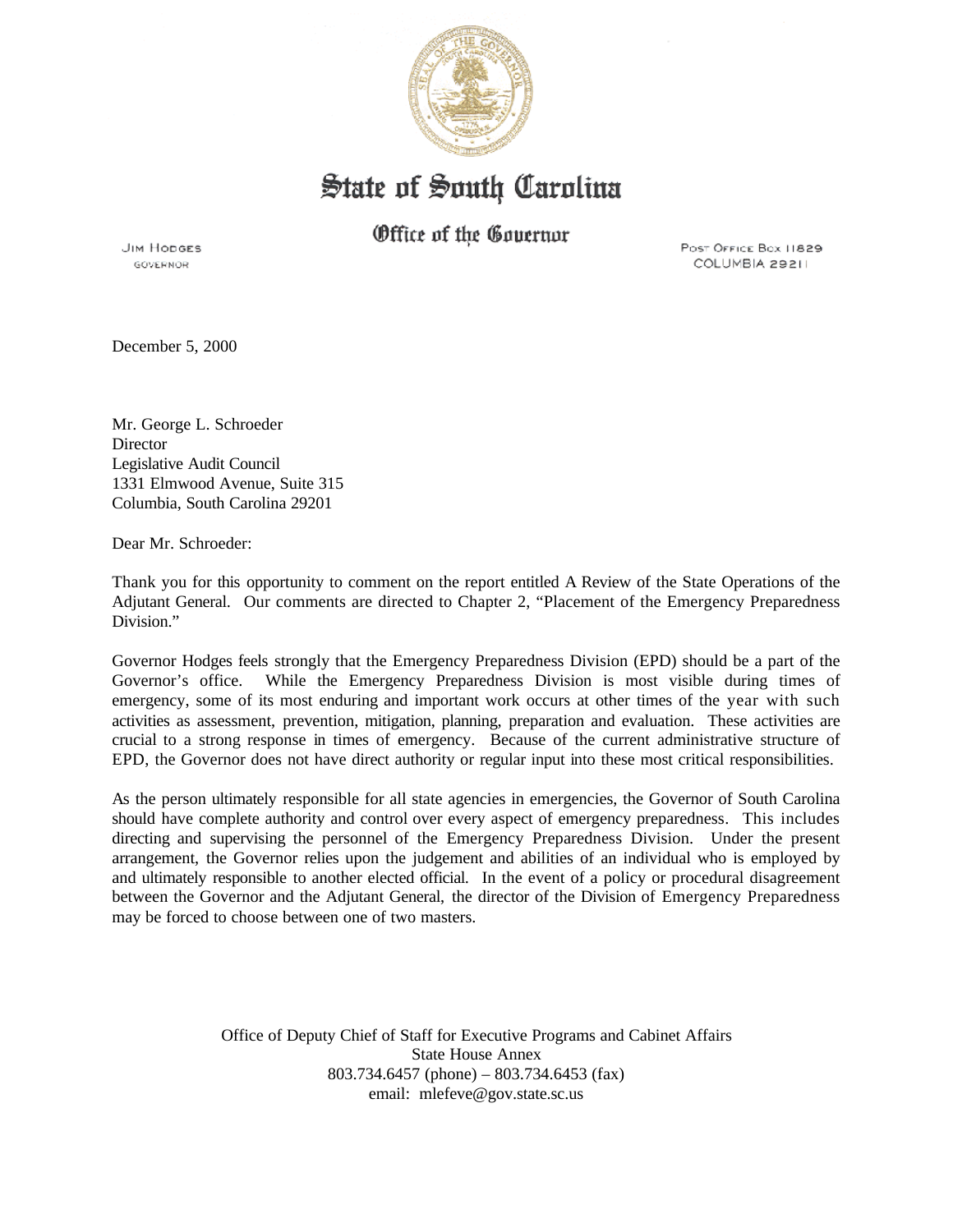Mr. George L. Schroeder Page Two December 5, 2000

Research conducted by the Legislative Audit Council determined that South Carolina is the only state in which the emergency management agency is not in a direct chain of command to the Governor. The LAC report also noted two very recent reports which recommended that EPD be placed under the Governor's office. Indeed, prior to being transferred to the Adjutant General, emergency preparedness was a function of the Governor's office.

The fact that the current structure has "not caused problems in the past" should not be a justification for maintaining the status quo. The ability to respond effectively to emergencies should be of sufficient importance to encourage policymakers to do everything possible to strengthen and improve South Carolina's emergency response capabilities. While the Adjutant General plays an integral part in responding to emergencies, it is the Governor who has to make the ultimate decisions regarding life and property in our state. It is the Governor, as chief executive officer of the state, who must direct all state agencies, including the Adjutant General, and coordinate with local and federal authorities in planning for and responding to emergency situations. As recognized by forty-nine other states, it should be the Governor who has the direct, fulltime, and ultimate responsibility for the day-to-day operations of the Emergency Preparedness Division.

Governor Hodges has worked very closely with the Emergency Preparedness Division and has established roles and relationships within the Governor's office to facilitate communications and integrated decision-making. This informal arrangement depends largely on the good will and an agreement on a common agenda by the participants. This informal arrangement should not be seen as a substitute, especially in times of emergency and stress, for the person with ultimate responsibility for the outcomes to have complete and unquestioned control of all personnel and operational aspects of the organization.

Thank you for the opportunity to respond to this report. We realize that the decision to move EPD is ultimately that of the General Assembly. Regardless of where the Emergency Preparedness Division is located, Governor Hodges will work to the best of his ability to ensure South Carolina is prepared and responds aggressively to any emergency.

Sincerely,

Mike Letever

Michael Grant LeFever Deputy Chief of Staff